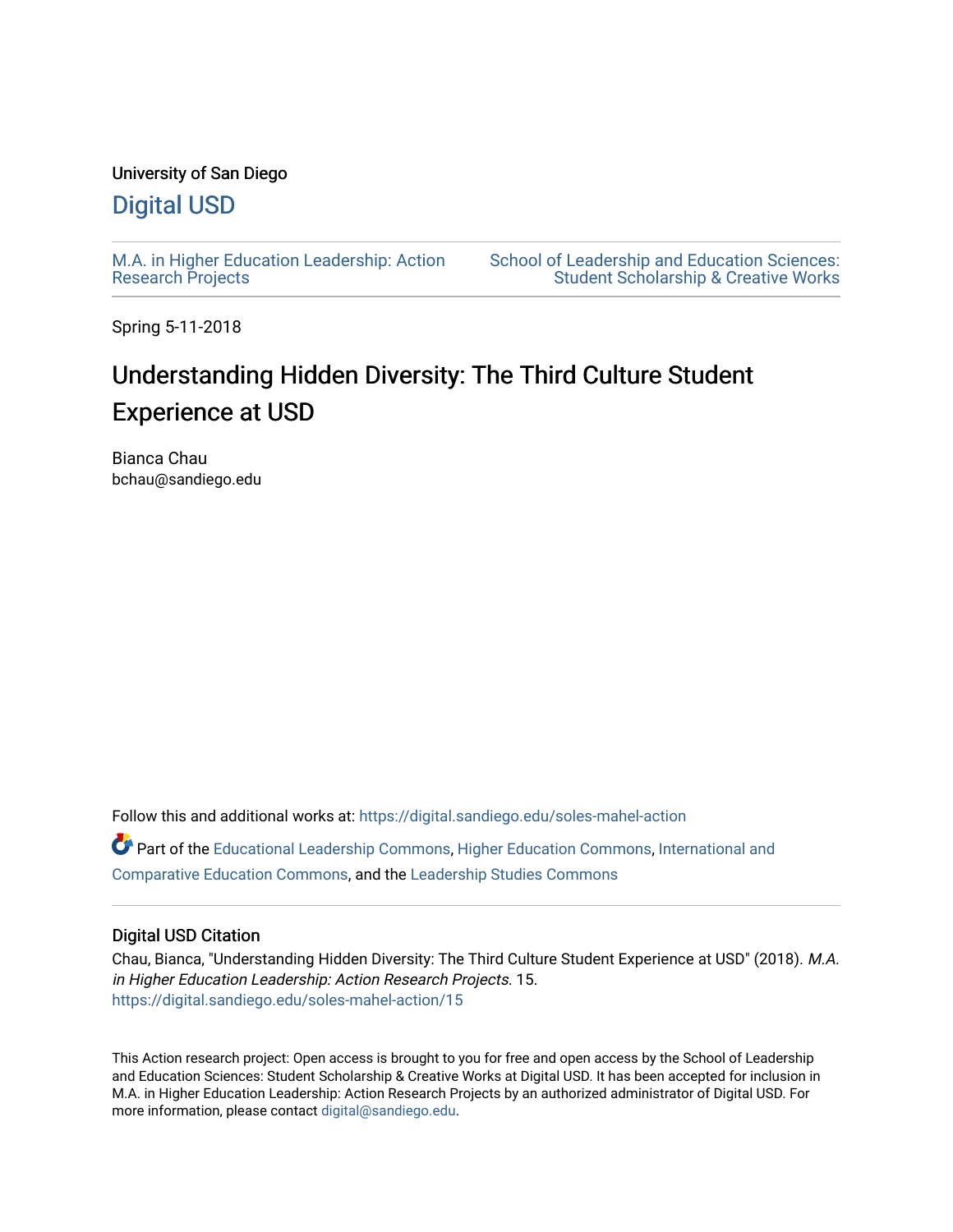# Running Head: UNDERSTANDING HIDDEN DIVERSITY

Understanding Hidden Diversity: The Third Culture Student Experience at USD

Bianca Chau

University of San Diego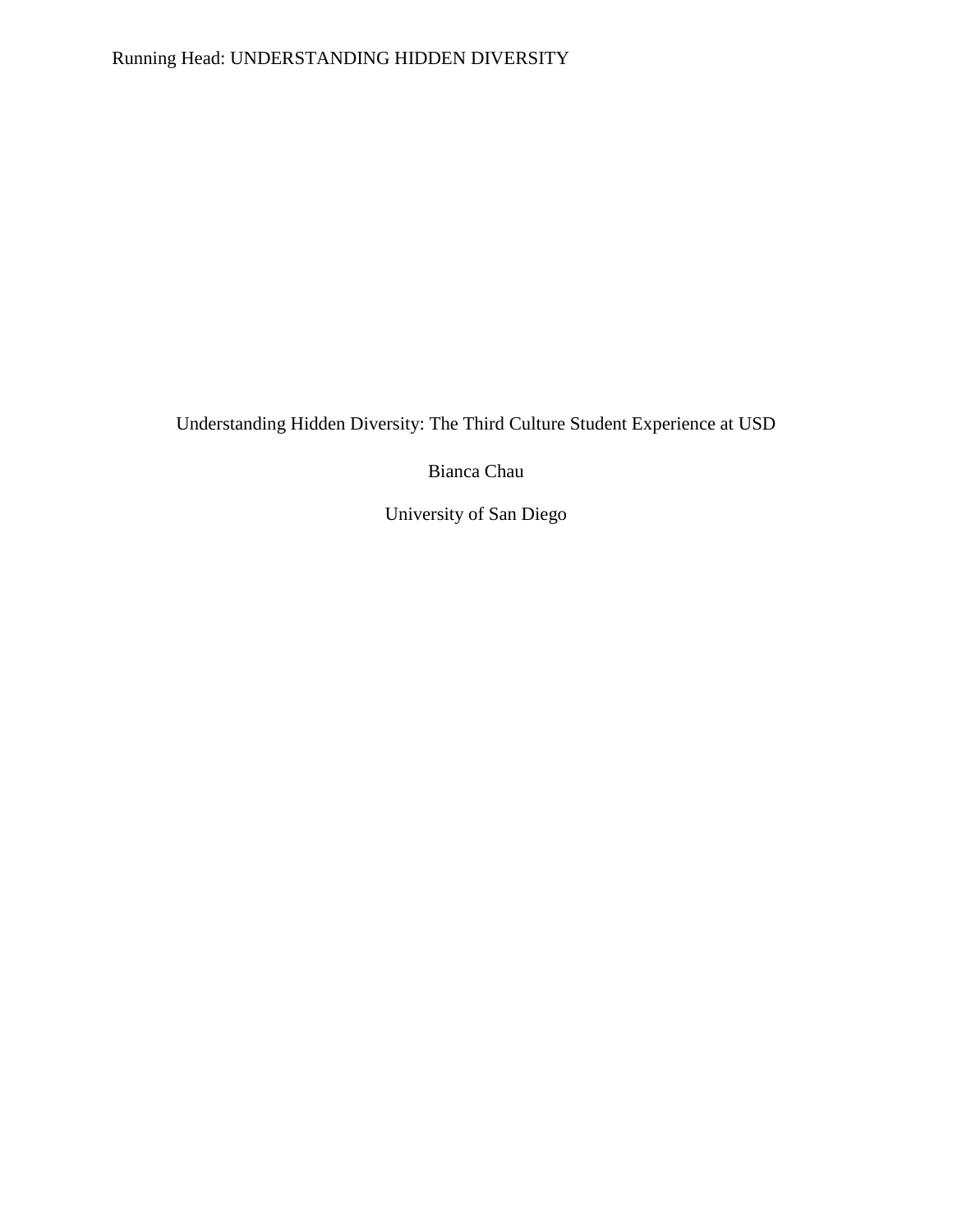#### **Abstract**

The intention of this research was to expand the common notion of who international students are. This research uncovered the unique experiences of third culture students at the University of San Diego with the hopes of raising awareness of the existence of this group of students. The term third culture [student] was defined as an individual "who has spent a significant part of his or her developmental years outside their parent's culture" (Pollock, Van Reken, & Pollock, 2017, p.23). Third culture students have experienced a highly mobile life; a kind of lifestyle that is unique and unfamiliar to many USD students. Utilizing two cycles of Appreciative Inquiry, this research explored the questions: What are the experiences of students who identify as third culture students at the University of San Diego and how can I as an aspiring higher education practitioner facilitate greater understanding of what it means to be an international student? Findings of this research created awareness in the lived experiences of third culture students and complexities of student identities, which debunked the common notion that international students refer to students have entered America on a student visa. The desired outcome and implications of this work were to raise awareness among the general USD community about the complexities of being international and creating an inclusive environment that welcomes all students who consider themselves to be international.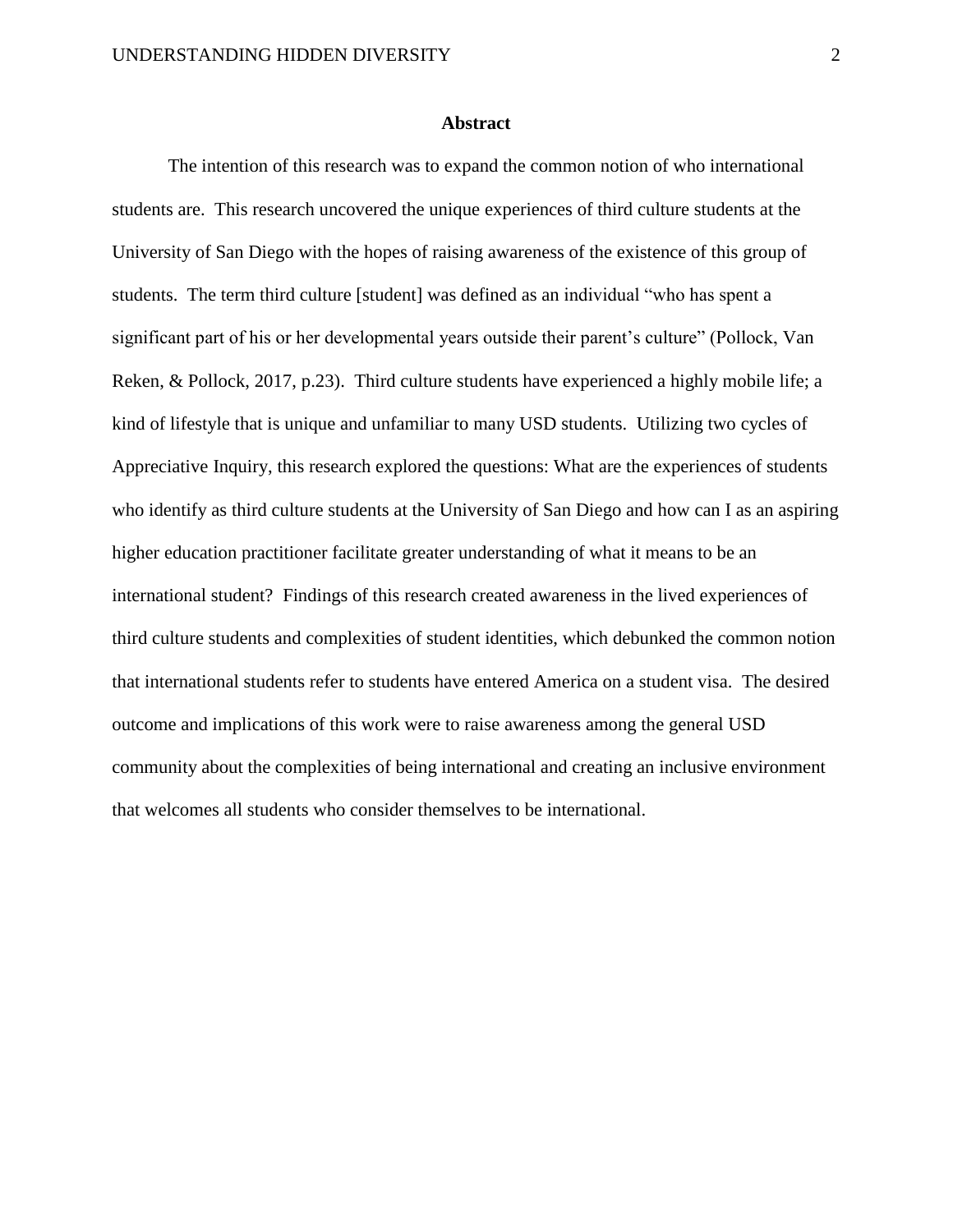# **Table of Contents**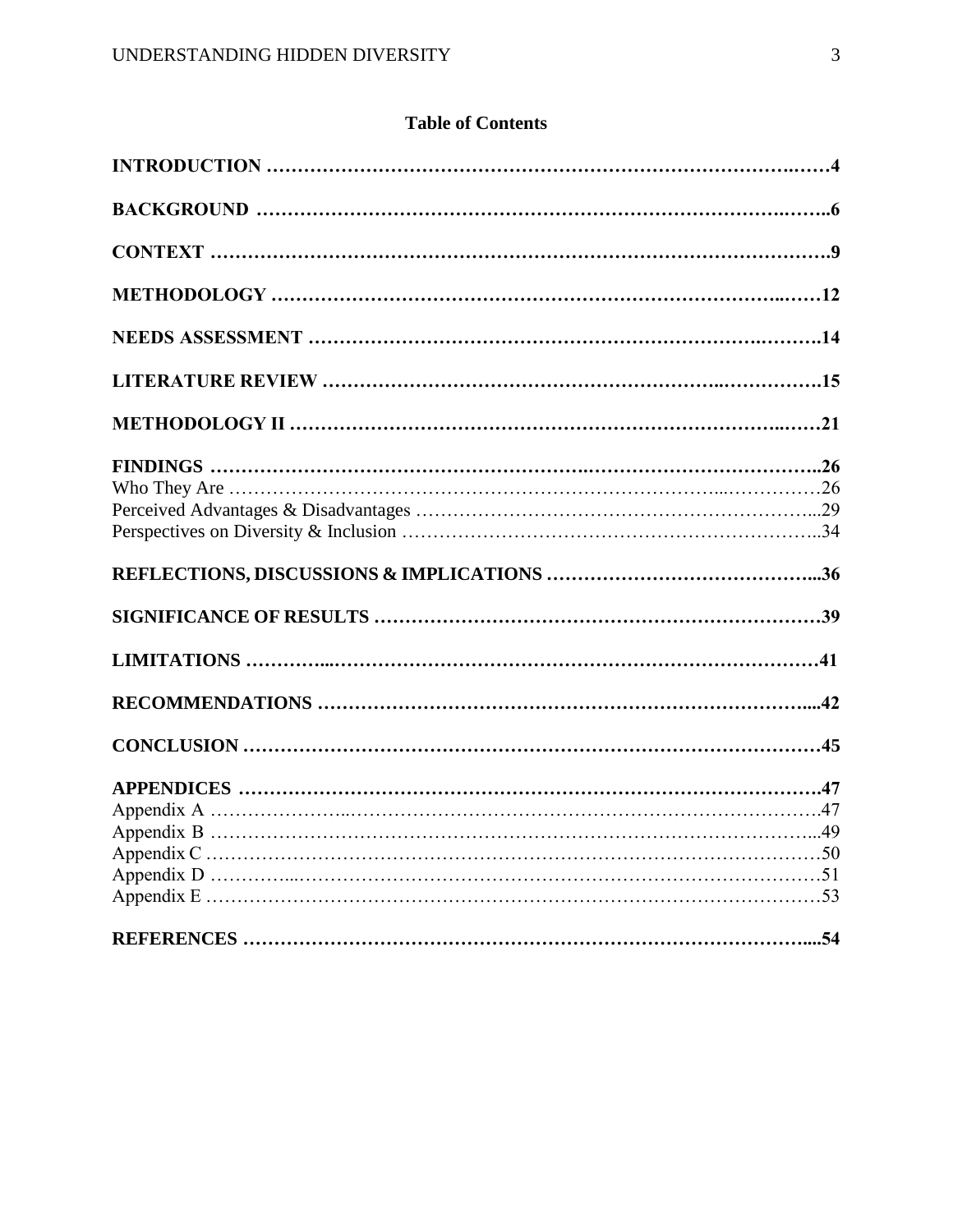### **Introduction**

In the context of American higher education, one is typically considered a degree-seeking international student if he or she is a foreign passport holder on the F-1 (student) visa. While the legal status is necessary for institutions to distinguish policies and resources for domestic and international students, it oversimplifies cultural complexities that exist within both groups. Moreover, the separation between domestic and international students by legal status neglects the exploration needed to understand what it truly means to be international. For example, are students who never left their home country until attending the University of San Diego, international? Or are domestic students who followed their parents on military, missionary, or international corporation expatriation and spent a significant number of years abroad, not international? So what does it mean to be international? It is my belief that students who are truly international, who are global citizens, are third culture students.

Third culture students are individuals who have spent a significant number of their childhood years away from their passport country. As college students, third culture students bring with them a wealth of traveling experience, knowledge, and insights about cultures other than of their own, and desire to be in multicultural settings. As the Graduate Assistant of the Office of International Students & Scholars (OISS), I have had the privilege of working closely with third culture students. I co-advise the International Student Organization (ISO) and the International Orientation Team (I-Team) with my supervisor. Working with the I-Team for three semesters has been a very valuable experience. The first I-Team that I worked with in the fall semester of 2016 consisted of 12 members, two of whom self-identified as third culture students. One of them, who is a junior this year, has been selected to be the chair of fall semester 2017 I-Team. The chair recruited another fellow third culture student who is not classified as an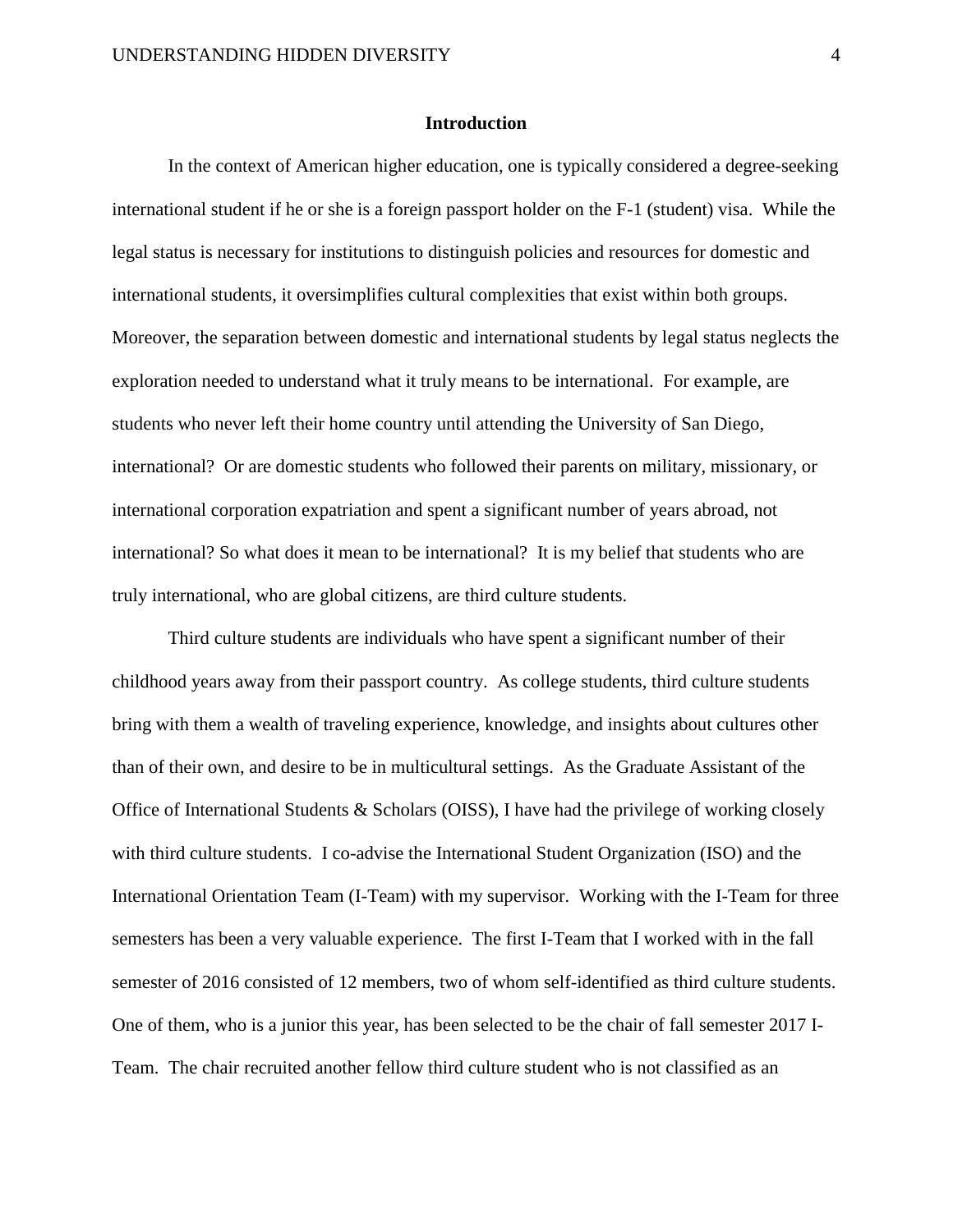international student. This third culture student identifies as Colombian American, and has lived in France, Oman, and Indonesia before repatriating back to Texas for high school. During the interview for recruiting I-Team members, this student revealed that she contemplated transferring out of USD in the first semester because she could not find a sense of belonging in the American student population. While this student identifies as being international, she was not aware of the international community at USD because the OISS houses contact information of international students only. Since the student was admitted to USD as an American citizen, the OISS did not have her contact information and thus, could not reach out to her regarding events and resources existing among the international community. The word "international" can be misleading and exclusive. Unfortunately, domestic students who consider themselves to be international, whether it be because of their cultural background or travel history, are reluctant to join the international community because they are not recognized as an international student by the institution. The word "international" usually connotes inclusion and diversity, but based on my observations, I wonder if the international community at USD has been as inclusive and diverse as it can be.

The Office of International Students & Scholars (OISS) at USD has two main functions. One, is to serve as a compliance and regulatory role in students' and scholars' immigrationrelated matters. Second, is to provide services and resources that support international students' and scholars' transition and success at the institution. This research focused mainly on the nonimmigration-related support and services that is currently being offered to international students and scholars. The purpose of this research was to explore what it means to be an international student by understanding characteristics of third culture students, their experiences at USD, and how I, as an aspiring global educator, can provide support to students who consider themselves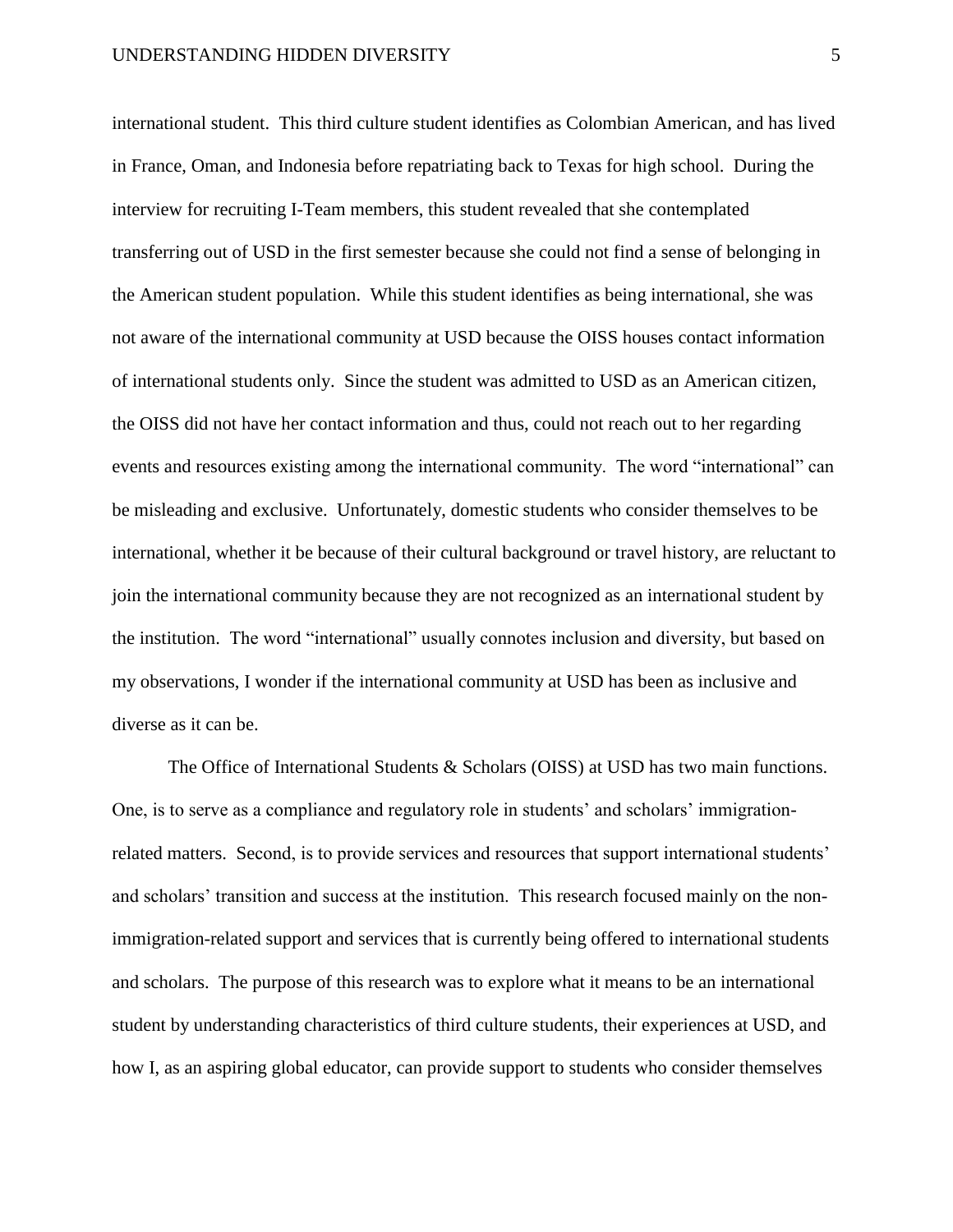to be international, regardless of their classification at higher education institutions. Embedded in my research are my values of empathy, community, and trust. The research questions that framed this study are: What are the experiences of third culture students at USD and how can I facilitate greater understanding of what it means to be international? This research used the 4-D stages of Appreciative Inquiry: Discovery, Dream, Design, and Destiny, to collect and analyze data. Data was collected through surveys, individual interviews, and focus groups.

#### **Background**

The term *Third Culture Kids* was originally coined by Dr. John and Ruth Hill Useem who conducted research on students in India who had received Western education. The research led the Useems to establish the term "to cover the styles of life created, shared, and learned by persons who are in the process of relating their societies, or sections thereof, to each other" (Useem, 1999) and referred to children who accompanied their parents abroad. Typical cases of third culture kids are children who accompany their parents on military, missionary, or international corporation assignments ranging from a couple of years to over a decade.

Authors David C. Pollock and Ruth E. Van Reken (2001) published the book *The Third Culture Kid Experience: Growing Up among Worlds,* currently republished as *Third Culture Kids: Growing Up Among Worlds*. The book contains extensive information on the characteristics of third culture kids (TCK), a collection of first-hand stories, and recommendations for educational institutions and sponsoring organizations to address the needs of third culture kids and their families. Some of the needs include addressing loss and grief (Gilbert, 2008) and negotiation and maintenance of identity (Grimshaw and Sears, 2008). Being exposed to a highly mobile lifestyle means that third culture kids go through transition to new cultures, places, and relationships more frequently than children who stay in one place for most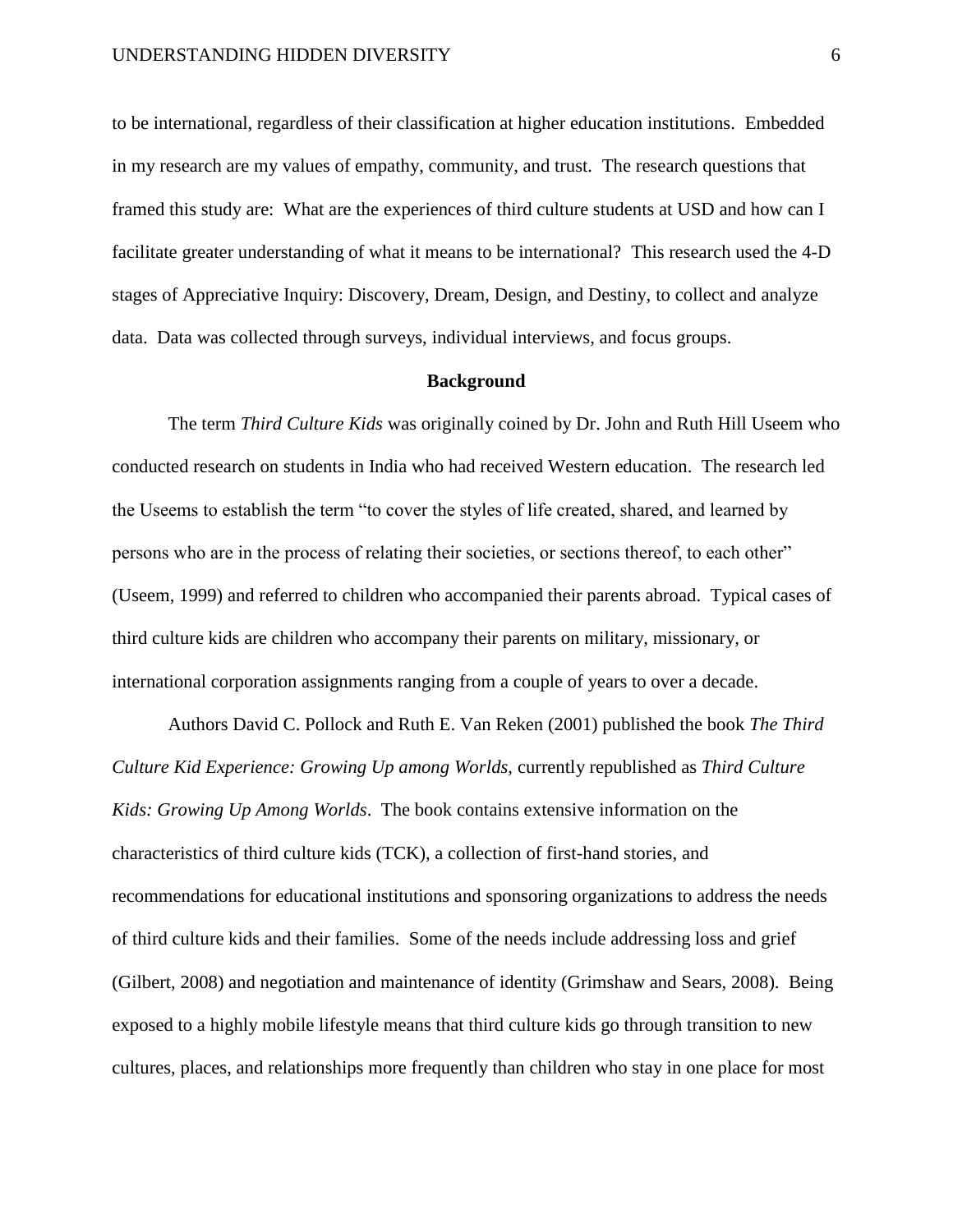of their childhood. The consequences of a cross-cultural lifestyle have led researchers to also focus on mental health and counseling implications (Limberg and Lambie, 2011). I anticipated themes of loss, identity, and relationships to come up during my research and it was my intention to discuss what USD has done well to address these needs and what can be improved through the research method of Appreciative Inquiry.

As my research focused on college students, I used the term *third culture students* (TCS) as opposed to *third culture kids*. As defined by Pollock, Van Reken, & Pollock (2017), the definition of a third culture is:

A way of life that is neither like the lives of those living in the home culture nor like the lives of those in the local community, but is a lifestyle with many common experiences shared by others living in a similar way. (17)

Pollock and Van Reken (2009) also elaborated that:

Time by itself doesn't determine how deep an impact the third culture experience has on the development of a particular child……. [but] the time when it happens can. It must occur during the development years - from birth to eighteen years of age. (p. 21)

To be slightly more specific for my research, I recruited students at the University of San Diego who have spent at least two years away from their passport country or parents' culture during or before high school. While the impact of a culture on an individual cannot be determined by the time spent in a culture, I believed that it requires at least two years to overcome culture shock and begin to understand the values and norms of the new culture. Hence, participants of my action research were current USD students who have spent two or more years away from their passport country or their parent's culture. As some of my participants carry dual citizenship between America and other countries and spent a significant number of years in one of the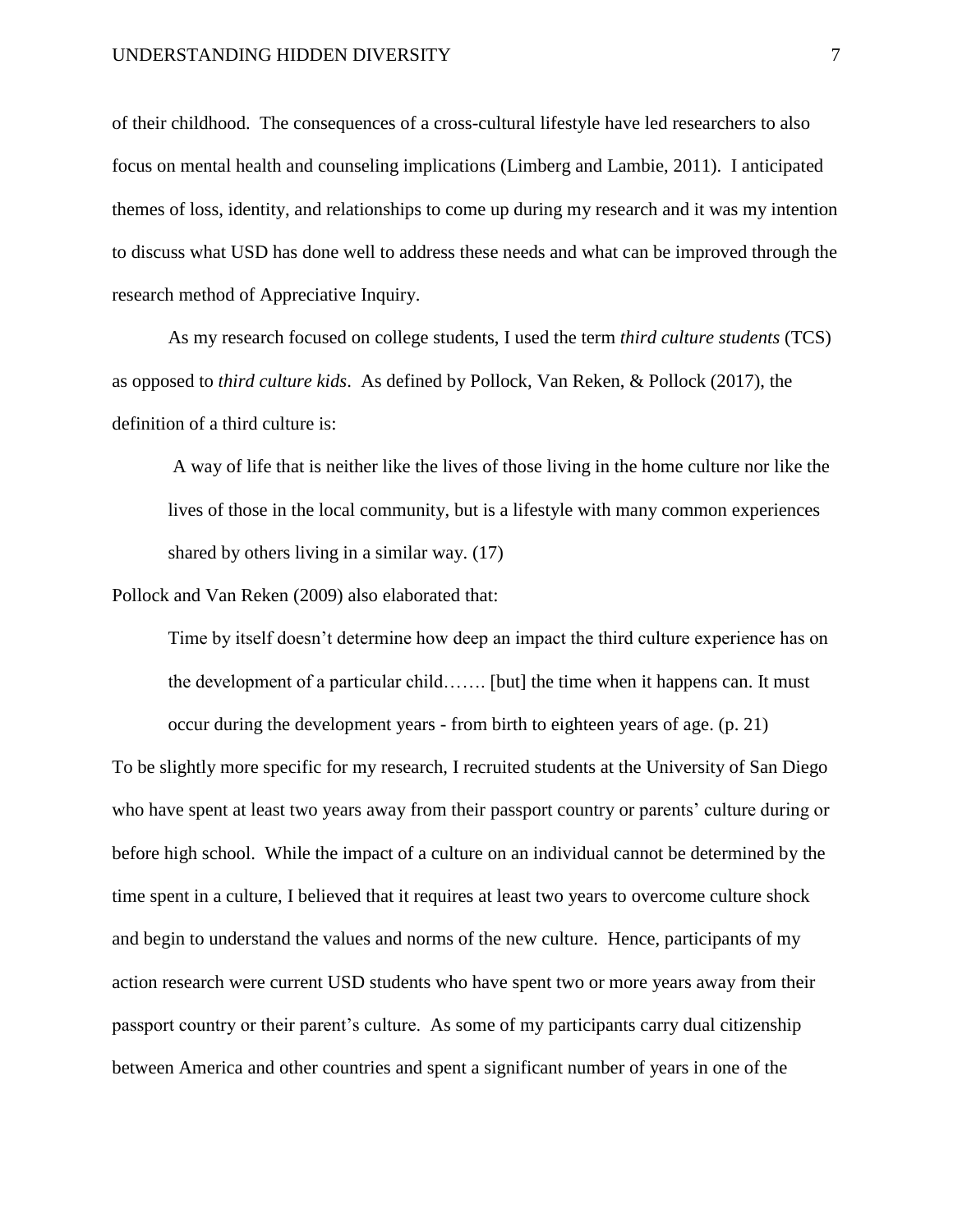country of citizenship, there were some blurriness as to whether these students were third culture students or not.

At the University of San Diego, there is much talk about creating a diverse and inclusive campus. There are several offices that are dedicated to the commitment of diversity and inclusivity, one of which is the Office of International Students and Scholars (OISS) and the student groups that it advises. Working as the graduate assistant at OISS has allowed me to realize the greater potential of the OISS and its respective student groups of addressing the existence and needs of students who are international by heart but not by visa status. As a consequence of globalization and increasing mobility, more and more children are raised in ways that deem them international. My formal role is to support the international community at USD and the students I mostly advise are students who entered the country like me, on a student visa. Since international students face separate regulations regarding minimum credit hours, working, and cultural adaptation challenges compared to domestic students, my role allowed me to advise and support international student transition and success at USD. Over the two years working at the OISS, I have met several domestic students who identified as being international and expressed interest in our international community. I have also met several international students who have lived abroad as a child away from their passport country or their parent's culture. It became increasingly fascinating for me to listen to their unique experiences at USD and understanding what it means to not only service the international community but also promote international education.

#### **Context**

The organizational setting for my research is the Office of International Students and Scholars (OISS) at the University of San Diego (USD). As a Graduate Assistant, part of my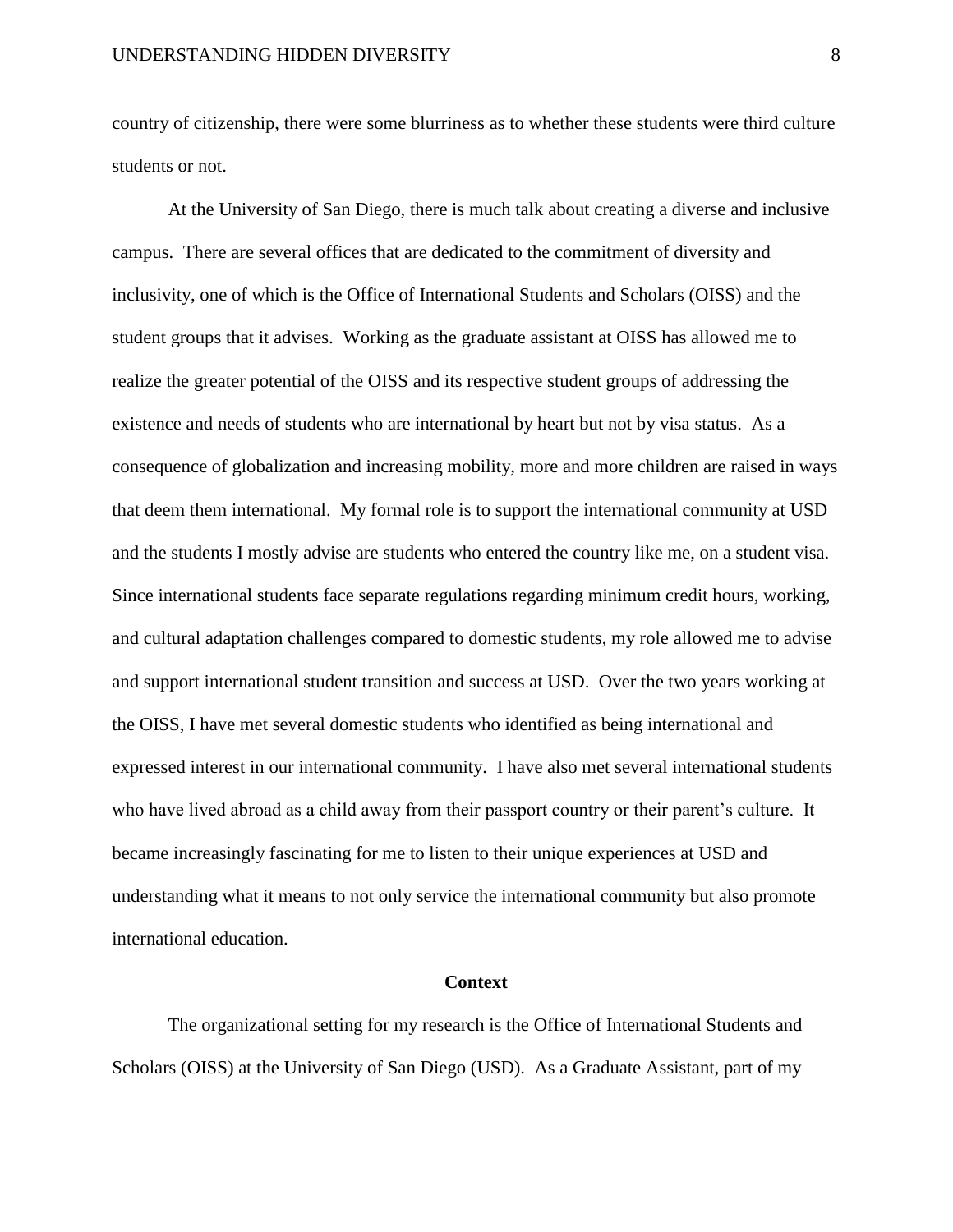responsibility is to co-advise the International Student Organization (ISO) and the International Orientation Team (I-Team). Being a graduate student and part-time employee of the OISS has been confusing to some students, especially for those on the I-Team. Most of the challenges of being the advisor for ISO and I-Team but only a part-time employee at the OISS stem from students not seeing me as an authority. In addition, it has been difficult for students to understand the relationship between my assistantship and my study. Despite the confusion and blurring of my roles, I saw this as a benefit to my research to establish rapport with students while expressing my aspirations as a higher education practitioner.

My roles as a graduate assistant of the OISS, advisor of the ISO and I-Team, and graduate student of the MA in Higher Education allowed me to see things from different angles. While this may have been confusing to others, the various roles that I played optimized my learning as an aspiring higher education practitioner. I was able to tread boundaries more seamlessly and flexibly compared to someone who adheres to only one defined role. The other role that I also played is being an international student who was raised in a multicultural household. Although I do not fit the definition of third culture students, my experience of studying at schools attended by many expatriate children, growing up with parents from different countries, and attending a culturally homogenous university in Hong Kong allowed me to easily establish a rapport with third culture students at USD who were once expatriate children attending a predominantly White university and some, coming from family of multiple cultures.

There are two reasons why this action research was important. The first reason was on a personal level and the second reason was on an organizational level. This action research was a valuable experience for me to understand the complexities of student identities, one of which is being a third culture student. In tapping into the experiences and understanding the needs of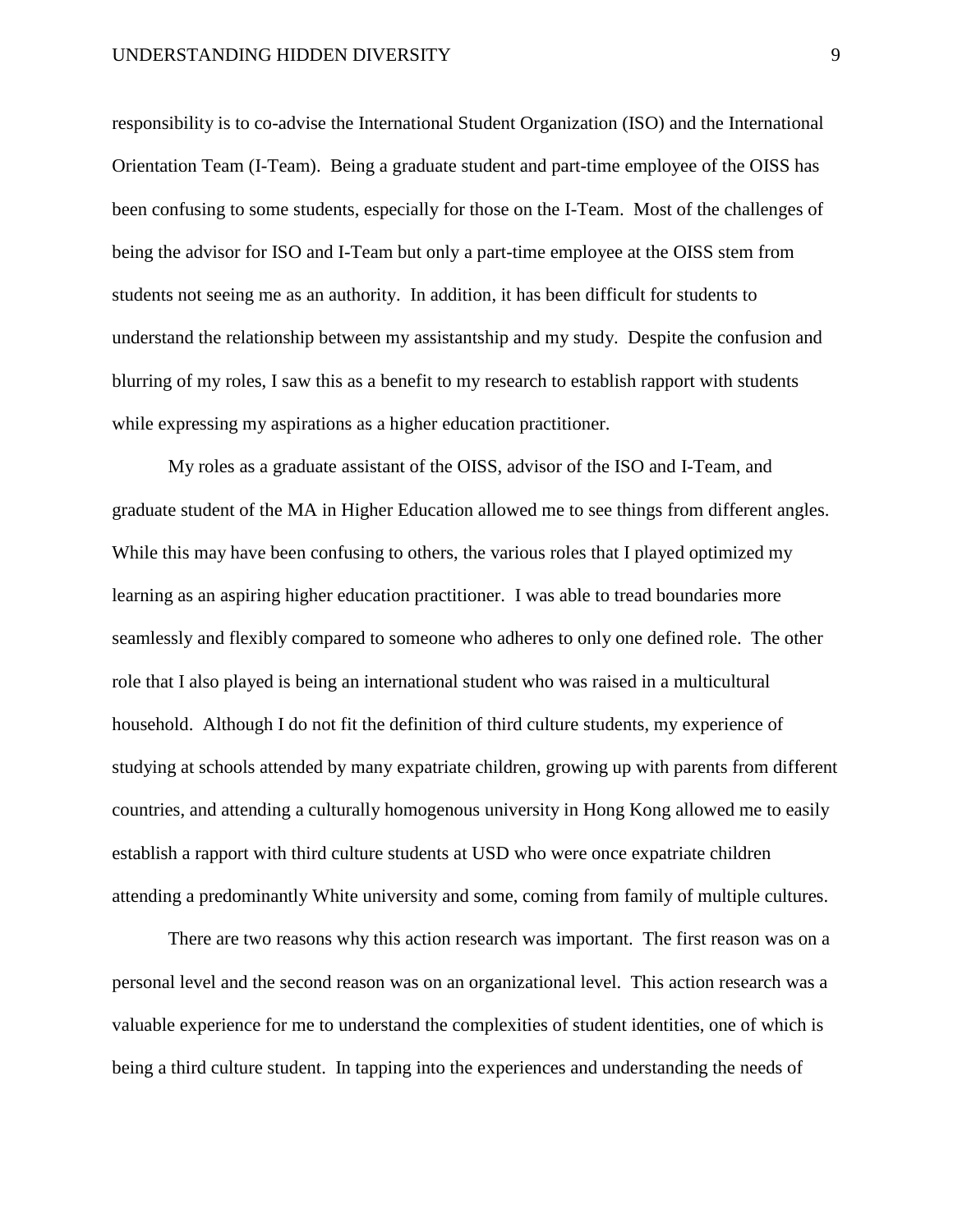third culture students, I hoped to explore ways to better support international (not in the legal sense but in the cultural sense) students. At an organizational level, I hoped to inspire college faculty, administrators, and students to explore the idea of being international and what that might mean to them and the college community that they serve. Especially at the Office of International Students and Scholars, I hoped that findings in this research will further continue the conversation of what it means to be international and how we can better support students who are not foreign passport holders but identify as international.

During the pre-cycle, advisors at the OISS were interviewed to gain deeper insight to the functions of the OISS and the student groups that they supervise. Advisors were also asked to share their individual roles within the OISS and their perspectives about the future of the international community at USD. Data collected at the interviews also served to identify current practices that address the needs of international students and areas of growth. Across the board, advisors stated that there are two primary functions of the OISS. The first one is to serve in compliance to immigration policies and the federal law. Advisors update and maintain students' immigration documents and advise international students on adhering to policies and federal law. An equally important function is to provide support and resources that help students to navigate the American culture and higher education system to succeed. Some examples of support and resources that the OISS provides apart from immigration advising are the international orientations, visa workshops, and career panels. Many of the community building programs and events are coordinated by the International Student Organization (ISO). Both international students and domestic students who consider themselves to be international serve on the ISO Executive Board every year. ISO's main focus is to serve as a *home away from home* for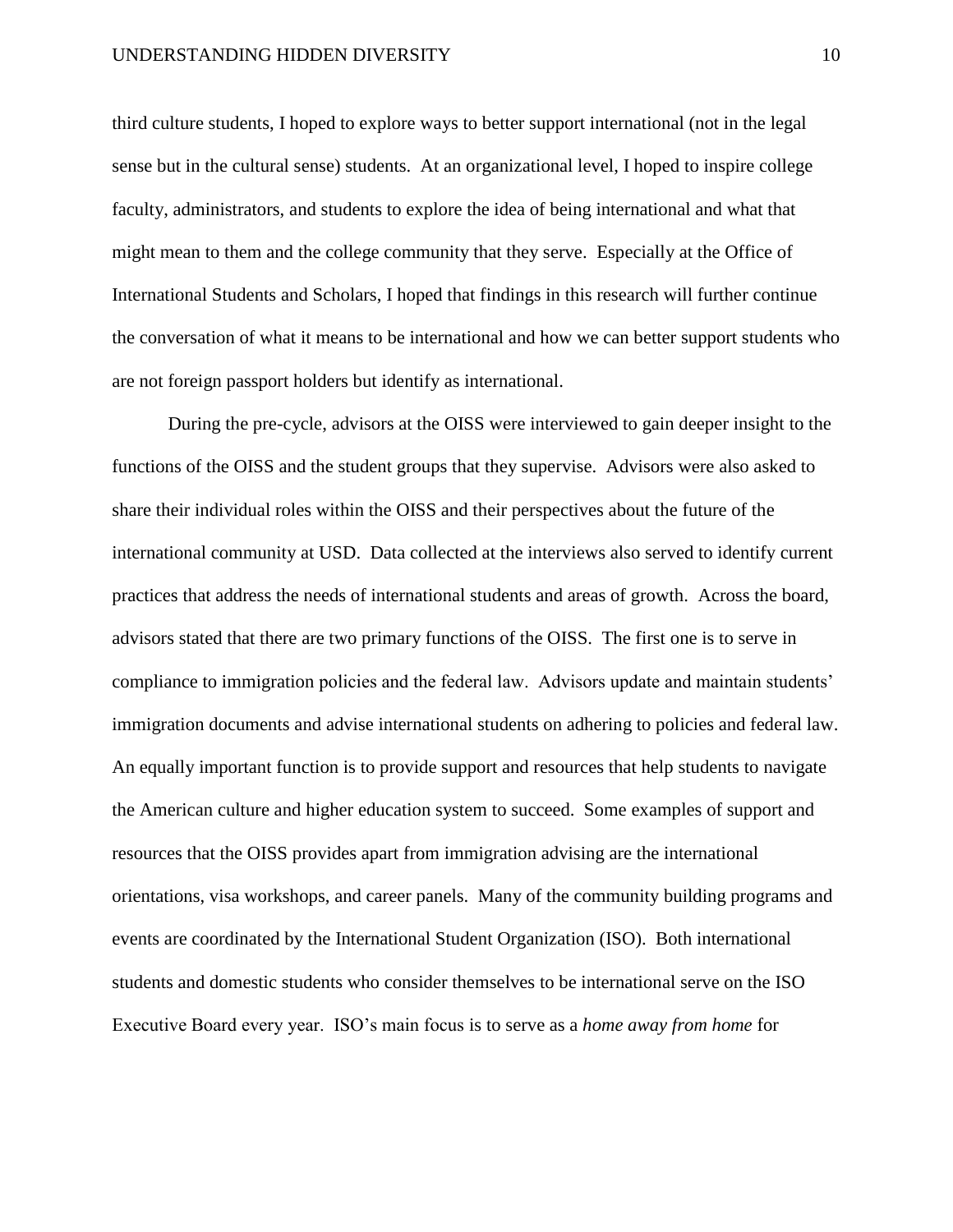international students and as a platform for social connections to be made among international students and between international and domestic students.

The International Orientation Team, also known as the I-Team, is a student volunteer team that is established semester to welcome new international students during orientation. During orientation, I-Team assists the OISS in physically setting up orientation sessions and facilitating community building events like the Harbor Cruise event every Fall semester. The I-Team serves as a mentor for incoming students who are far away from their comfort zone. The I-Team is particularly useful on move-in day when international students are given an earlier date than their domestic peers to move into their dorms. From the moment students are dropped off by their ride at the Missions Crossroads, the I-Team helps each international student to check-in at the Missions Crossroads with the Residential Life staff then walk or drive students to their dorms. This is a critical time for bonding between first-year international students and I-Team members who advise on where to get food on campus, how to do laundry, what to do on campus and more. Often, I-Team members make long-term friendship with incoming students because they leave strong and positive impression on students at the time when they most need guidance and support.

Once orientation ends and classes begin, new international students are prompted to join the International Student Organization (ISO). The ISO is a registered USD student organization that receives funding from the Associated Students and the Office of International Students & Scholars to create events and programs that welcomes all international and domestic students. For international students, ISO events and the ISO Lounge on the fourth floor of the Student Life Pavilion gives them the opportunity to reconnect with their international community as they spend most of their time in classrooms with American peers. Many American students also join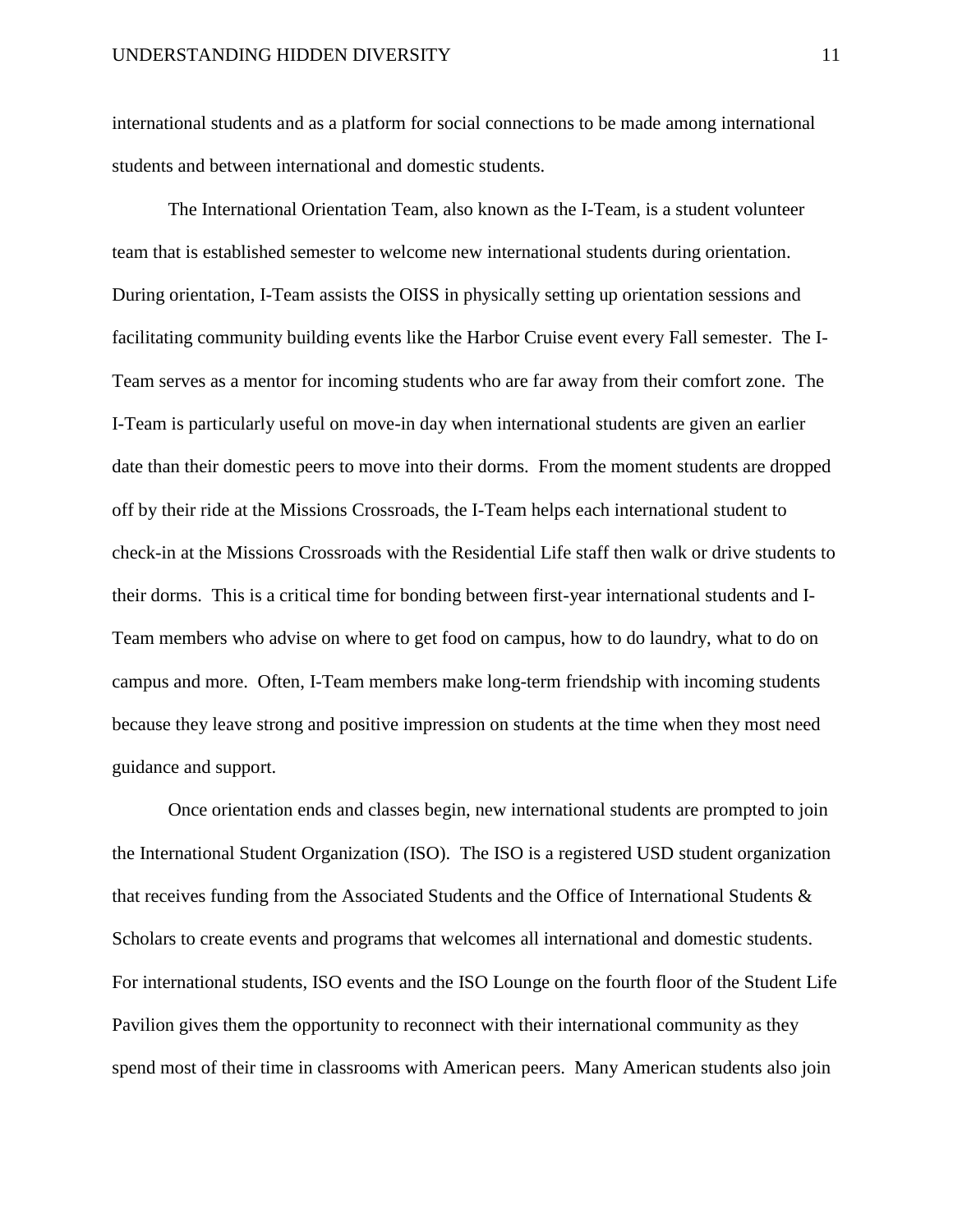ISO and are often students who have dual citizenship with other countries or have returned from studying abroad. ISO hosts weekly coffee hours, monthly off-campus dinners at different ethnic restaurants, and cultural events like the annual International Expo & Cultural Fashion Show. ISO serves to be international students' home away from home and as hub for students who wish to learn about other cultures.

### **Methodology I**

There are several epistemological assumptions that informed my action research method. Firstly, I believe that learning is lifelong and ever changing. According to Inoue (2015), as action researchers, we pursue "experiential knowledge, a type of knowledge situated in specific, real-life practice contexts and open to a variety of human and situational factors" (p.35). As higher education practitioners, it is our duty to acknowledge complexities of life and develop practice that can be changeable yet sustainable. Secondly, learning involves others directly and indirectly. "Action research means working with other at all stages of the process. At the data gathering stage you (singular or plural) are investigating your practice in relation with others; at the validation stage you negotiate your findings with others" (McNiff & Whitehead, 2011, p.28). I wanted to find an action research model that encouraged strong communication among participants and co-creation of the experience. I believed that the Appreciative Inquiry model best fit the intention of my research.

The Appreciative Inquiry model emphasized the active participation of stakeholders. Appreciative Inquiry (AI) is grounded on the "basic assumption [that] an organization is a mystery that should be embraced as a human center of infinite imagination, infinite capacity, and potential" (Cooperrider, Whitney, & Stavros, 2008, p.16). The practice of AI is also founded on four propositions: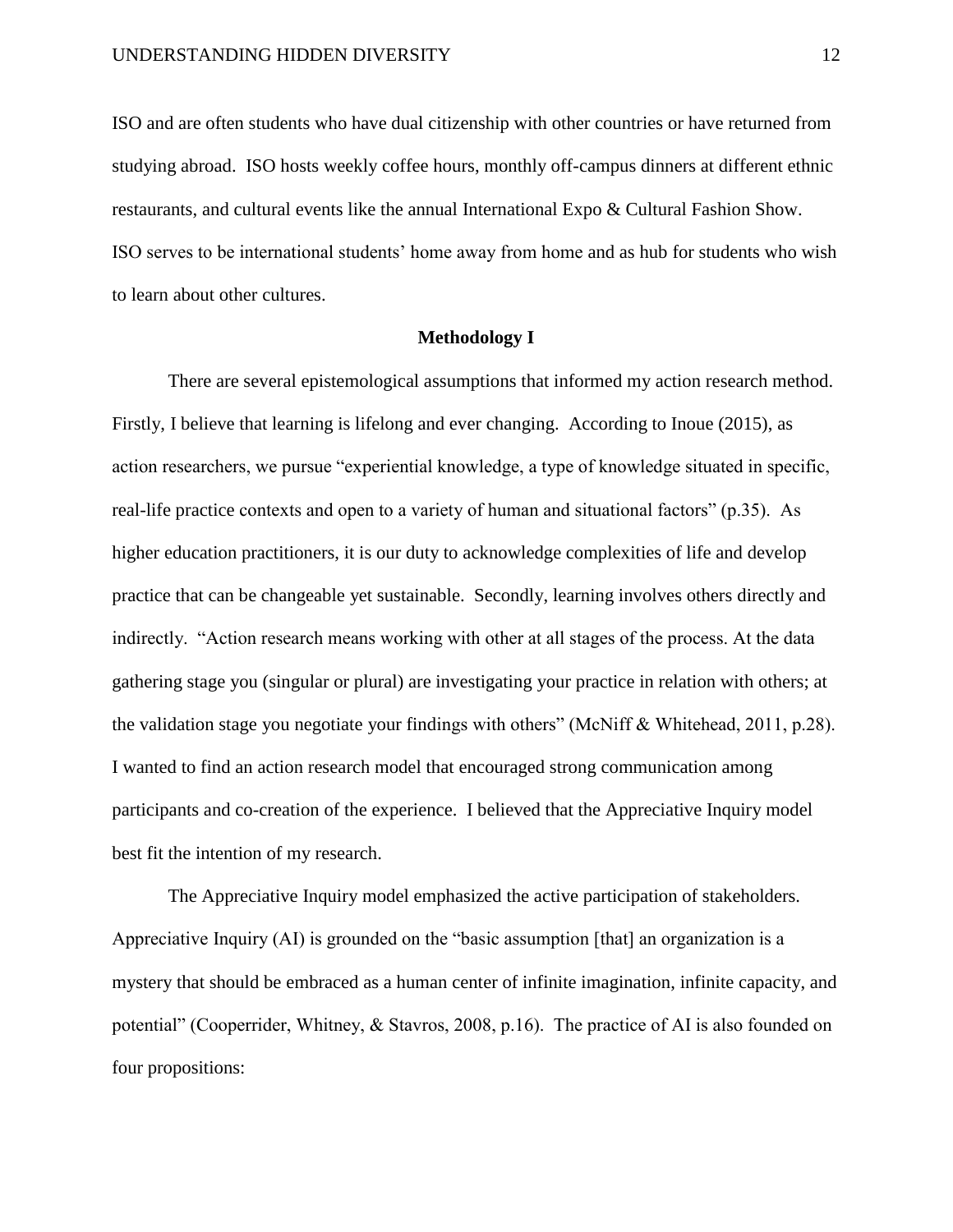- 1. Inquiry into the "art of the possible" in organizational life should begin with appreciation.
- 2. Inquiry into what is possible should yield information that is applicable.
- 3. Inquiry into what is possible should be provocative.

4. Inquiry into the human potential of organizational life should be collaborative. (p.4) Appreciative Inquiry consists of four stages: Discovery, Dream, Design, and Destiny. Each stage in the 4-D cycle serves a specific purpose. According to Cooperrider, Whitney, & Stavros (2008), the Discovery stage involves identifying and appreciating what has been done well. Participants shared stories of positive experiences and discuss the capacity to achieve more. The Dream phase envisions change by acknowledging the strengths of the organization and challenging the status quo. Participants discussed the potential of the organization and necessary changes. In the Design phase, participants created the organization's new structure "by generating provocative propositions (also known as possibility statements or design principles) that embody the organizational dream in the ongoing activities" (p.45). Lastly, the Destiny phase is a time of "continuous learning, adjustment, and improvisation…...all in the service of shared ideals" (p.46). It is not the finish line but rather an ongoing stage that eventually will lead the organization back to the Discovery cycle for newer improvements.

The strengths of the Appreciative Inquiry (AI) model is that active involvement is not only encouraged but necessary. The challenge with AI is that it is a new approach to organizational change. Participants will more than likely be unfamiliar with the concept of AI and will require an introductory experience of AI. Before the research commences, Cooperrider, Whitney, Stavros (2008) recommend participants "experience an appreciative interview that includes some variation of the four generic AI questions…...as follows":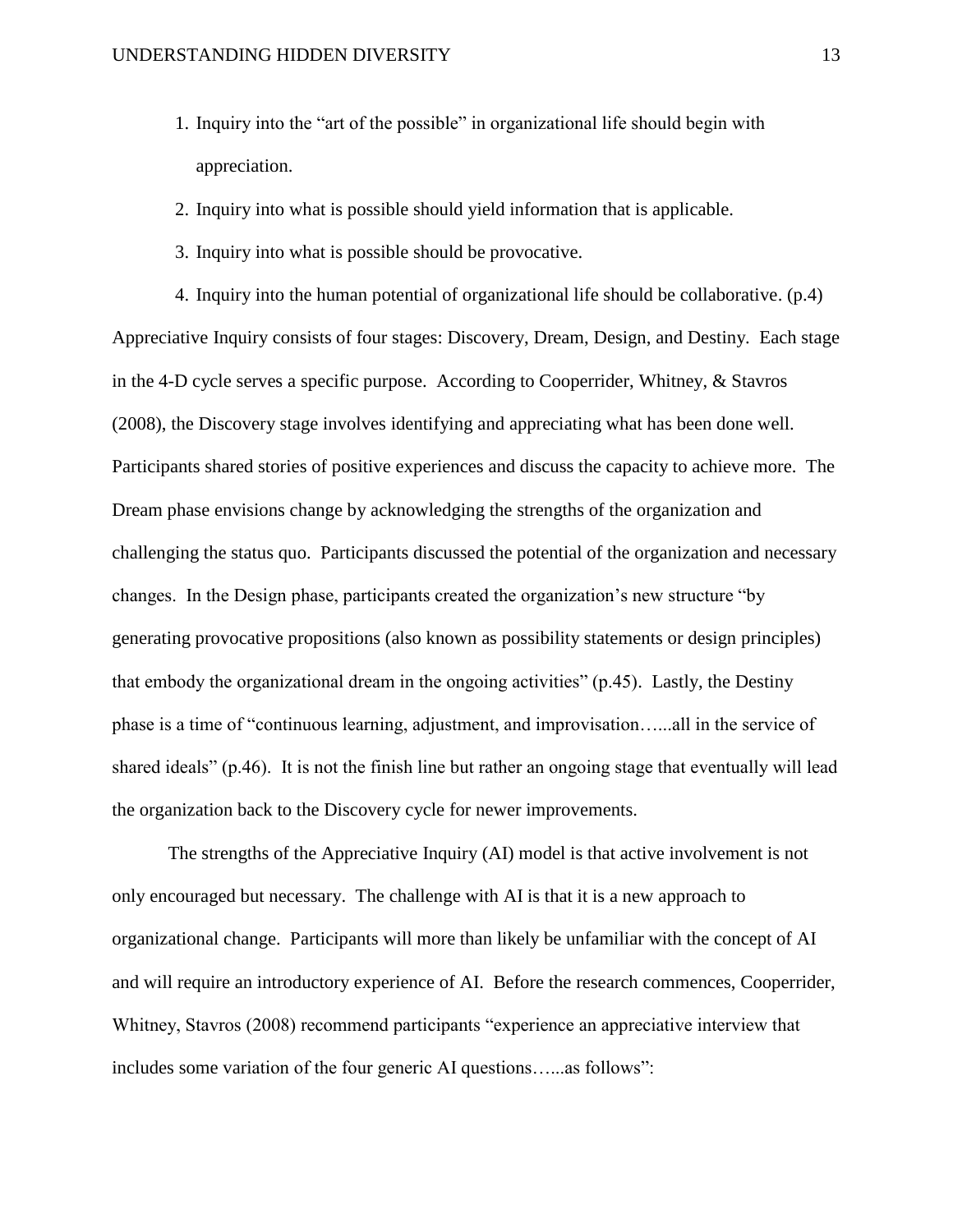- 1. What would you describe as being a peak experience or high point in your life personal or professional?
- 2. What do you value most about yourself? Your work? Your organization?
- 3. What is the core factor that gives life to your organization?

4. Describe your vision of the future for the organization and your world? (p.51) The strengths of AI are also its own challenges and limitations. Since it requires high involvement of participants, introducing AI to participants, and explaining how AI will play a role in the research, I anticipated great amounts of time input not only on my part but also on participants. To convince participants that their involvement will benefit them and the organization in the long run, the pre-cycle also focused on initiating engagement and motivation in participants.

### **Needs Assessment**

Advising the International Student Organization Executive Board (ISO E-Board) and the International Orientation Team (I-Team) has allowed me to meet several students who are not classified as international students but are passionate about serving international students. When I talked to them about their reasons for being involved in the international community, most of them have identified as being international and wanted to seek an experience that the American student population could not offer. This finding has made me contemplate on what it meant to be international and what are the characteristics of international students? I believed that third culture students were strong examples of what it truly means to be international. Therefore, I wanted to use this opportunity to learn from them and explore ideas that would empower me to advocate for international education.

To better understand the history and purpose of the International Student Organization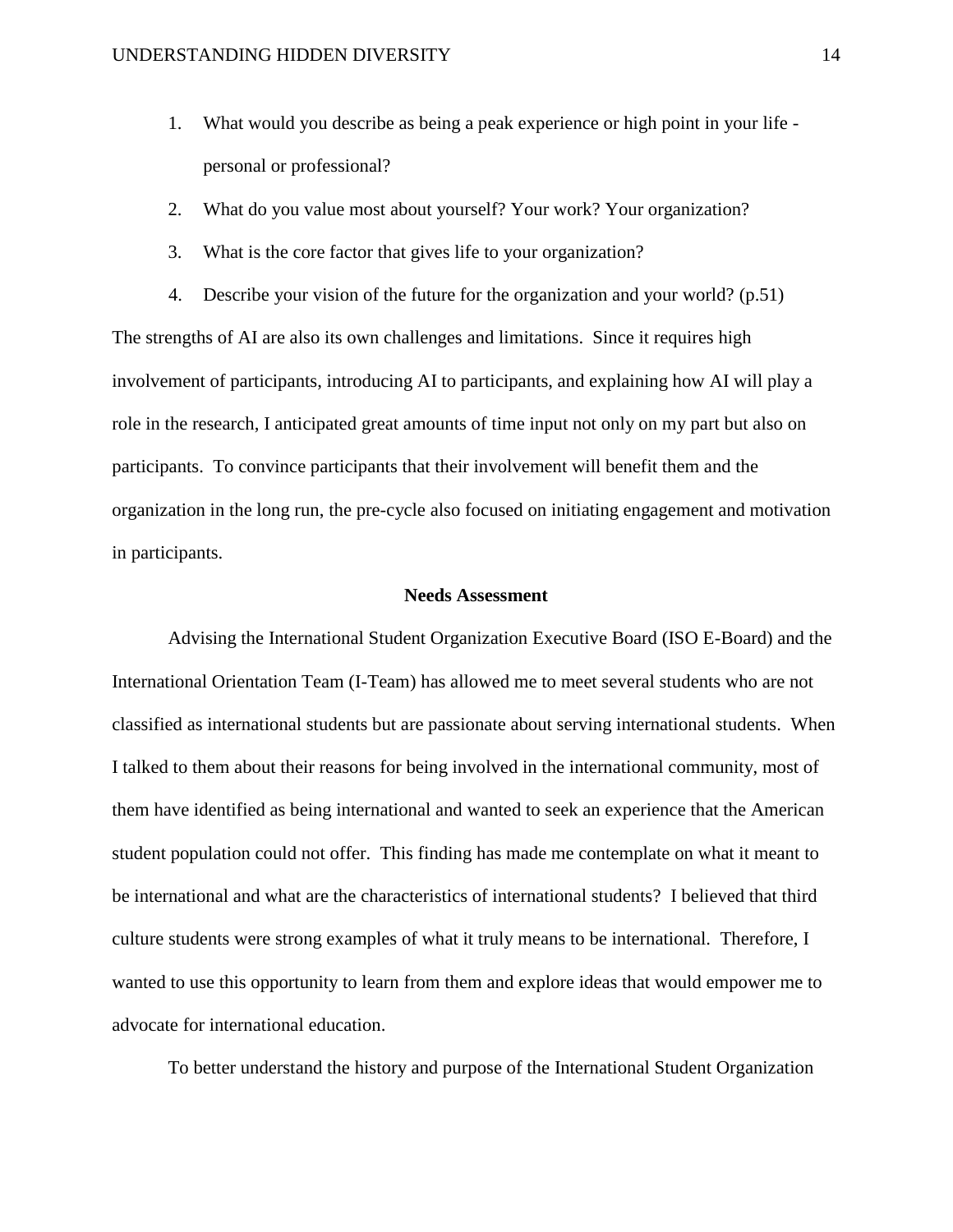and International Orientation Team, I interviewed Chia-Yen Lin, Director of Office of International Students and Scholars (OISS) and Greg Grassi, who is my supervisor and the Associate Director of OISS. Chia-Yen, who served on the International Orientation Team (I-Team) when she was a graduate student at USD, was a resource for me to learn about how the I-Team may have been similar or different from the time she served in year. Greg, who advises the both the ISO and I-Team, was a resource for me to also gather information on how both student groups have been similar or different in the past. I also interviewed the Assistant Director, Rhona Reyes, and the International Student Coordinator of the time, Amelia Bachtiar, to gain information about their roles in the OISS.

My research pertained to the international community at USD but the focus was not on the advisors of the OISS. The plan was to conduct a pre-cycle with the staff of the OISS to gain more background information of the ISO and I-Team and insight to what internationalism is to them. The pre-cycle was also conducted with third culture students that agreed to be in my research. Student participants were recruited using snowball method. I heavily relied on the several third culture students that I knew to reach out to their peers who are third culture students. The invitation to participate was not only confined to undergraduate students as I thought there may be graduate third culture students who can provide valuable insights as well.

# **Literature Review**

### **Third Culture Kids**

The number of third culture kids grow as more international corporations and embassies/consulates send their employees and their families around the world for various job assignments. Interracial/ethnic marriages, military, and missionary assignments also contribute to the increasing numbers of third culture kids. Due to a lifestyle of high mobility, many third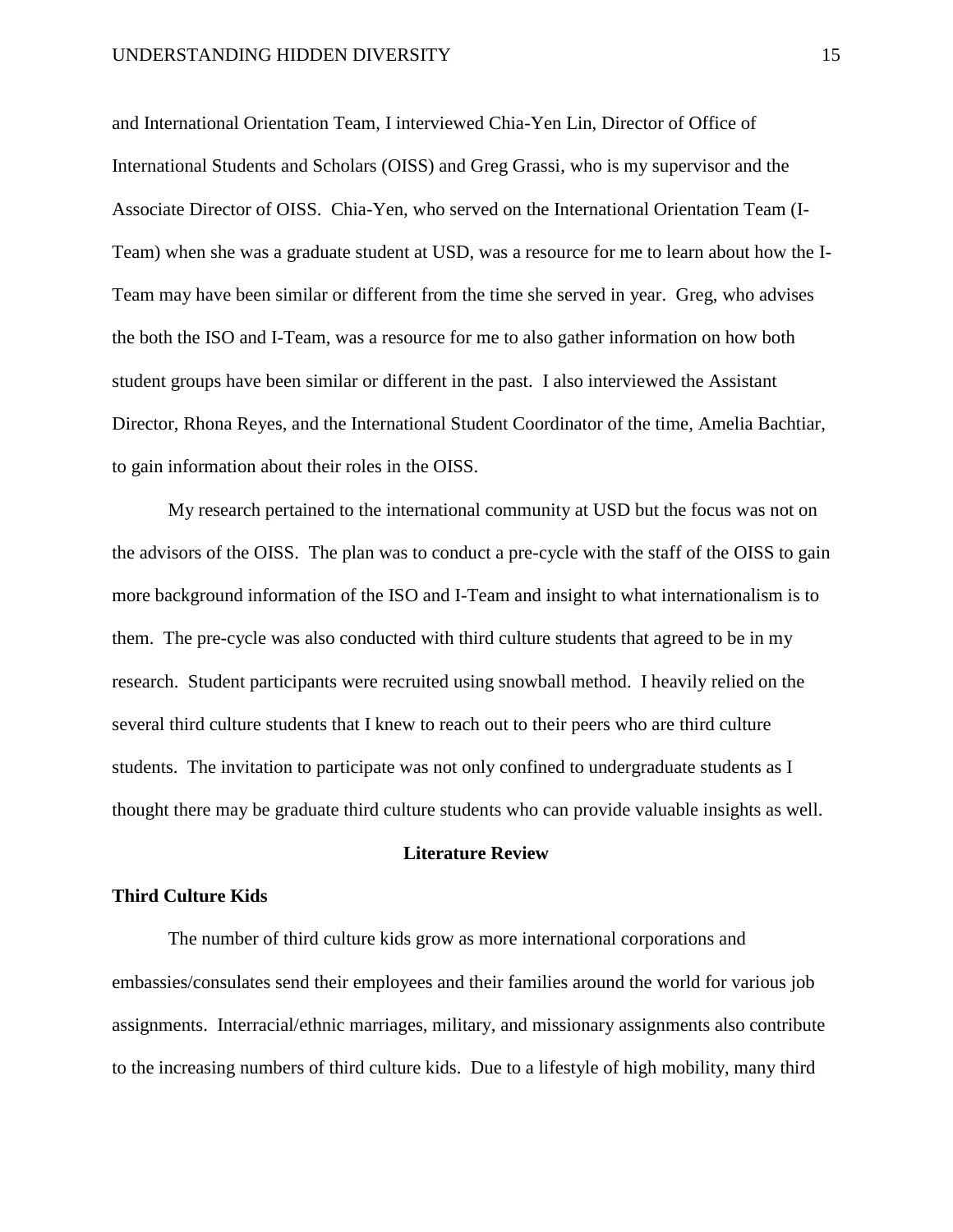culture kids experience unresolved losses and prolonged identity confusion. Not being rooted to a country and being exposed to other dependents of expatriates creates a constant sense of loss and grief for children who frequently separate from their friends, belongings, and community. Third culture kids (TCK) often question who they are as their sense of self is in relation to others in similar situations and not completely in relation to the traditional aspects of identity like ethnicity. TCKs are often frustrated with explaining the complexity of their life as the majority do not understand and have not experienced the expatriate lifestyle. Rather than explaining the process of identity formation of third culture kids, Gilbert (2008) focuses on a significant theme of loss and grief that is salient in the narratives of many third culture kids. As third culture students attend college, they are no longer subjected to their parent's job assignments and have access to various campus resources, I was curious to know if third culture students regard their time in college as a time of stability.

A significant number of literature and resources online revolves around counseling implications for K-12 schools. Living in an increasingly globalized and interconnected world calls for school counselors to develop cultural sensitivity and programs that tackle third culture kids' lack of sense of security, stability, and even belonging. Limberg and Lambie (2011) placed importance of collaboration between schools, families, and students, to create a culturally competent education environment, in other words, a safe space, for students to develop a sense of belonging and identity (p.50). As a consequence of moving abroad and being educated overseas, a substantial number of third culture kids experience depression, anxiety and other mental-health related issues. Living in an increasingly globalized and interconnected world calls for school counselors to develop cultural sensitivity and programs that tackle third culture kids' lack of sense of security, stability, and even belonging. It is no wonder that school-based interventions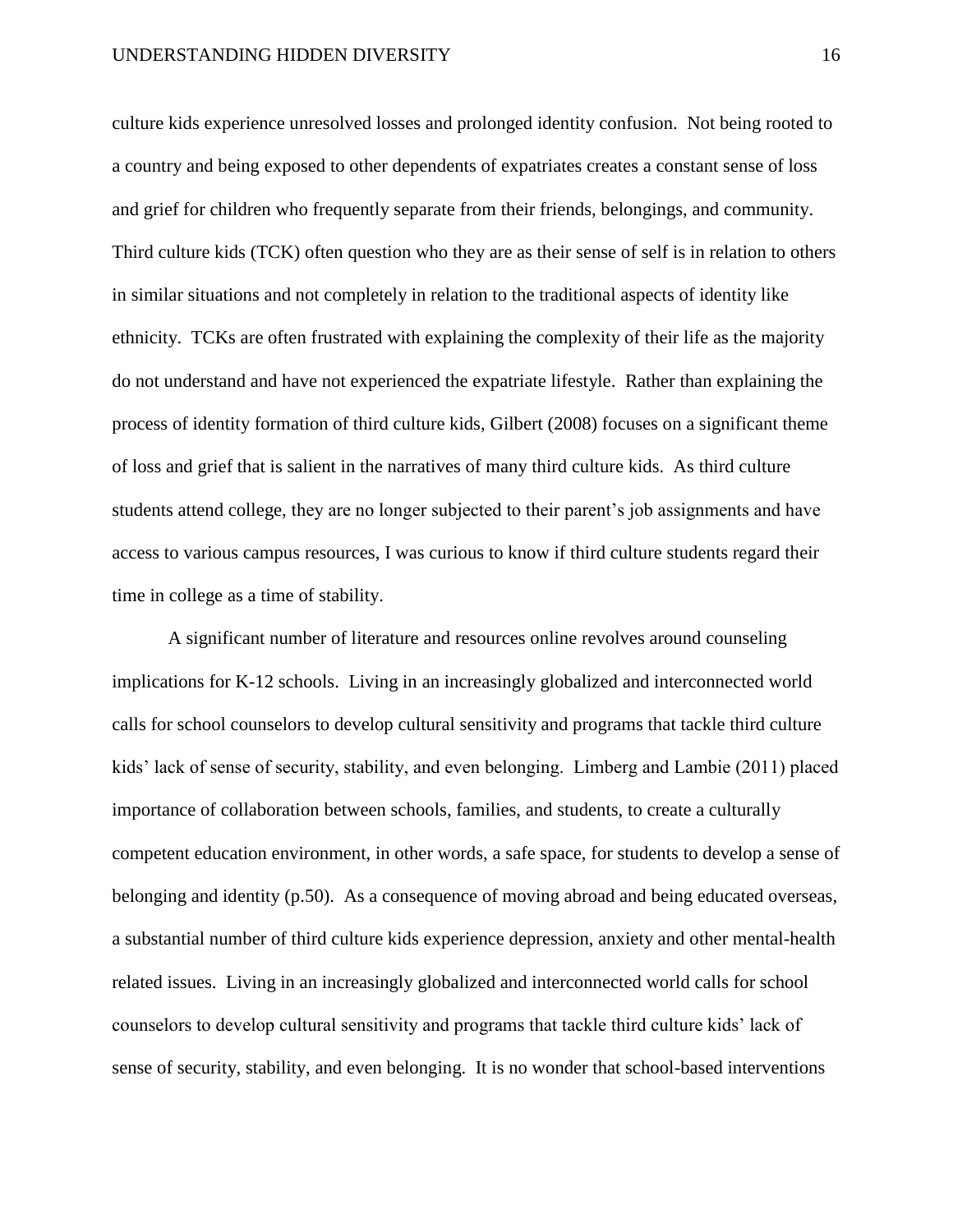targeted at third culture students are prominent in international schools that third culture students attend all over the world.

 Third culture kids, who are now adults and referred to as adult third culture kids, have also utilized the internet to write about their first-hand experience growing up as a third culture kid and what that means. As an adult third culture kid, Ndéla Faye (2016), wrote that she still struggles to answer the seemingly simple question, *Where are you from*? because of being biracial and not growing up at either parents' countries long enough to feel a certain way. Yet, she wrote that "I feel grateful for the experiences I've had, and I am proud to feel, above all, like a citizen of the world…...The sense of being at home anywhere, yet feeling that home is nowhere, is part of who I am" ("Am I rootless or am I free?", para.9). Third culture kids who transition into adulthood are now referred to as *adult third culture kids* or ATCKs. Literature or online sources focusing on transition to becoming an ATCK and specifically, college trajectories and experiences are sparse.

Understanding the experiences of third culture students is important not only because of the increase in numbers but also because many people similarly experience the feeling of being caught in-between cultures. Originally coined by sociologist, Dr. Ruth Useem:

The term *first culture* refers to the *home* or *passport* culture of the parents, and the term *second culture* references the *host culture* to which the family has moved or in which they have lived. The term *third culture* then refers *to a way of life* that is neither like the lives of those living back in the home culture nor like the lives of those in the local community, but is a *lifestyle with many common experiences shared by others living in a similar way.* (Pollock, Van Reken, and Pollock, 2017, p.17)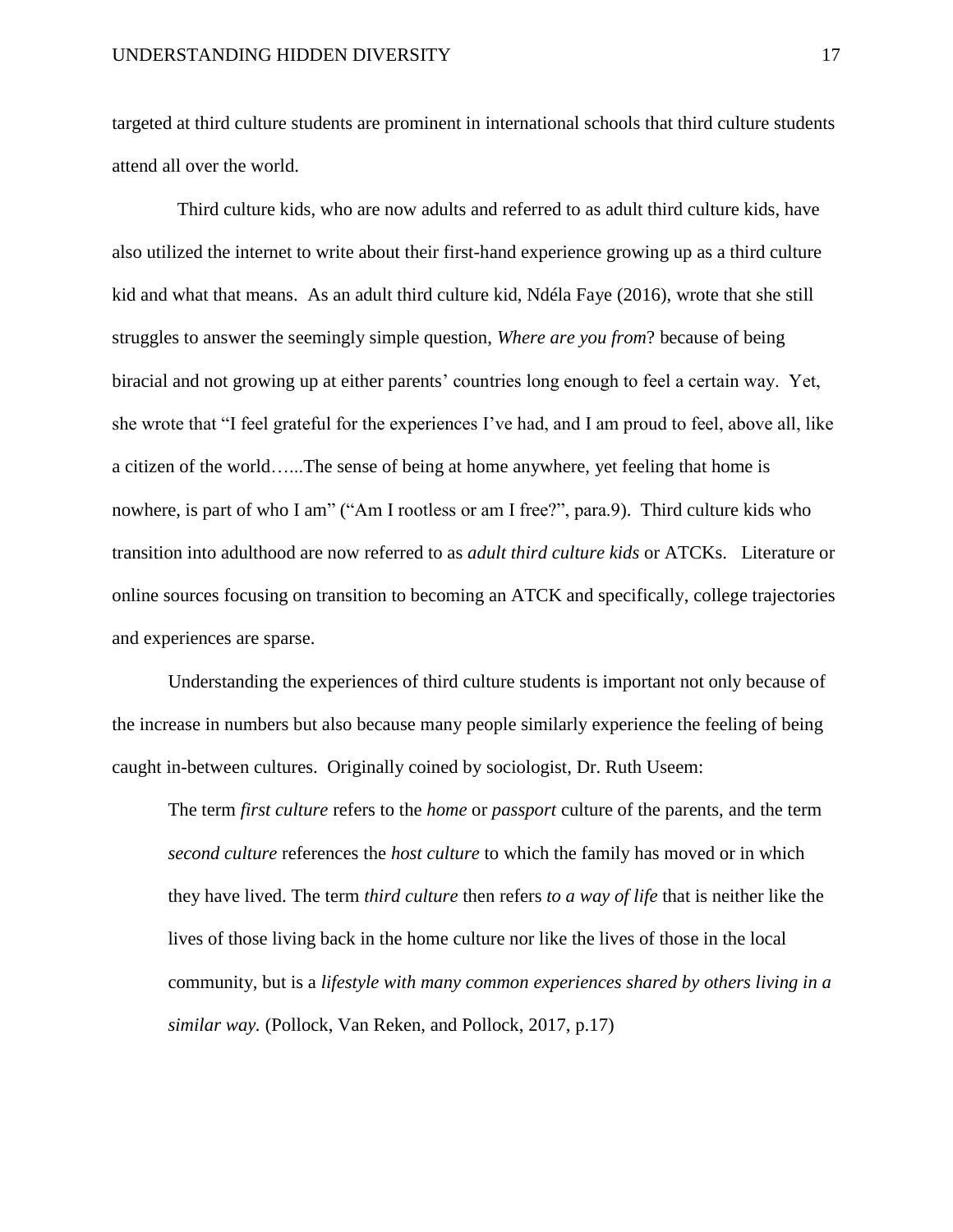As literature and sources have shown, there are both pros and cons to be a third culture kid. Most often than not, ATCKs are able to reflect on their childhood and confidently say that while there were challenges, they cannot imagine a life better than what they had. Yet, it is important to note that such positive thinking is an outcome of long years of reflection, contemplation, and exploration. This action research highlights the thought process and experiences of third culture students at the University of San Diego that have allowed them to see the benefits of their rootlessness and feeling in-between.

### **Identity Development**

Using traditional theories of racial or ethnic identity development to analyze the third culture student identity is not recommended because their experiences cannot be simply understood in terms of their own race or ethnicity. The third culture student identity is complex because they are epitome for what is known as hidden diversity. According to Bethel and Van Reken (2003), hidden diversity is defined as a "diversity of experience that shapes a person's life and world view but is not readily apparent on the outside, unlike the usual diversity markers such as race, ethnicity, nationality, etc" (Hidden Diversity in a Globalizing World section, para.1). This action research gained deeper understanding of characteristics of third culture students that are not easily identified by the naked eye. In fact, I believe that most of what makes each one of us unique, are internal qualities that we cannot see but can only sense and understand. Hence, it was useful for me to gain deeper perspective of the experiences of third culture students using Magolda's Theory of Self-Authorship and Schlossberg's Transition Theory.

**Magolda's Theory of Self-Authorship:** Self-authorship is a skill and a way of life that heightens self-awareness and confidence. Individuals who exercise self-authorship act from within and not from "values, beliefs, interpersonal loyalties and intrapersonal states from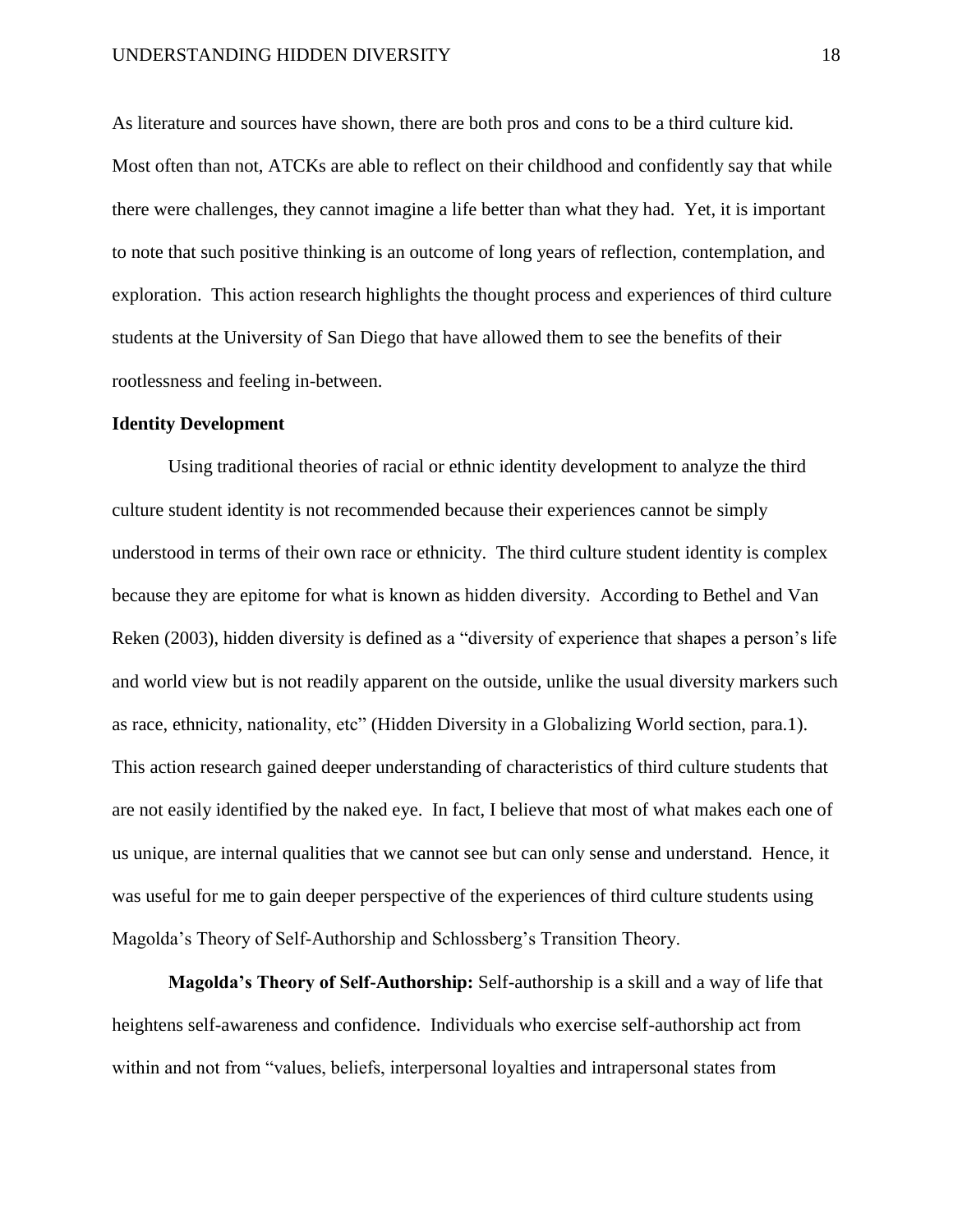external authorities" (Magolda, 2008, p.270). Magolda identifies three elements of selfauthorship: trusting the internal voice, building an internal foundation, and securing internal commitments. Understanding how higher education practitioners can encourage self-authorship in college students is important because authenticity can be difficult to grasp and achieve at times of identity exploration. College is a time where emerging adults are given ample space, time, and opportunities to explore who they are and what they can and want to be. As highly impressionable social beings, emerging adults are susceptible to external forces like their peers. At such times, it is important for higher education practitioners to empower students to think and behave in a way that is aligned to their values and beliefs. The first key element to selfauthorship is trusting the internal voice. Individuals who trusted their internal voice "recognized that reality, or what happened in the world and their control, but their reactions to what happened was within their control……This led to a better sense of when to make something happen versus when to let something happen" (p.279). Once individuals form an understanding around what can be controlled and what cannot be, they can start to build an internal foundation, where they:

Consciously set about creating a philosophy or framework - an internal foundation - to guide their reactions to reality……They reflected on how they had organized themselves and their lives and rearranged as necessary to align arenas of their lives with their internal voices. (p.280).

Lastly, individuals secure internal commitments by "'crossing over' from understanding their internal commitments to living them……When the internal foundation became the enduring core of their being, participants felt that living their convictions was a natural and as necessary as breathing" (p.281). The intention of this research was to identify ways in which third culture students have formed and continue to form the way they understand themselves in relation to on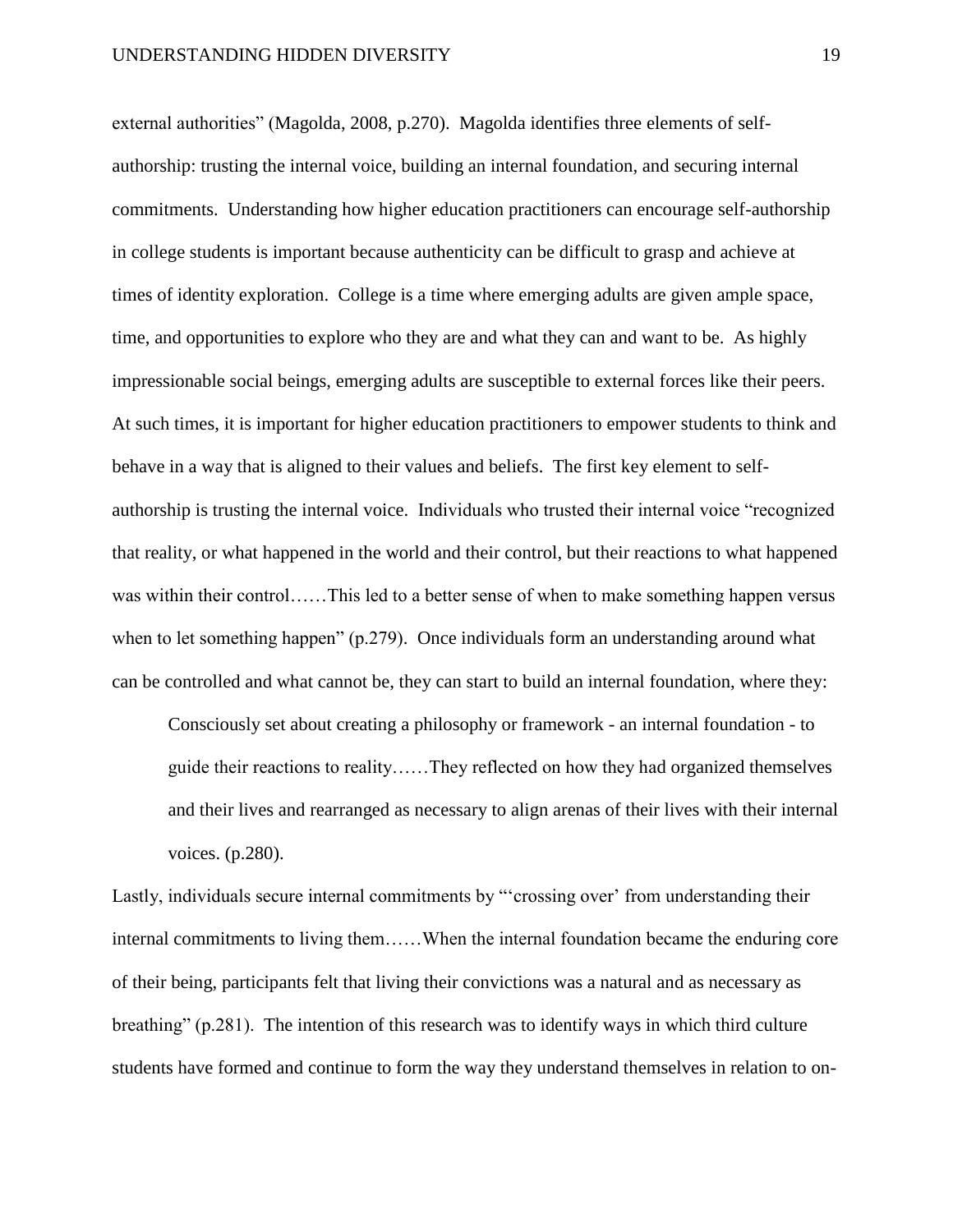going transition in their lives. Third culture students have always experienced transition and as they progress through and out of college, they will continue to experience transition. Hence, it is important that their self-authorship is understood in relation to the transitions that they have experienced and will continue to experience.

**Schlossberg's Transition Theory:** Schlossberg (1981) states that "a transition can be said to occur if an event or non-event results a change in assumptions about oneself and the world and thus requires a corresponding change in one's behavior and relationships" (p.5). To understand why people experience and react to transition differently, Schlossberg explored factors in three categories that affect one's adaptation to change. Adaptation is defined as "a process during which an individual moves from being totally preoccupied with the transition to integrating the transition into his or her life" (p.7). The three categories that determine an individual's experience of transition and adapting to the change are their perception of the transition, characteristics of pre-transition and post-transition environments, and the characteristics of the individual. Factors that affect the perception of the transition are role change, affect, source, timing, onset, and duration. The combination of the elements determines the degrees of stress that an individual will experience. Characteristics of pretransition and post-transition environments include international support systems like the family unit, network of friends, and institution support. Characteristics of the individual include sex, age, socioeconomic status, and other ascribed status. The combination of all elements determines the impact of the transition on the adaptation process of an individual.

It is useful to analyze the experience of third culture students using Schlossberg's Transition Theory because transitions have characterized their life. While this research focuses on third culture students, they will proceed into adulthood with the skill set and behavior learned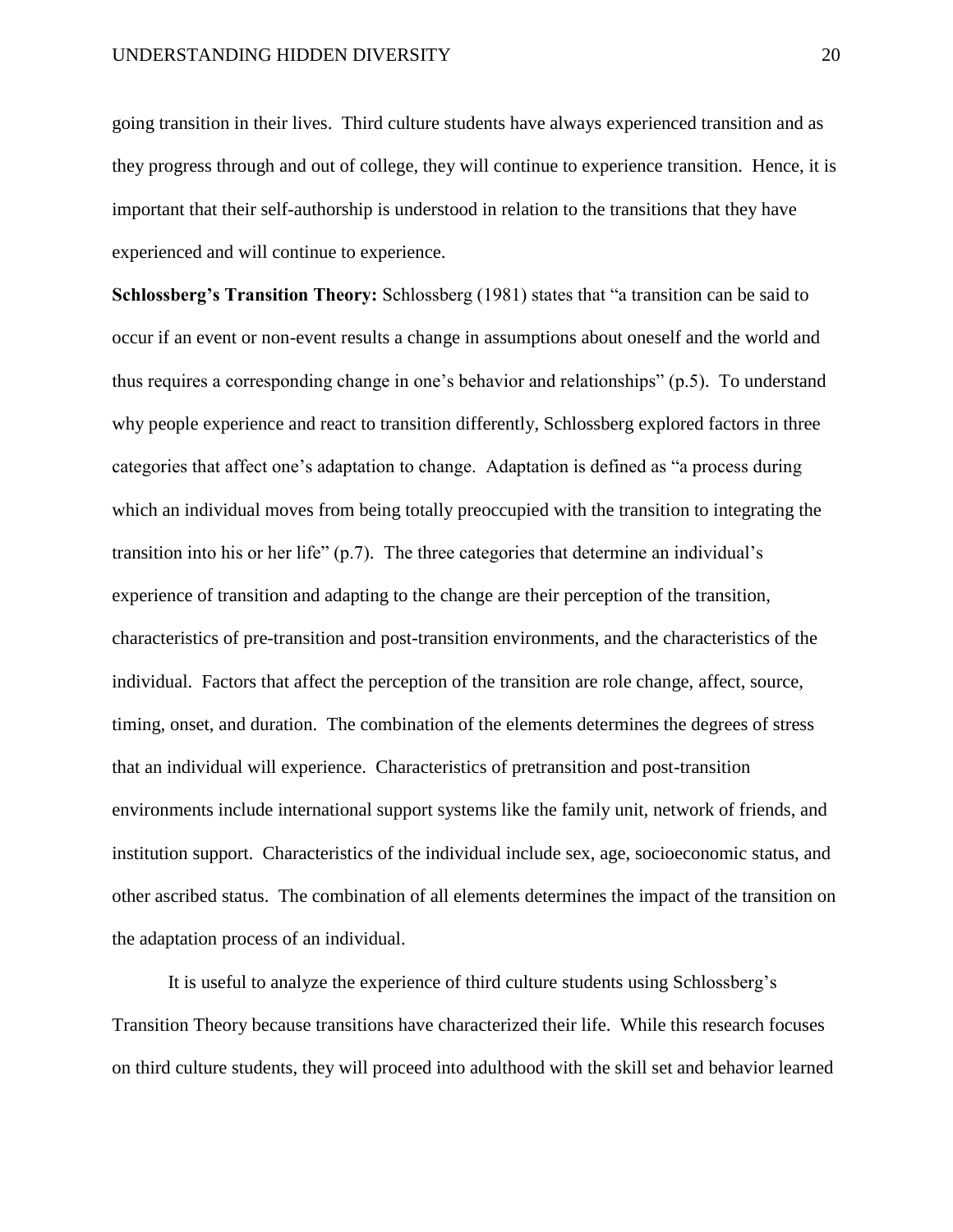from being a third culture kid and student. Hence, when talking about third culture students or any group in general, it is important to know that their experiences are not stagnant. Schlossberg focused on transition during adulthood because "as people move through life they continuously experience change and transition, and that these changes often result in new networks of relationships, new behaviors, and new self-perceptions" (p.2). Attending college, especially in a country one is not accustomed to, is a transition. Schlossberg believed that "it is not the transition itself, that is of primary importance, but rather how that transition fits with an individual stage, situation and style at the time of the transition" (p.5). It is also important to note that starting at a college is not the only transitional period for students. The period of transition can vary and attending college may bring other forms of transition like dating and joining student organizations. As a higher education practitioner who now has experienced both undergraduate and graduate studies in different countries, I believe that college life is full of transitions. Transitions occur even after college and during graduate studies. Therefore, I hope to empower myself in learning how third culture students have coped with transitions and how they have eventually come to see their international lifestyle not as a loss but as a gain.

#### **Methodology II**

My research included two cycles in addition to a pre-cycle consisting of the 4-D stages of Appreciative Inquiry (AI). I distributed surveys, conducted individual interviews and a focus group session to gather data on multiple levels. Next, I outline the various cycles and methods used to gather data.

### **Pre-Cycle (September & October)**

The Pre-Cycle was a time to gather information about the history, background, and context of the Office of International Students and Scholars (OISS), the International Student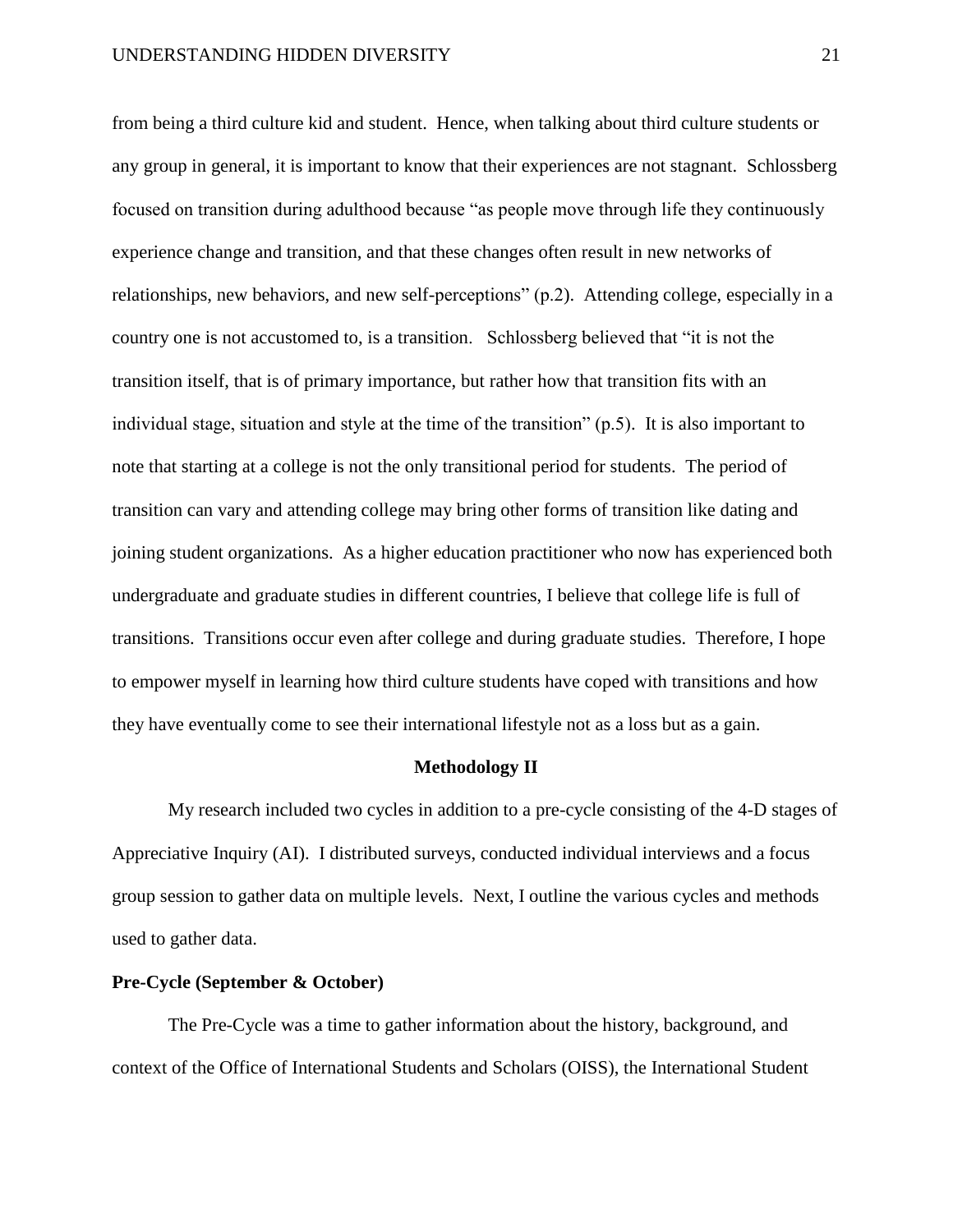Organization (ISO), and the International Orientation Team (I-Team).

**Discovery: Identify & Appreciate.** I interviewed four staff at the OISS to identify the history, purpose of the organization, and their role. Staff participants were briefly introduced to the Appreciative Inquiry model and how it will be used to identify strengths of the organization. Simultaneously, student participants were recruited using snowball method and a survey was distributed electronically.

**Dream: Appreciate & Challenge.** As current methods of practice in the organization is identified and its strengths appreciated, I developed follow up questions that challenged the status quo of the organization both during and after staff interviews.

**Design: Challenge & Create.** After reflecting on data collected from both staff interviews and completed surveys from student participants, I set up individual interviews with student participants to address their survey responses.

**Destiny: Create & Act.** I reviewed questions that I planned to ask during individual interviews and planned how I can create a space and time for which the interviewees and I can engage in a dialogue rather than a questions and answers session.

## **Cycle One (October & November)**

During the Pre-Cycle, 11 students completed the survey. All 11 students agreed to be interviewed. However, a valuable participant who strongly identifies as a third culture student cancelled our meeting due to a schedule conflict with other commitments. While the participant expressed willingness to answer follow-up questions over e-mail, my preference was to speak to the participant in person or via phone call if necessary. The participant could not agree to a specific date and time to talk so I decided to not pursue her participation any further. Hence, 10 students were interviewed individually.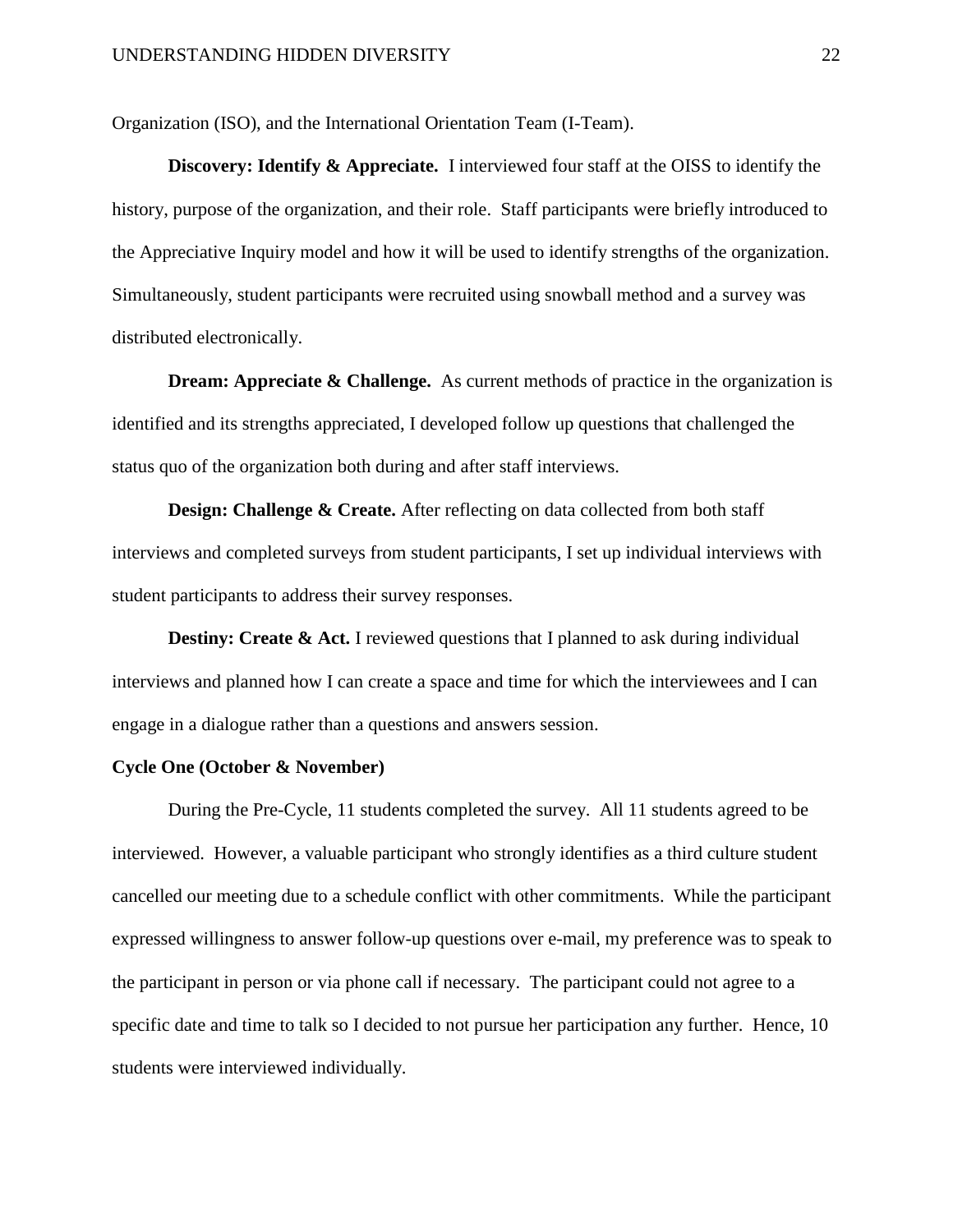**Discovery: Identify & Appreciate.** Students were encouraged to elaborate on their survey responses. Interviews helped me to gain more information on how the participants identified as a third culture student and how it has positively and negatively shaped their experience at USD.

**Dream: Appreciate & Challenge.** As student participants and I engaged in a dialogue about the advantages of being a third culture student and how the USD international community has supported their identity, we also discussed what could be improved to address their needs.

**Design: Challenge & Create.** I organized my data to identify themes that appeared throughout the interviews that could be expanded on in cycle two. I thought of ways I could take advantage of meeting as a group in cycle two and created group activities that served as both icebreakers and data collection methods.

**Destiny: Create & Act.** I gathered availabilities of all students who were willing to participate in the focus group and picked the time that most participants were available. I reminded participants of the purpose of the focus group and reminded myself to express my appreciation for their participation.

#### **Cycle Two (December)**

Due to time constraints, three focus group sessions of one hour each were reduced to just one focus group of two hours. Participants provided me with great insight into their experiences at USD as a third culture student during individual interviews. I wanted to further explore themes that emerged during interviews and create an opportunity for them to discuss the messages they wanted to give to the whole USD community and what they wanted others to know about them. Hence, I did not invite staff to participate in this focus group as I had initially planned to because I wanted student participants to engage in an authentic and undisturbed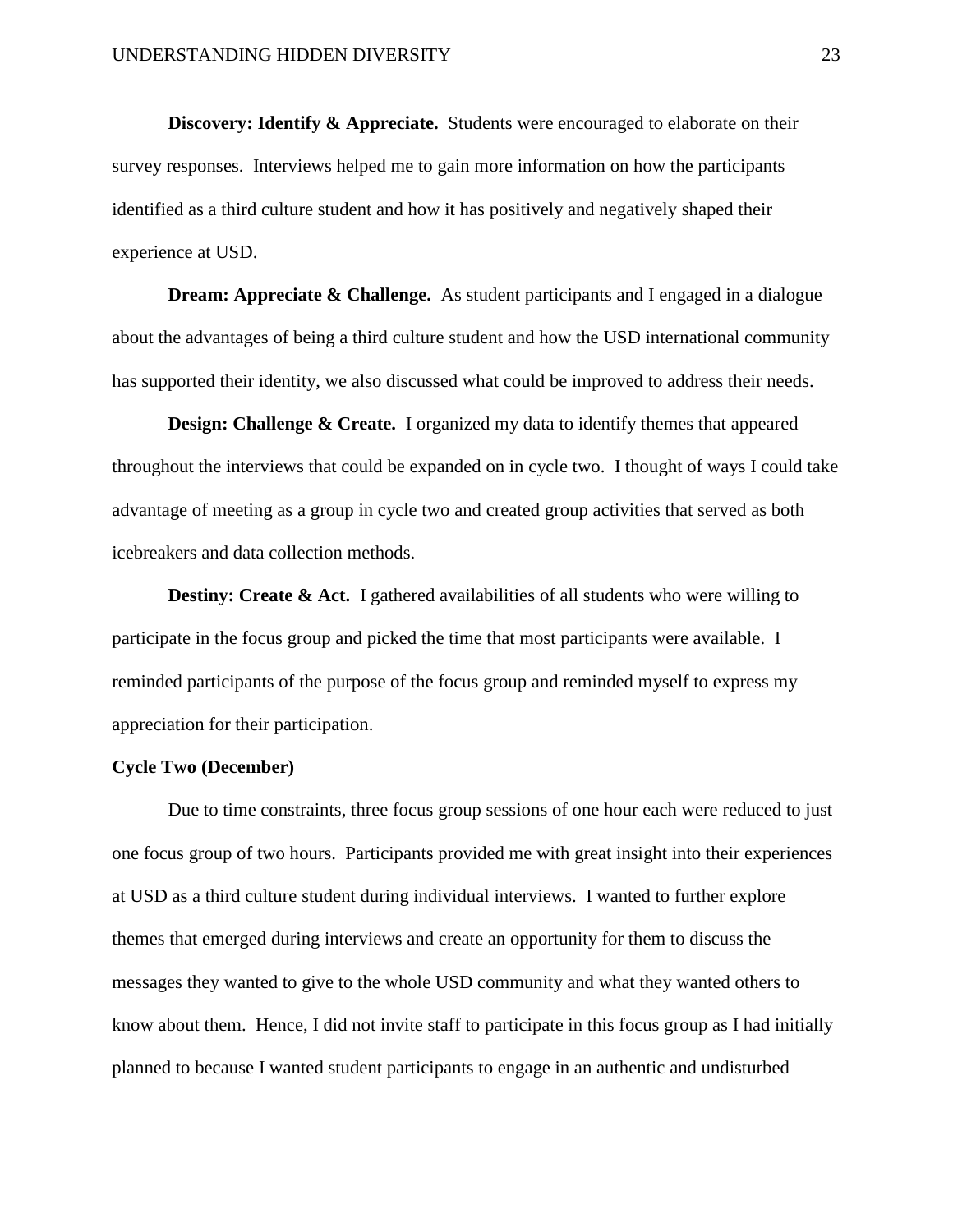dialogue.

**Discovery: Identify & Appreciate.** I expressed my gratitude for students' participation in the focus group at the beginning of the session. I also acknowledged that while most participants knew of each other, there were several participants that had not met each other before. I facilitated the *What's in A Name* game which asks participants to use paper and pens to write and draw how they got their name, what their name meant, and any other relevant information that they would like to share to the group. I believed that participants enjoyed the process of talking about themselves, their family, and how their name changes depending on who they talk to or where they are.

**Dream: Appreciate & Challenge.** We then proceeded with an activity called, *When I think of…… I think of ……* This game primarily served as a data collection method for me. My intention was to use themes and keywords that I identified from individual interviews and survey responses to begin the game so that I could get more responses on what each theme or keywords meant to each participant. For example, I started the game with, "When I think of culture, I think of diversity" and participants would then express their own version one after another. After my statement, students responded, "When I think of culture, I think of language", "When I think of culture, I think of countries," and more like customs, furniture, principles, parents, and so forth. Other keywords that I used were traveling, home, acceptance, awareness, and open-mindedness.

**Design: Challenge & Create.** After the *When I think of…… I think of……* activity, we proceeded to elaborate on the answers. Responses shared during the activity are presented in Appendix B. I started the discussion by asking, "tell us a time when you did not experience acceptance" and everything took off from there. Students were curious about each other's stories and had questions for each other like, "What do you consider your core as? I can't identify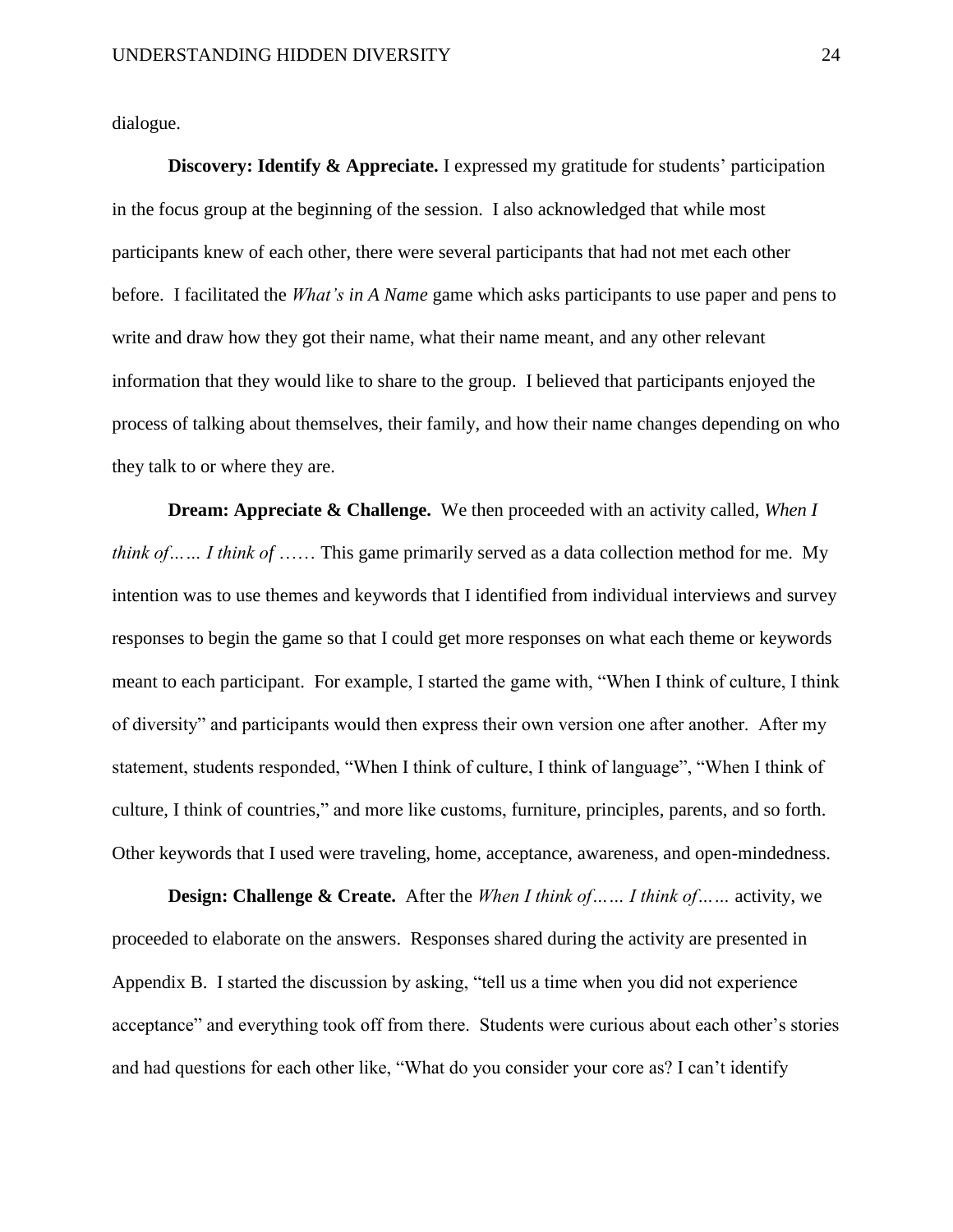anything that stays the same where I go." Students appeared insightful and mature, especially when they expressed opinions like, "it is not our place to judge those who are not well traveled and be negative to them, but we do have our place to educate others." I was delighted to see such candid conversations unfolding on its own.

**Destiny: Create & Act.** I reminded participants that this was also an opportunity for them to educate others on what it is like to be a third culture student. We scrolled through an electronic source *13 Life Skills All Third Culture Kids Have Mastered* (Ugwu, 2014) and I asked the group to create something similar together. They titled their list, "11 Things All Third Culture Kids Relate To" (Figure A).

Figure A

*11 Things All TCKs Relate To*

#### 11 Things All TCKs Relate To

- 1. Dreading the question, *Where are you from?*
- 2. You realize how small the world really is (you have friends and connections everywhere)
- 3. You know a couple of words/phrases from different languages (21 languages identified)
- 4. Been exposed to different educational systems
- 5. Been to cool airports overseas
- 6. Having travelled on every single airline existing
- 7. Resonate with more than one culture (always in the middle)
- 8. Good at saying goodbyes
- 9. But can pick it back up where you left off even after few years!
- 10. Tend to be more independent
- 11. Despite challenges, wouldn't trade life for anything

I also wanted to discuss the option of creating a support group like this focus group where

third culture students can periodically get together, but we did not have enough time for that.

The group expressed that "it could be fun" to have a group like this meet occasionally and some

participants thanked me for this opportunity to feel "nostalgic" of a time in their past where they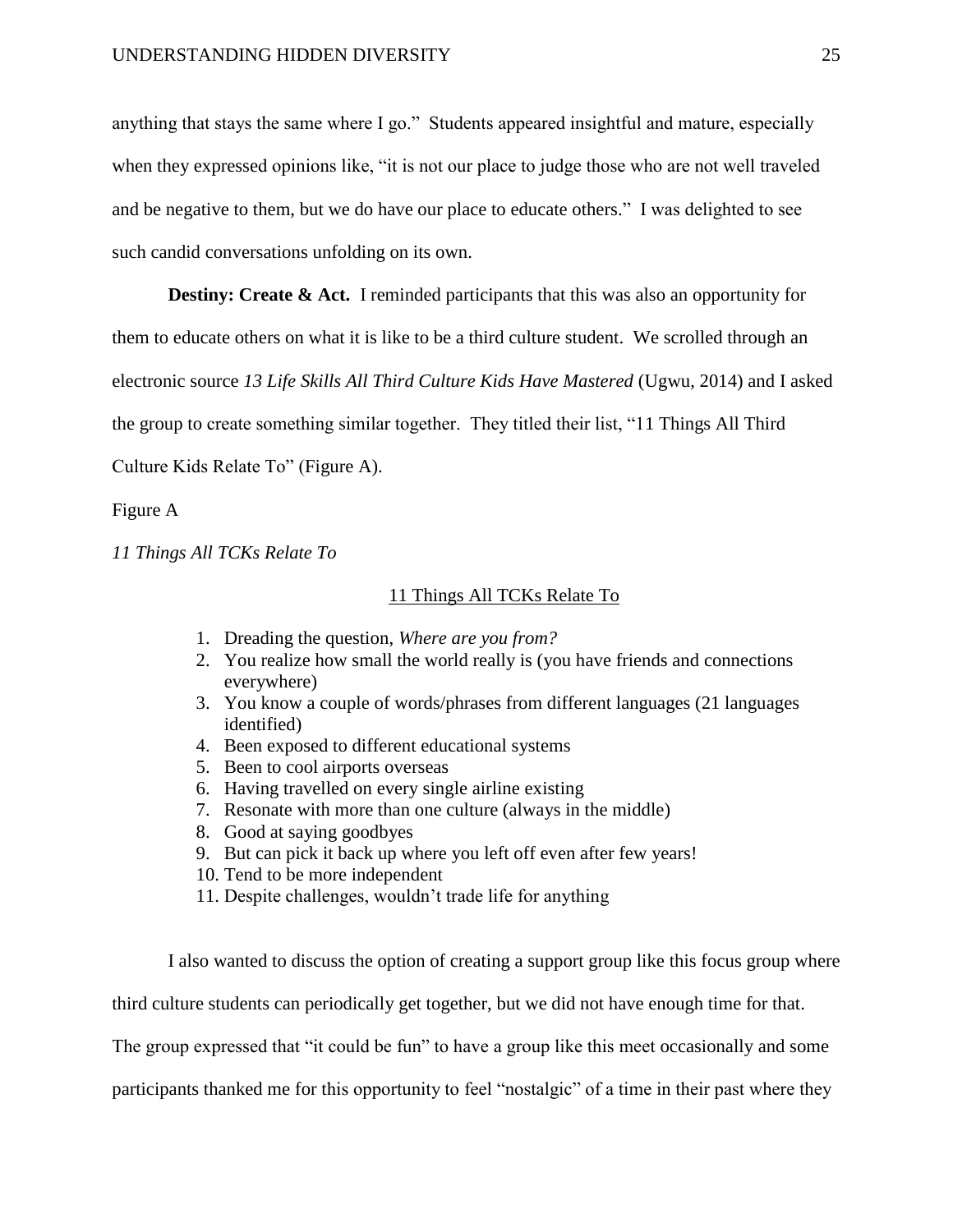could engage in candid conversations freely and at any time because most students around them were third culture students.

Listening to the stories of third culture students at USD has allowed me to recognize that participants were searching for empathy and understanding from others. The whole process of sharing their stories to me and even with other third culture students seemed to be very pleasant to them. Participants expressed their gratitude to me in looking into their lives and trying to understand the challenges they face at USD. That was when I knew that their voices were not heard, and it fueled my energy to continue exploring ways we can be compassionate towards others and ourselves. We can become compassionate individuals if we can suspend assumptions and letting come the idea that we are diverse in our own ways, often in ways that are not visible to the naked eye. The following sections will elaborate on findings obtained from the data collection process and introduce possible ways to address hidden diversity among third culture students and ultimately, everyone.

### **Findings**

# **Who They Are**

There were 11 participants who completed the survey (Appendix A). Only one was a first-year student, three were sophomores, three were juniors, and three were seniors. Their nationalities were Australian, South Korean, Singaporean, Filipino, Indian, and American. Five of them are considered domestic students at USD and one holds dual citizenship with Colombia.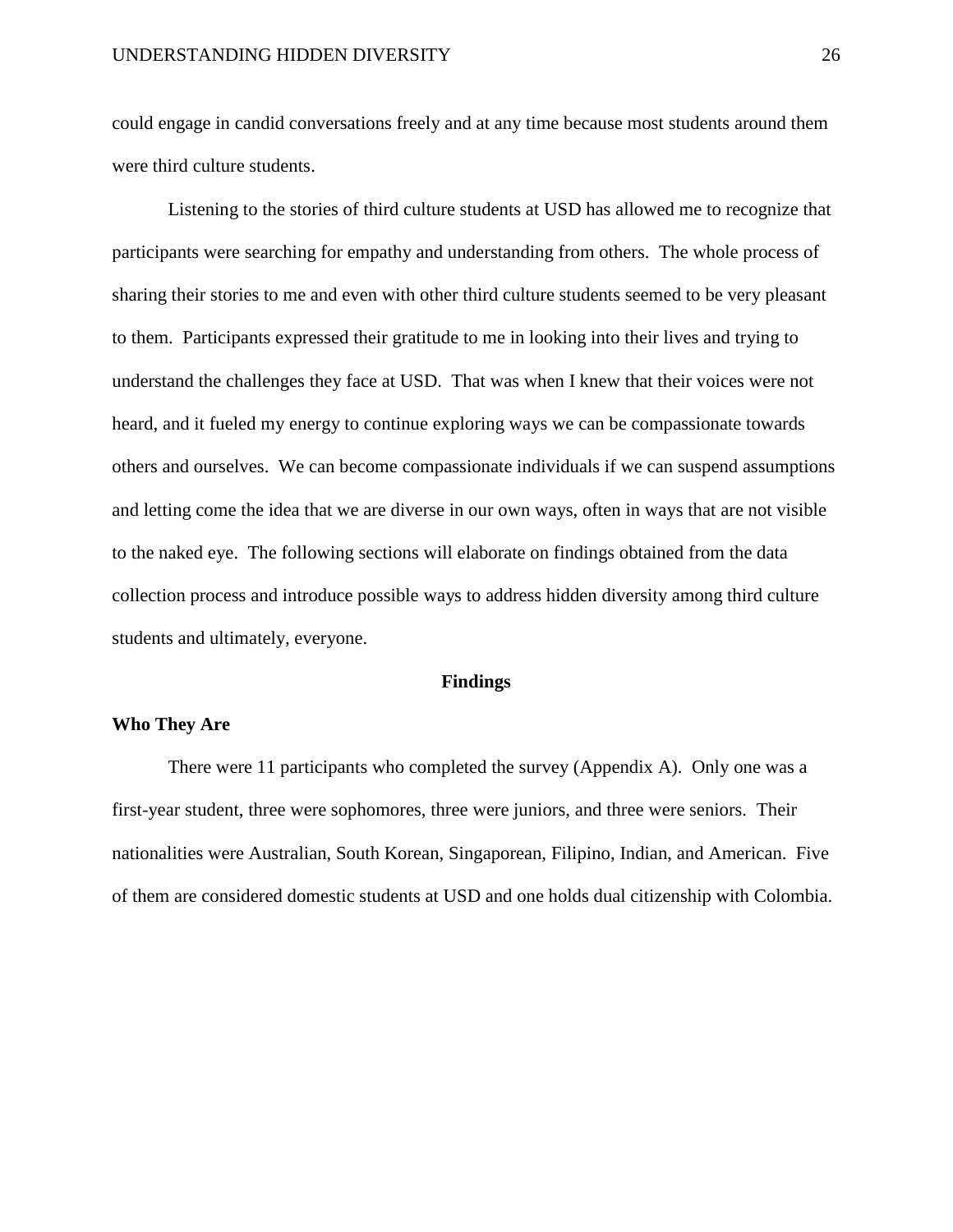# Table B

# *Student Participant Information*

The table below presents an overview of each participant's background with information relevant to

their identity as a third culture student.

| <b>Student</b> | Year of<br><b>Study</b> | <b>Nationality</b> | <b>Cultures</b><br><b>Identified With</b>                  | Cities lived in for more than a year and<br>duration                                                                                                                                                                            |
|----------------|-------------------------|--------------------|------------------------------------------------------------|---------------------------------------------------------------------------------------------------------------------------------------------------------------------------------------------------------------------------------|
| $\mathbf{A}$   | Senior                  | India              | Saudi Arabian<br>Emirati (UAE)<br>Indian                   | Jeddah, Saudi Arabia (1997-2012)<br>In between have lived in Dubai, Singapore, and<br>Paris<br>India (2012-2014)                                                                                                                |
| $\bf{B}$       | Sophomore USA           | Colombia           | Colombian<br>American                                      | Bogota, Colombia (1998-2003)<br>Moscow, Russia (2003-2006)<br>Jakarta, Indonesia (2006-2009)<br>Muscat, Oman (2009-2012)<br>Houston, TX (2012-2016)                                                                             |
| $\overline{C}$ | Sophomore Australia     |                    | Australian<br>Chinese                                      | Beijing, China (1998-2007)<br>Shanghai, China (2007-2016)                                                                                                                                                                       |
| D              | First year<br>student   | <b>USA</b>         | Hong Kongese<br>Sri Lankan<br>American<br>Indian<br>German | Munich, Germany (1999-2005)<br>Dusseldorf, Germany (2005-2008)<br>Hong Kong, China (2008-2017)                                                                                                                                  |
| $\bf{E}$       | Senior                  | Philippines        | Filipina                                                   | Manila, Philippines (1997-2001)<br>Abu Dhabi, United Arab Emirates (2001-2007)<br>Doha, Qatar (2007-2014)                                                                                                                       |
| $\mathbf{F}$   | Junior                  | <b>USA</b>         | American<br>Singaporean                                    | Plano, Texas (1997-2000)<br>Wheaton, Illinois (2000-2016)<br>Singapore (2016-present)<br>*was referred to by an administrator and was<br>self-identified as a third culture student but her<br>journey started while in college |
| G              | Senior                  | India              | Indian<br><b>Middle Eastern</b><br><b>British</b>          | Mumbai, India (1996-2003)<br>London, England (2003-2004)<br>Mumbai, India (2004-2005)<br>Singapore (2005-2006)<br>Mumbai, India (2006-2008)<br>Doha, Qatar (2008-2013)                                                          |
| $\mathbf H$    | Junior                  | South Korea        | Chinese<br>Korean                                          | Seoul, Korea (1995-1998)<br>Beijing, China (1998-1999)                                                                                                                                                                          |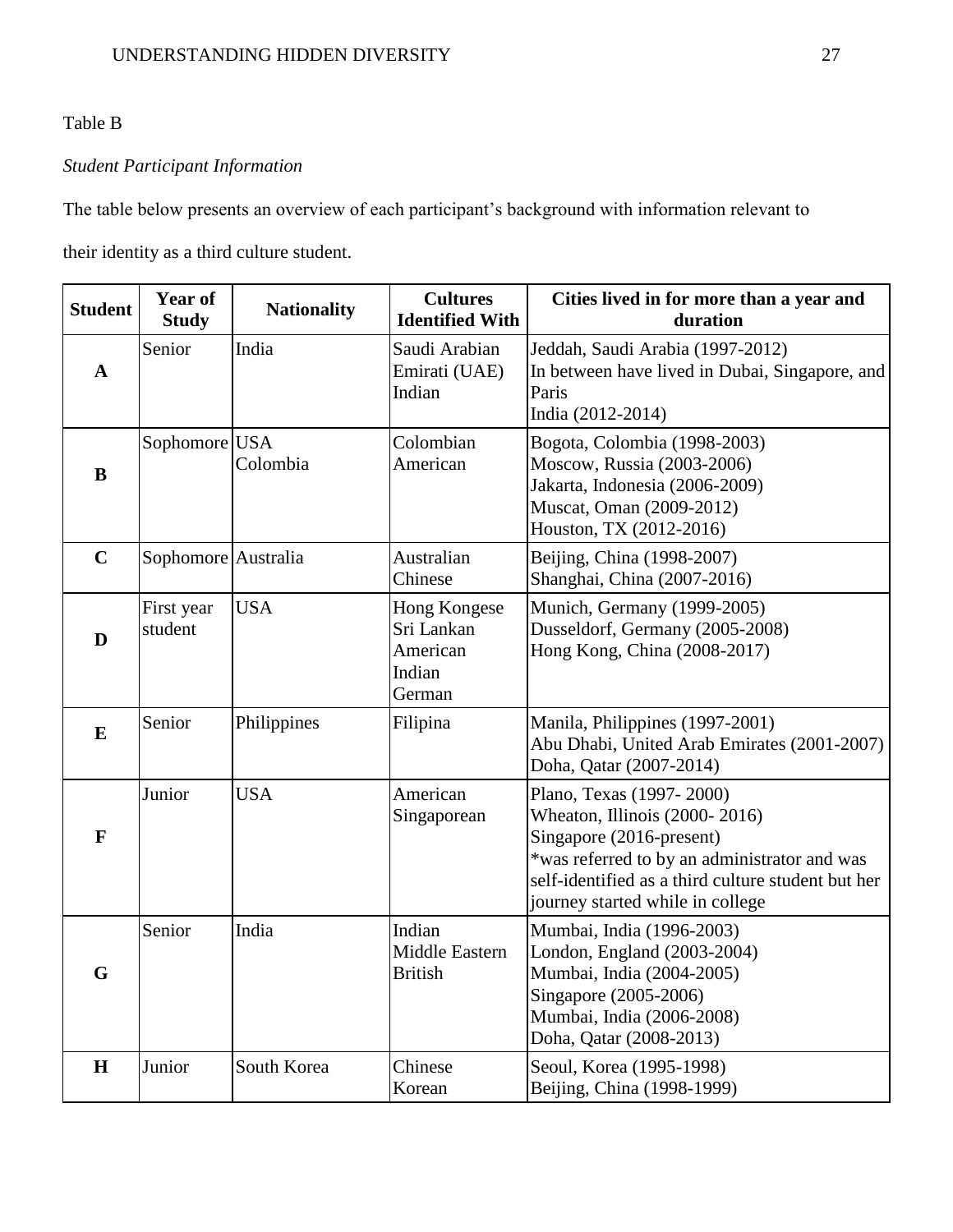|   |        |            |                                   | Shanghai, China (1999-2003)<br>Seoul, Korea from (2003-2010)<br>Guangzhou, China (2010-2014) |
|---|--------|------------|-----------------------------------|----------------------------------------------------------------------------------------------|
|   | Senior | <b>USA</b> | Chinese                           | San Francisco, CA (born-2010)<br>Shanghai, China (2010-2014)                                 |
| J | Junior | Singapore  | Indian<br>Singaporean<br>American | Mumbai, India (1995-1999)<br>London, United Kingdom (8 Months)<br>Singapore (2000-2016)      |
| K | Junior | USA.       | Middle Eastern                    | Saudi Arabia (1997-2015)                                                                     |

When asked which cultures they affiliate with, all but two participants named at least two cultures. Four participants named at least three cultures they affiliated with. Three participants only named one culture that they affiliated with and surprisingly, two are Americans that did not mention the American culture. The three that mentioned only one cultural affiliation named the culture of their family's ethnic background. When asked how many cities they have lived in until the age of 18, one participant listed one city, three participants listed two cities, four participants listed three cities, two participants listed four cities, and one participant listed five cities. Figure A also provides an overview of who the third culture students are.

Literature and online resources have pointed out the advantages and disadvantages of being a third culture student. I wanted to directly hear from participants what their thoughts were. The survey asks, "Briefly name the advantages and disadvantages of having lived away from your passport country and or having lived in various countries." I used the individual interview opportunities to follow up on each participant's response. Survey responses were coded into themes. The themes that appeared for advantages of being a third culture student are: adaptability, open-mindedness, and excellent communication. The top two themes identified as disadvantages of being a third culture student are: rootlessness and loss of relationships.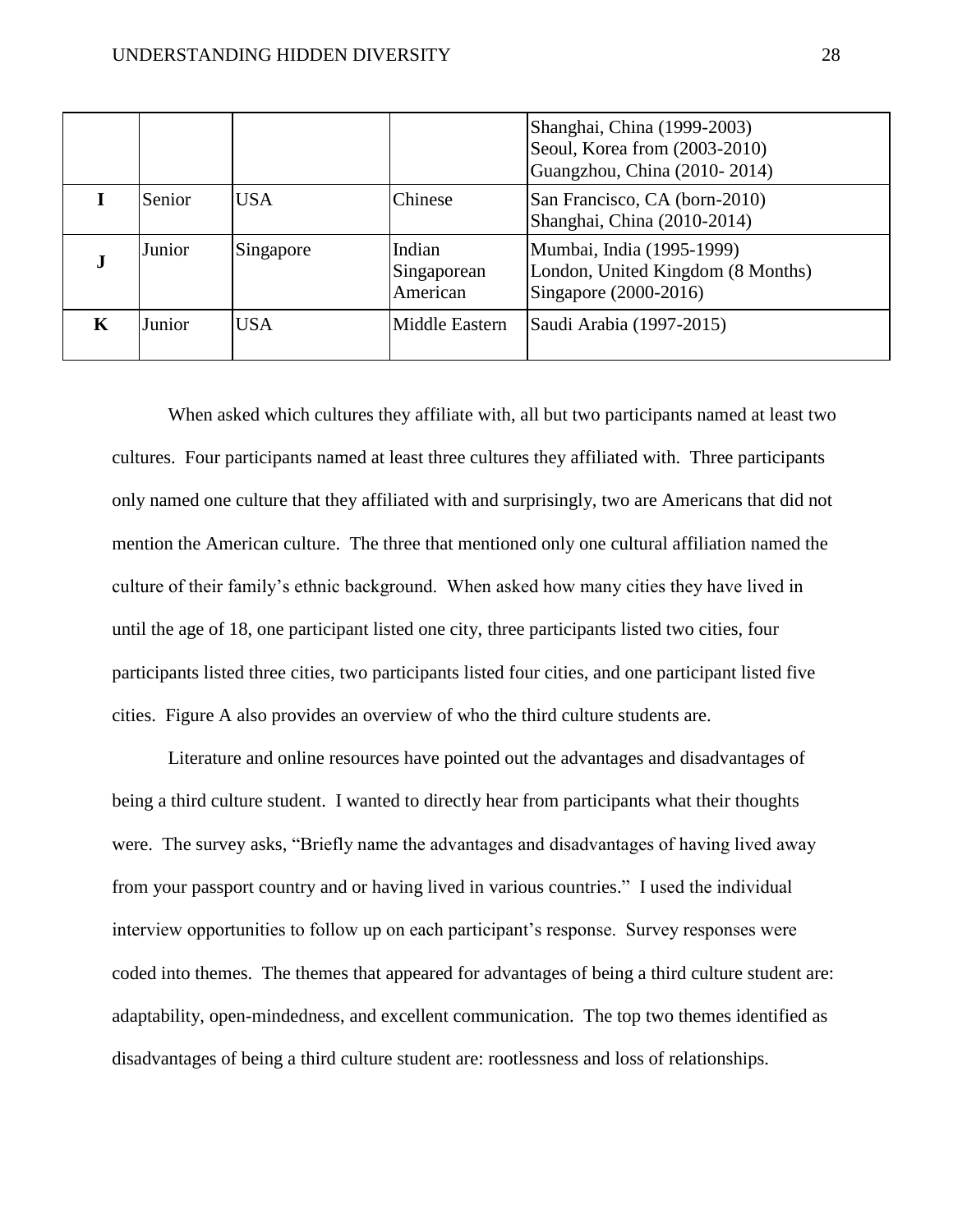## **Perceived Advantages & Disadvantages**

There are many positive qualities about third culture students and the three key qualities that sets them apart from others are their adaptability, open-mindedness, and excellent communication. As third culture students have had to leave their environment and start over at a new one several times, they have built the ability to quickly adapt to new environments. As they are exposed to people of different cultures at school and where they live, the believe that their lifestyle as helped them to become open-minded and excellent communicators. Third culture students have learned new languages and cultural norms wherever they move to. As they move, they are put in situations where they must re-establish their social networks and as a result, have become strong communicators who are able to express themselves according to the culture they live in and can understand others more easily even if they do not come from the same culture. Participant A expressed that being a third culture student means to "immerse yourself in a completely different yet challenging experience [and] to grow tremendously from it, mentally and emotionally. It gives you the skill of communicating in efficient ways." Participants elaborated how their lifestyle is a compromise that comes with both advantages and disadvantages. As they spend more time away from their passport country and assimilate into a diverse community, participants have shared that they often feel an emotional pull to many different cultures but cannot fully claim any one as their own. The feeling of rootlessness has caused participants to suffer emotionally because while a majority of their non-third culture student peers are able to confidently say where they are from, the participants often do not know how to say where they are from or do not want to divulge in their complex history. As the participants have lived in highly dynamic environments where their fellow peers come and go frequently, they also struggle with frequently losing relationships and fearing to make new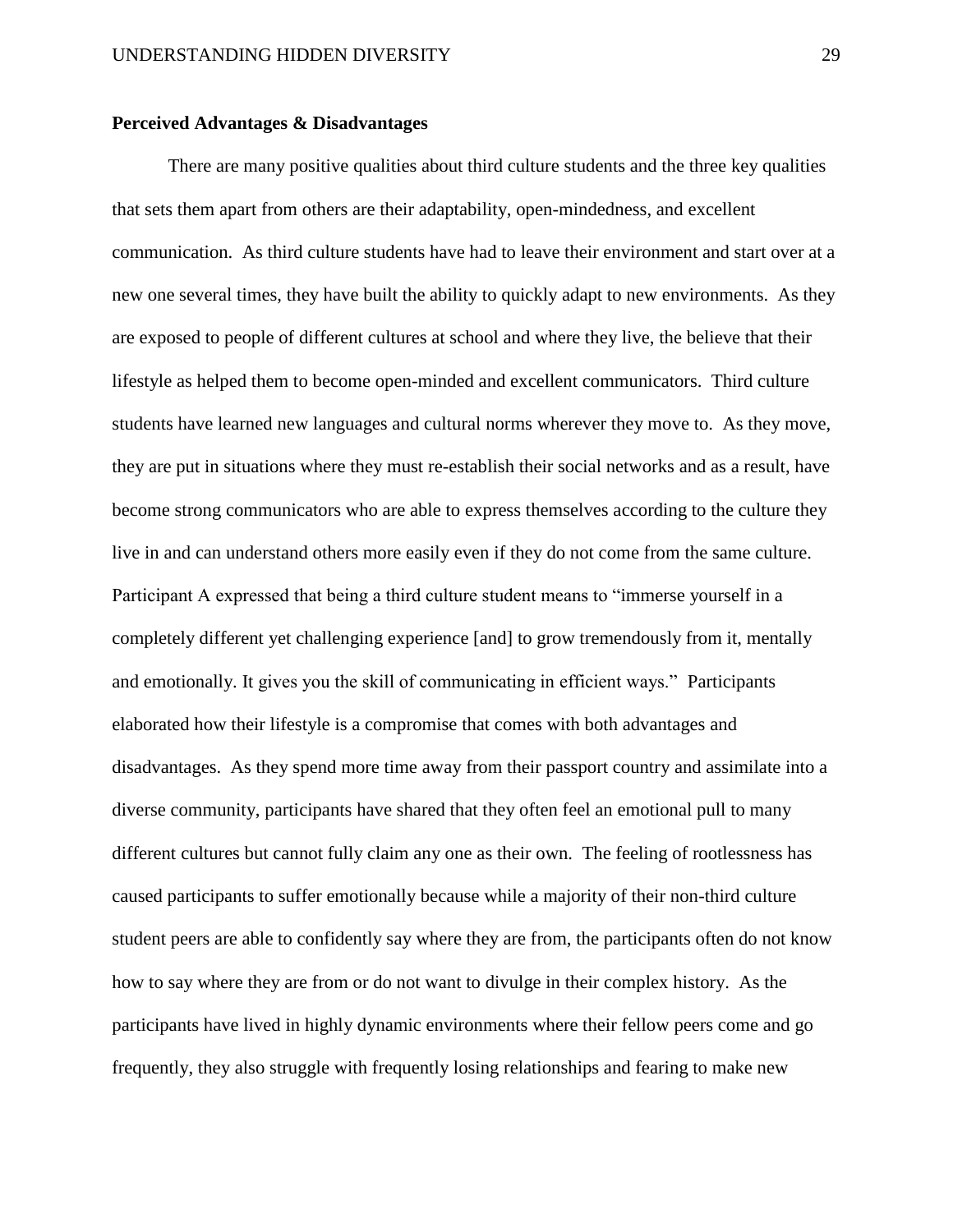relationships in case they might have to bid farewell again soon. As college students, participants are now able to positively reflect on experiences and share their stories with a smile on their face. Yet, we cannot forget the emotional pain and struggle they endured in the road to becoming an internationally-minded student.

Due to their exposure to a dynamic environment, third culture students grow accustomed to not only meeting people of various cultures but living among a diverse population. In the survey, participant B mentioned that, "having moved from country to country and having had to start new truly made me become a very adaptable person to any environment I am placed in." Participant G also added that, "it's made it very easy for me to settle in regardless of where I am." It seems that wherever the participants go, they can adapt quickly and move forward with their life smoothly. Third culture students are sometimes called *global nomads* or *cultural chameleons* because of their capacity to adapt to new cultures easily and even changing the way they present or express themselves to others depending on the context. Like nomads, student participants have expressed that not one place but the whole world is their home. They regularly get an itch to travel and are curious to see what other places have to offer. They also cannot pinpoint a place they call home because they have multiple places that they call home. Therefore, students who identify as a third culture student dread the seemingly-simple icebreaker question, *Where are you from?* or *Where is home?* Student participants have also expressed the depending on who they talk to, their responses to these two question changes. Students assess the cultural background of who they are talking to, how much time they have, and if follow-up questions or curiosity arises within the person they are talking to. For example, Participants G and J expressed that their accent changes depending on who they talk to. Participant K also mentioned that her accent changes according to the situation but she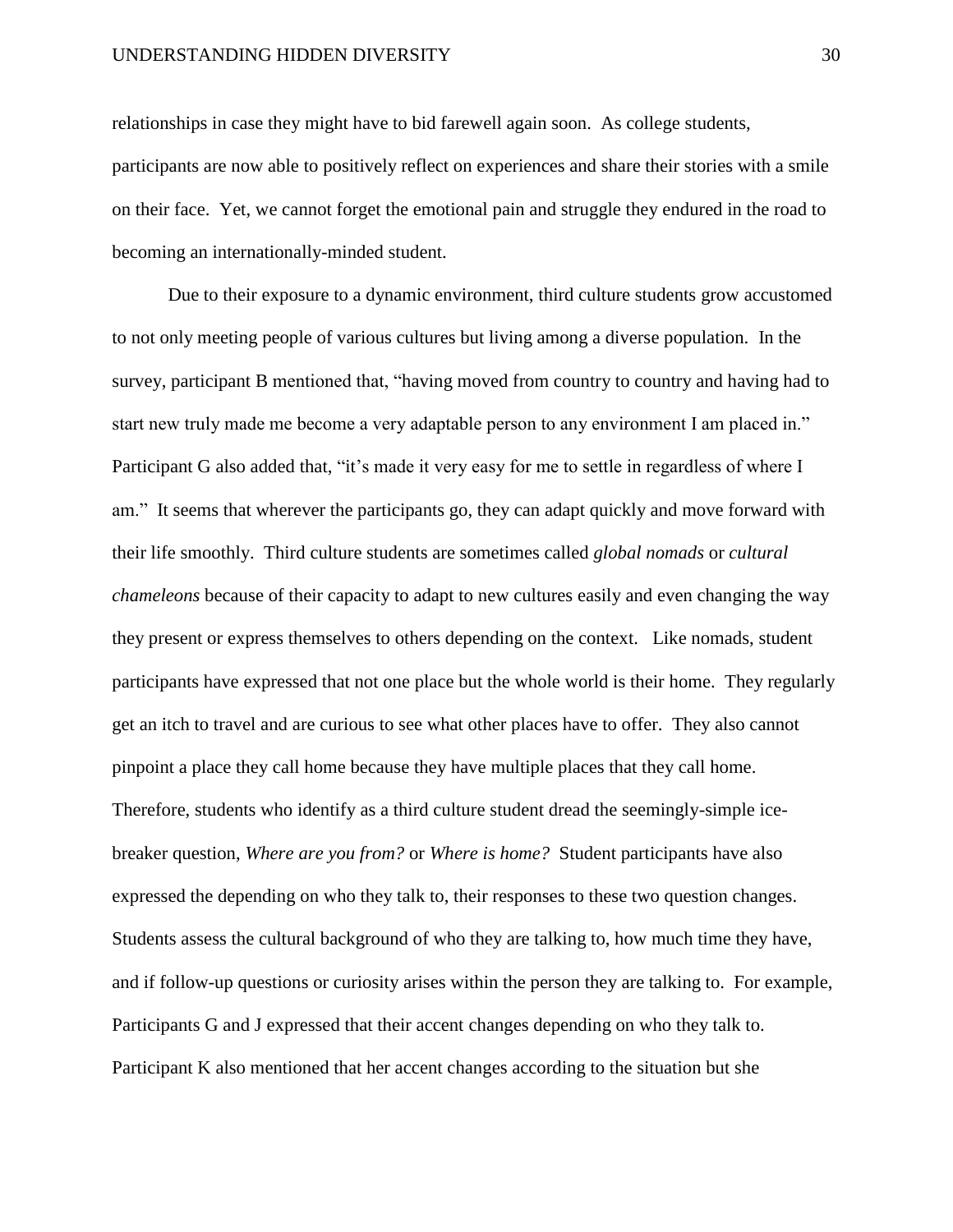mentioned that the way she dresses has changed as well. Interestingly, Participant C mentioned that she used to speak with an American accent when she was in an American school in China so that people would "leave her alone" but upon reflecting on why she had to do that, she decided that it was unnecessary to hide her true self. Even though Participant C was attending an international school where her classmates were from different countries, she mentioned that she experienced a phase where she was confused as to who she was and how she should behave. Since many of her peers and teachers were of American nationality, even though coming from different ethnic cultures, she felt that she had to conform to the norm to blend in, like a chameleon. The participant no longer changes the way she acts or speaks depending on who she talks with, being able to accept other cultures and assimilating into the environment still makes her chameleon-like.

Another aspect of the chameleon-like quality that third culture students express is possessing excellent communication skills. In addition to having the opportunity to learn a different language while living abroad, participants have expressed their ability to understand others and express themselves according to the cultural norms and person has heightened. For example, their ability to make new friends and establish connection with others has strengthened as well. Participant B connected her heightened communication skills to maturity, describing that, "having to meet new people in every country helped me develop communication skills and, in a way, made me become mature from an early age." Participant F also mentioned that creating "personal connection with people from different countries [fosters] acceptance of different types of people and understanding of [myself]." Maturity in this sense, is seen as having the ability to communicate and establishing relationships with peers who are from different countries. Third culture students have been placed in a diverse environment since they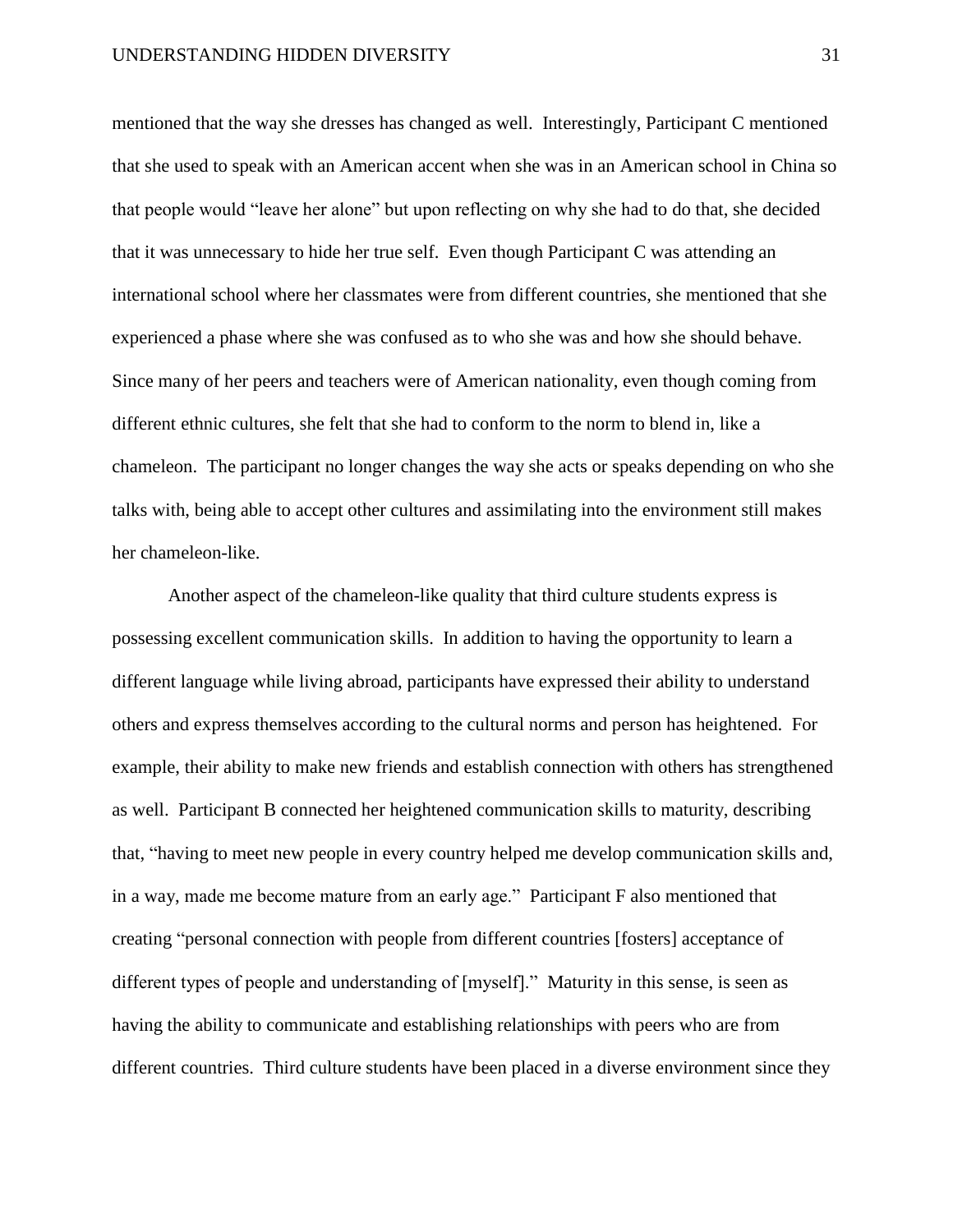were a child, encouraging them to form positive values and beliefs of the world and people. They develop curiosity towards other cultures and people from a young age and as college students now, a majority of third culture students have mentioned that they feel more mature than their peers because they are able to not only see past differences but also yearn to be in diverse environments. Communication skills not only refer to the ability to articulate and understand, but also the ability to empathize. For example, Participant C described a situation on the USD tram where she overheard two non-international students speaking about Chinese girls that were sitting in the tram. One of the students said that one of the Chinese students used to be her roommate and her friend asked her how she knows that it was her old roommate when all Chinese students look the same. Participant C, who left for China at three-weeks old with her Australian parents, identifies deeply with the Chinese culture. She was extremely aggravated when she heard students generalizing Chinese students and laughing about it. While the participant is not ethnically Chinese or of the Asian race, she has spoken numerous times about knowing more about China than Australia. She speaks Mandarin fluently and has always thought of China as home. At the same time, she did not feel that she was in the position to judge them for it because they may not have had the experience to travel extensively like her and have never been in a situation where they were a minority. Other participants agreed during the focus group that they were not in the position to judge other students for thinking the way they think. Student participants acknowledged that their lifestyle was a privileged one and considered themselves open-minded because they were exposed to different cultures since they were a child.

The advantages of living in a different country surmounts the disadvantages of moving around and not living in the country that one was born in or where the parents are from. No student participant has expressed wanting to trade their lifestyle for a different style. However, a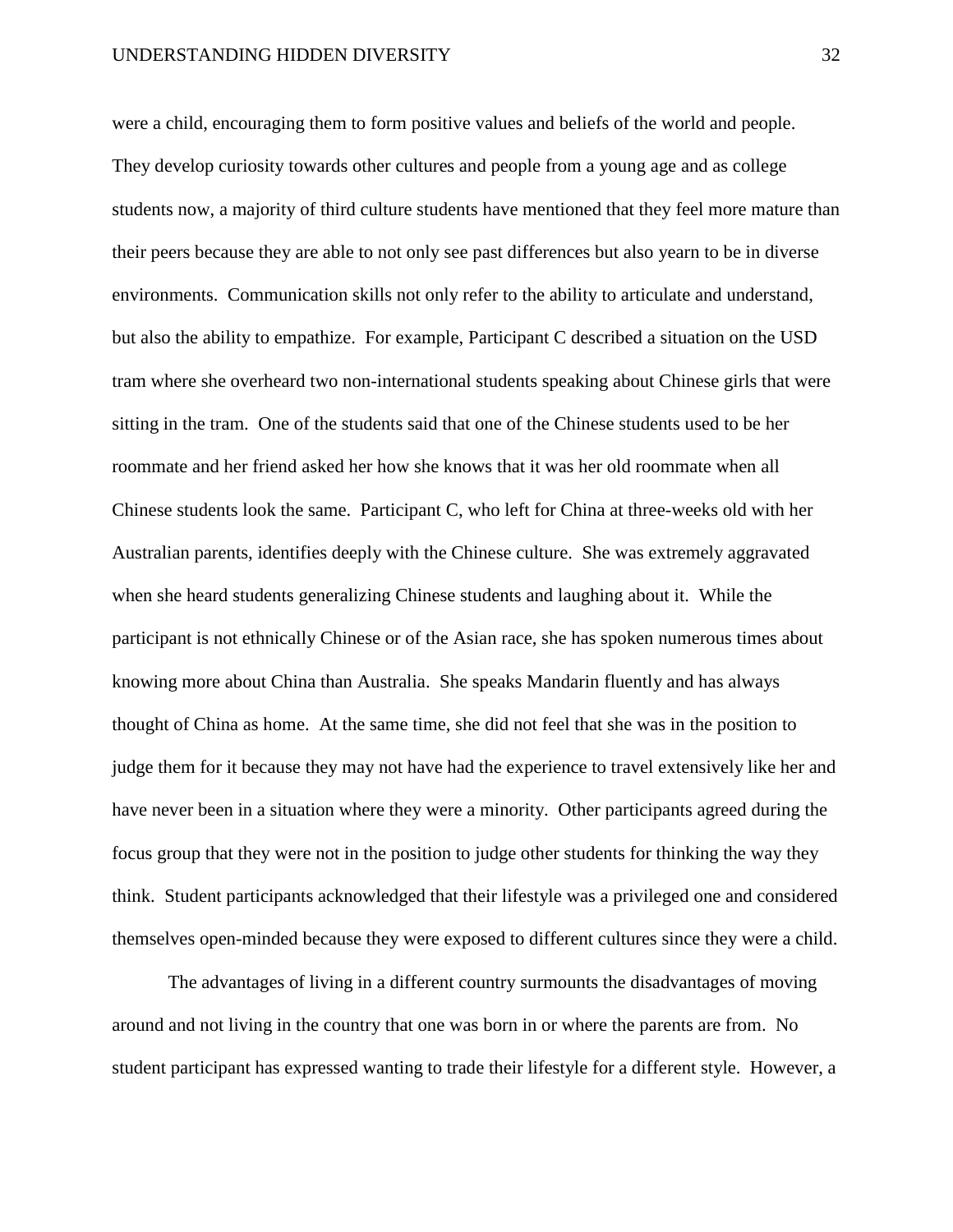lifestyle of high mobility comes with disadvantages that student participants have experienced, still struggle with, and may continue to experience. Often, student participants have expressed that disadvantages of being a third culture student stems from not knowing who they are. Simple questions like, *Where are you from?*, can be a sensitive question to third culture students who want to give multiple answers but are expected to only give one. In survey responses and during the individual interviews, student participants expressed feeling out of place especially when their peers expect them to behave in a certain way or know certain things because of their ethnicity or cultural background. During focus groups, participants discussed situations where they encountered that were frustrating and confusing at USD and have expressed enjoying gathering with other third culture students occasionally to ease their stress from not being understood by non-third culture student peers.

Third culture students can put themselves in other's shoes while they feel that others are not able to do the same for them. Participant J mentioned that "third culture students are good at being empathetic, but others have not been empathetic towards them." Participant J also said, "Sometimes I feel out of place from mainland Indians because I never grew up there. I switched out of local school in Singapore and went to international schools, and thus am slightly disconnected with the other local Singaporeans. Despite going to an American school, I am not American either and sometimes feel out of place with the American friends I have here." Participant D also shared that "I don't have a full understanding of the significance of my ethnic identity that is prescribed my people who share the same identity as I lack experience with them." On top of struggling with their identity, students have shared frustrating moments at USD when others were not able to understand what they were going through and make ignorant remarks of other cultures.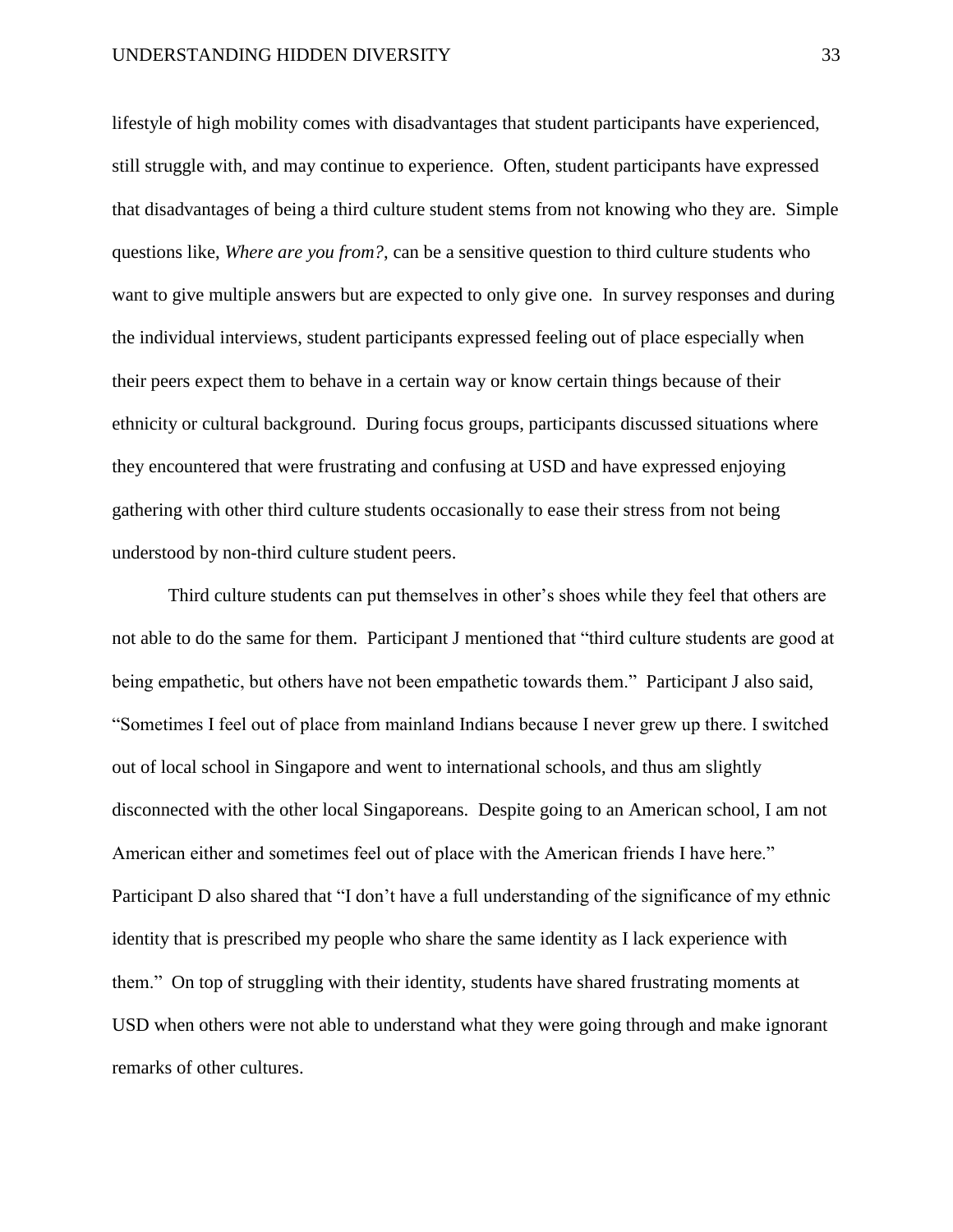## **Perspectives on Diversity & Inclusivity**

As one participant put it best, "third culture students are not taught diversity, they live in diversity." Third culture students can think from other perspectives and are not quick to judge others, making them open-minded individuals. On the contrary, they have encountered situations where their non-third culture student peers, often domestic students who do not have much traveling experience and do not live in diverse communities, have asked ignorant questions, and made inappropriate remarks about certain cultures. For example, Participant I, stopped telling her peers that she was from Shanghai, China because her peers would ask her if "people wore shoes in China." Participant K, who is half Arabic and half American, was strongly persuaded by her parents to not tell her peers that she spent most of her life in Saudi Arabia and that she was of Arabic descent because of negative stereotypes that Americans may have on Arabic people. Participant B also said that even though she spent her high school years in Texas, as a half Colombian, she would introduce herself as Colombian. However, as English is her first language, many of her peers thought she was from Columbia, New York and not associate her with her Colombian heritage. Simultaneously, she has also received criticism for her peers for being "too open and close" with male peers as they did not understand that in the Colombian culture, it is normal for men and women to develop close friendship and openly express their appreciation for each other. In her first year, Participant I also felt frustrated when her peers asked questions about Chinese people that she considered to be inappropriate like, "Do people in China wear shoes?" While participants have experienced moments of frustration many times, they understood that it was because some of their peers did not have the opportunity to travel to other countries and be immersed in different cultures. They understood that their openmindedness and adaptability to new cultures and environments were results of their lifestyle.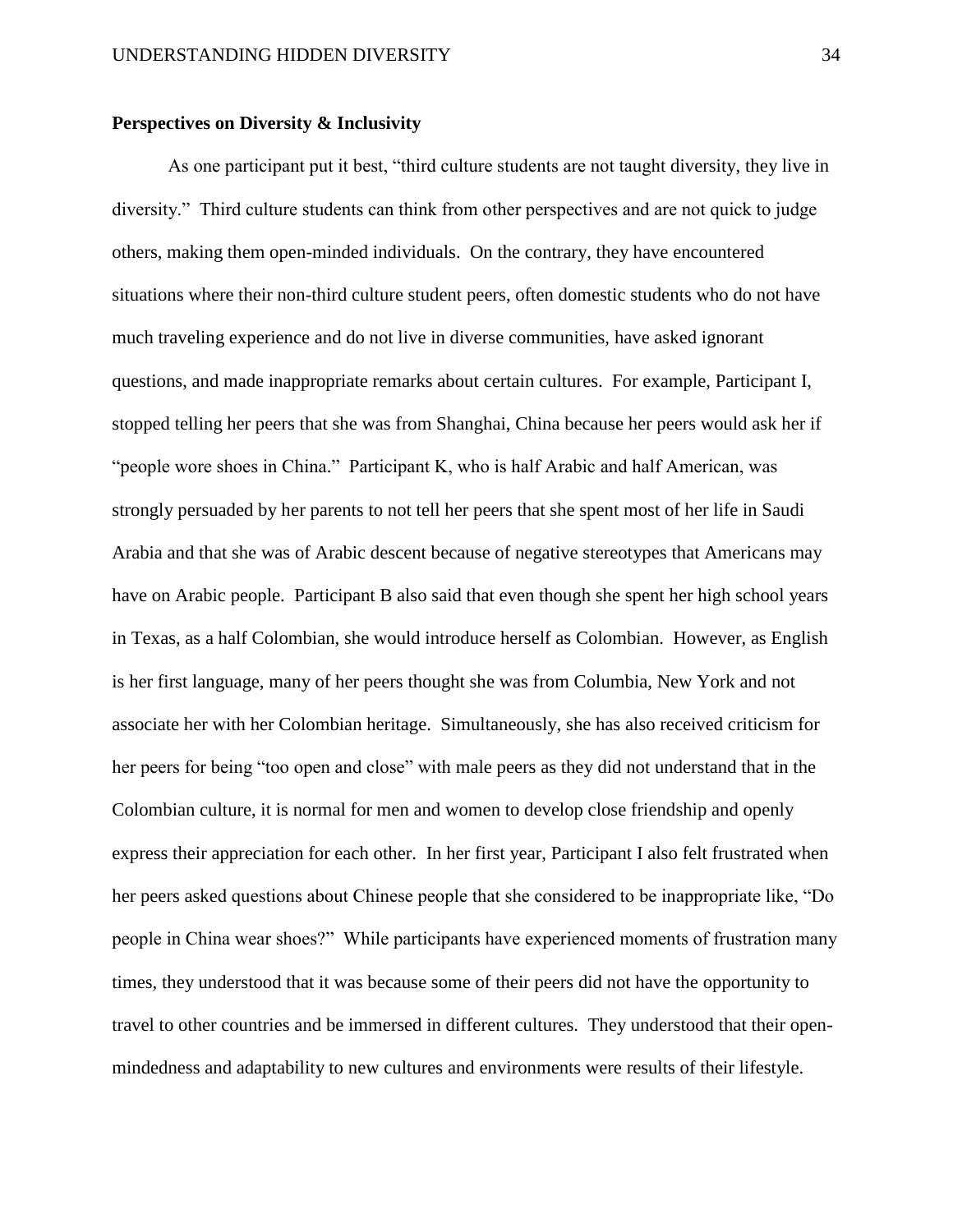While third culture students did not choose to become third culture students, they understood it to be a lifestyle of privilege. Thus, during the focus group, participants have expressed that they are not in the position to judge others on their lack of knowledge of other cultures, but they were in the position to educate their peers on other cultures.

As third culture students understand that their lifestyle is a privileged lifestyle that opened doors to high quality education, travelling, and more, it was not surprising that some participants expressed reluctance to others about their life story. Participant D expressed an interesting insight about not telling others why he is international. He shared that people who consider themselves to be international can come across being superior to others because he believes that international people see themselves as having achieved an equilibrium. When I asked him to elaborate, he said that international students see themselves as being on the optimum point of cultural experiences. Since most third culture students had the opportunity to travel and be exposed to diverse populations, he believes that non-third cultures students who did not have the same opportunity would see themselves as inferior to international students. Another participant said that they did not want to appear arrogant about their experiences traveling and living abroad. This may explain why third culture students consider themselves to be international and that they enjoy being with international students because even though not all international students understand the third culture student experience, third culture students can talk to international students about their countries, their travel plans, and assimilating in USD.

When approaching the end of the focus group, many participants thanked me for this opportunity to gather with other third culture students at USD and allowing them to share their stories. Participants also expressed that they would never trade their life for anything despite experiencing challenges that comes with being a third culture student. I had expected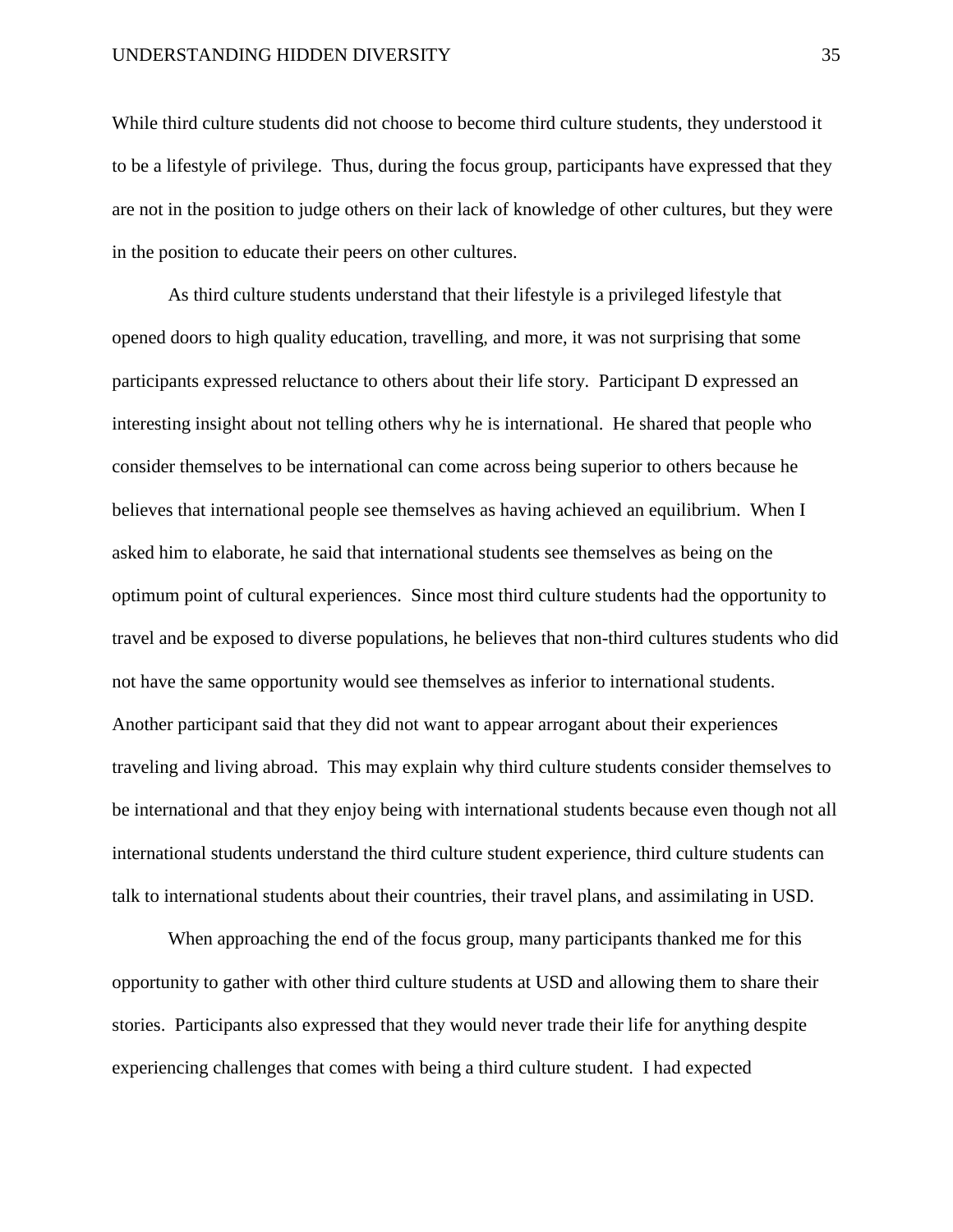participants to ask for more opportunities to interact with other third culture students and had conducted the research with the belief that establishing a support group for third culture students would be beneficial. However, none of the participants had indicated a desire for structured opportunities like mentorship or counseling. Rather, they expressed their gratitude towards me for wanting to understand them more and that they hoped that more people could exercise compassion towards their complex identity and lifestyle. It made me realize the importance of becoming a higher education practitioner who can encourage students to exercise self-authorship independently. I also realized that I had an assumption that third culture students needed my help. This research empowered me to provide guidance and a listening ear to students as they make meaning of their experiences, when they need me, and letting go of the idea that third culture students are constantly in a place of struggle.

### **Reflections, Discussions, Implications**

There is much to learn from the experiences of third culture students at USD and their insights about cultural diversity. I wanted to share the experiences of third culture students to the general USD community and their worldviews because I believe that many, if not all of us, have sense of feeling in between. Whether it is competing values and beliefs one has with their family, coming from a biracial family, or currently going through a transition, I believe that we can all learn how third culture students have coped with frequent transitions and how they selfauthor their story. Hidden diversity can be understood in various ways. With third culture students, we can understand hidden diversity to be a quality they possess that comes from having experience living abroad, creating values and beliefs of themselves and the world differently from individuals who do not have similar experiences. Hidden diversity differs among individuals depending on their personality, experience, skills, and other qualities that cannot be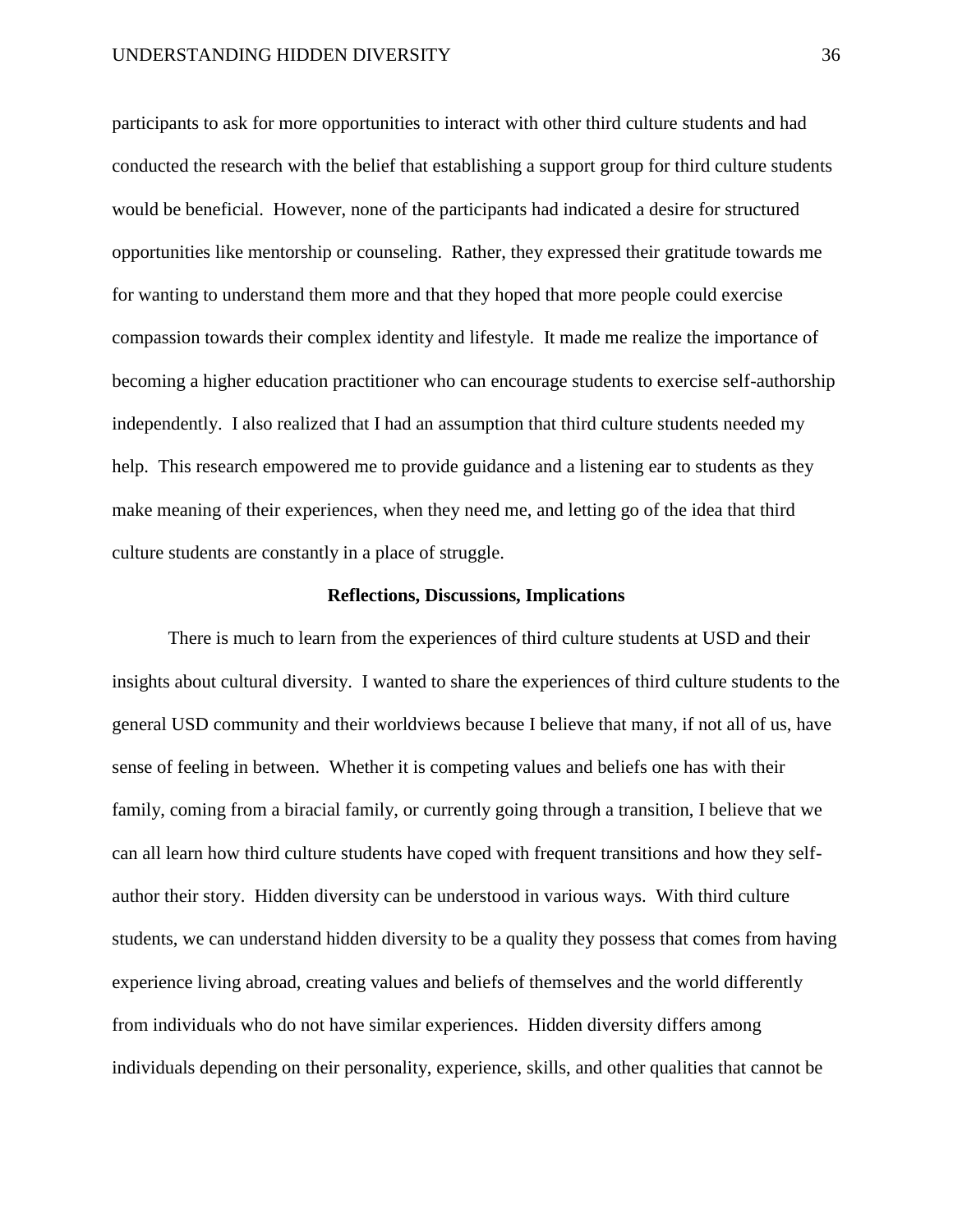easily seen or sometimes, understood. Throughout this action research, I have not only increased by understanding how third culture students understand their hidden diversity and share their stories, but also learned the importance of facilitating that understanding and sharing. In this section, I will talk about how I have seen the experiences of third culture students using Magolda's Self-Authorship Theory and Schlossberg's Transition Theory. Moreover, I will discuss ways that I believe higher education practitioners can address hidden diversity not just in third culture students but in various groups of students.

According to Schlossberg, transition is not stagnant, and the impact of each transition is different based on three different factors: perception of the particular transition, characteristics of pre-transition and post-transition environment, and characteristics of the individual. The adaptation process participants of this research have experienced at least two transitions throughout their developmental years. Schlossberg also stated that the "ease of adaptation to a transition depends on one's perceived and/or actual balance of resources to deficits in terms of the transition itself, the pre-post environment and the individual's sense of competency, wellbeing and health" (p.7). My findings suggest that third culture students that I have researched at the University of San Diego are highly adaptable people. Even though transitions can happen at any moment in the future, no matter what their perception of the transition, characteristics of prepost transition environments, and the characteristics of the individual, it is my belief that third culture students will experience a smooth transition and adapt to their new environment relatively quickly. This means that when third culture students experience transitions in the future, they will have a healthy balance of resources in contrast to the deficit of the transition, have a high sense of competency and will be in good health. It must be noted that third culture students who participated in this research are considered highly adaptable individuals at their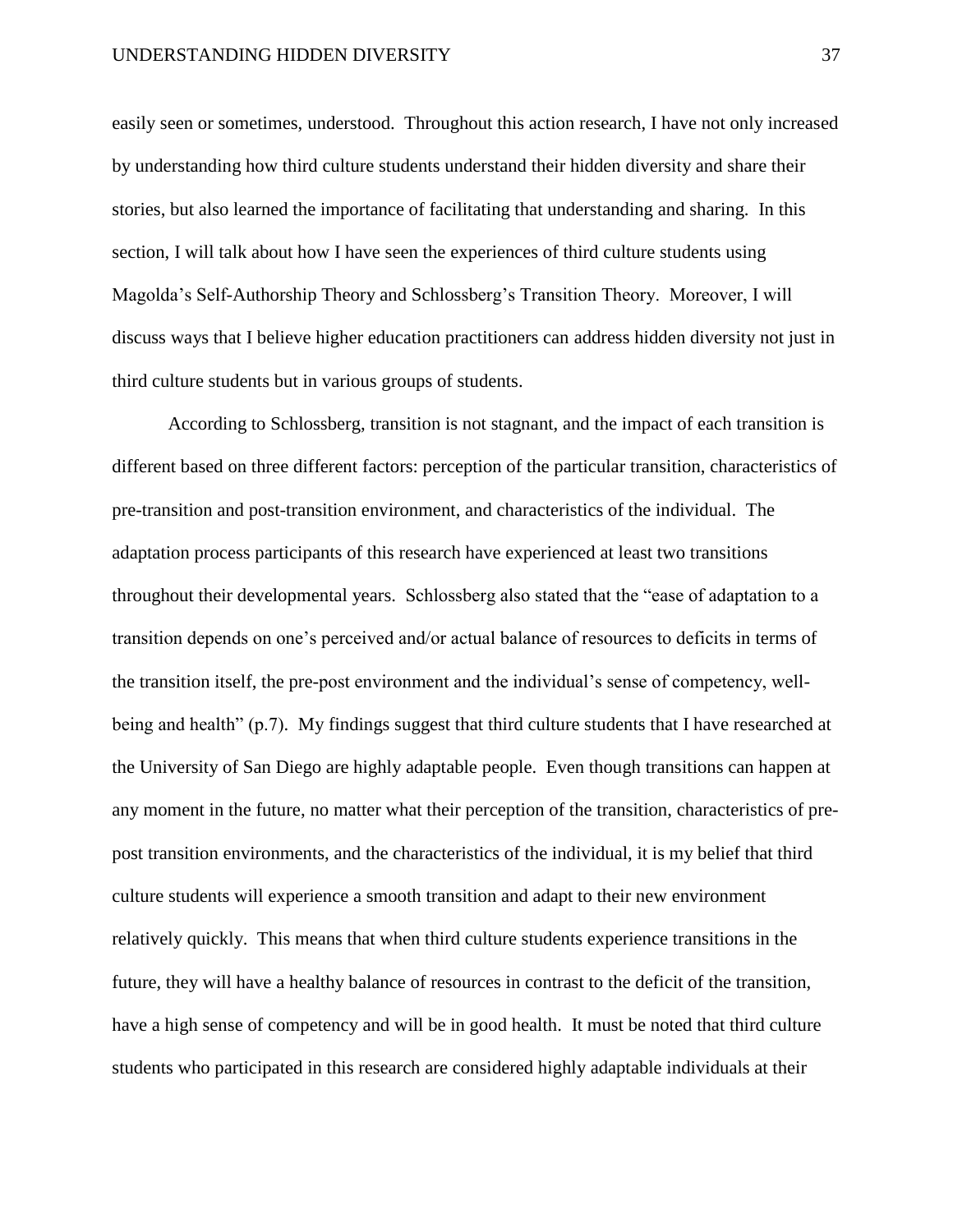current point in life. I cannot assume that the participants have always had an easy transition into their new environments, and I cannot speak about other third culture students who did not participate in this study. While this research did not focus on participants' transition and adaptation before coming to college, literature, and informal conversation with third culture students that I have had in the past have alluded to difficulties being accepted or feeling a sense of belonging in the communities they adapt to.

Another important take away from this research is that the current ability of participants to adapt to new environments comes from participants' ability to take ownership of their experiences. Third culture students see their past experiences in a positive light, helping them to understand the advantages of being a third culture student while acknowledging the challenges that come with it. Magolda's theory of self-authorship helps us explain how third culture students are now resilient, adaptable, and open-minded individuals. Reflecting, third culture students can recognize the reality they have lived in and their internal voice. Their internal voices refer to their genuine understanding and feelings towards their situation. This internal voice, in my belief, also refers to the ability to see certain things as a blessing in disguise. For example, participants have expressed frustration of feeling rootless; feeling like they belong to the world and in many places, but not in any one place. Participants have described this feeling as confusion and wish for more empathy from their peers who do not struggle with this type of identity crisis. At the same time, they have "consciously set about creating a philosophy and framework to guide their reactions to reality," helping them to see their situation positively (Magolda, 2008, p.280). They build an internal foundation by commitment to positive values and beliefs of their life and cross over to living them, resulting in a secure internal commitment.

Higher education institutions have always talked about the importance of diversity on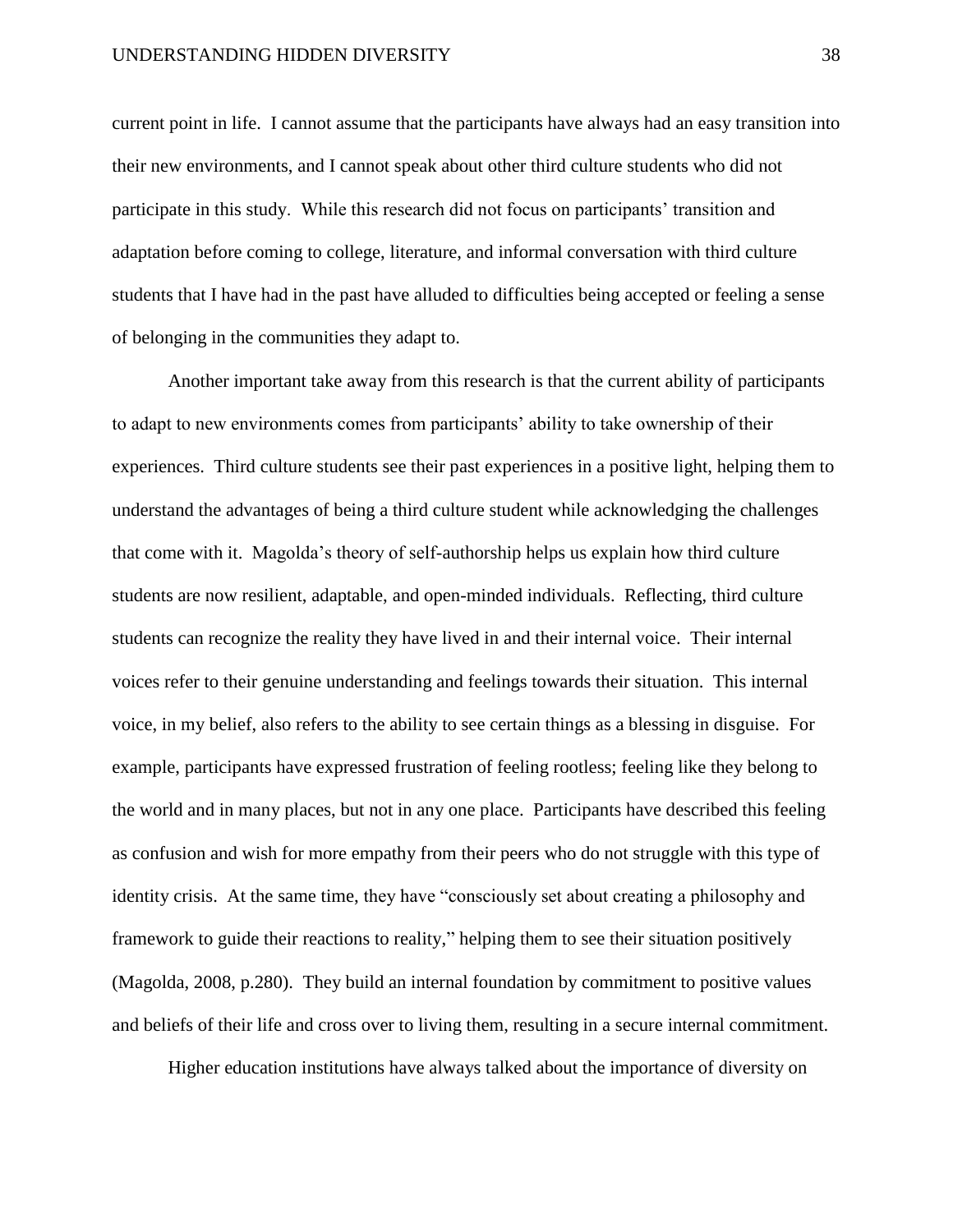### UNDERSTANDING HIDDEN DIVERSITY 39

campus. A way universities practice diversity is opening its doors to foreign students. By inviting students from all over the world to take advantage of American higher education, institutions need to understand that foreign students contribute to diversity but most importantly, there is as much diversity within the international student populations as there is in the American student population. Moreover, does being an international student only refer to students who enter America on a student visa? What about American students who spent a significant number of years away from the country? Who does the identity work for international students who hail from all the regions (Africa, Asia, Latin America and so forth) many multicultural centers address within the American population? From what I know of USD and other institutions, no one does.

Looking into the lives of third culture students before they arrived at USD and now at USD has confirmed my belief that it is necessary to acknowledge that the international student body is diverse. I believe that self-authorship helps students articulate their experience in ways that they understand themselves better. Transition can happen unannounced and often has lasting effects on an individual, whether positively or negatively. It is apparent that third culture students regard their experiences as life-changing and meaningful. Throughout individual interviews, most students have expressed their intention to seek careers that would allow them to work in a multicultural setting and involve traveling. Meeting new people from different cultures and even the possibility of living among a culturally diverse community seemed to be factors that influence participants' future career aspirations.

#### **Significance of Results**

The intention to study third culture students at USD stemmed from an ambitious attempt to expand the notion of being an international student. As a graduate assistant at the Office of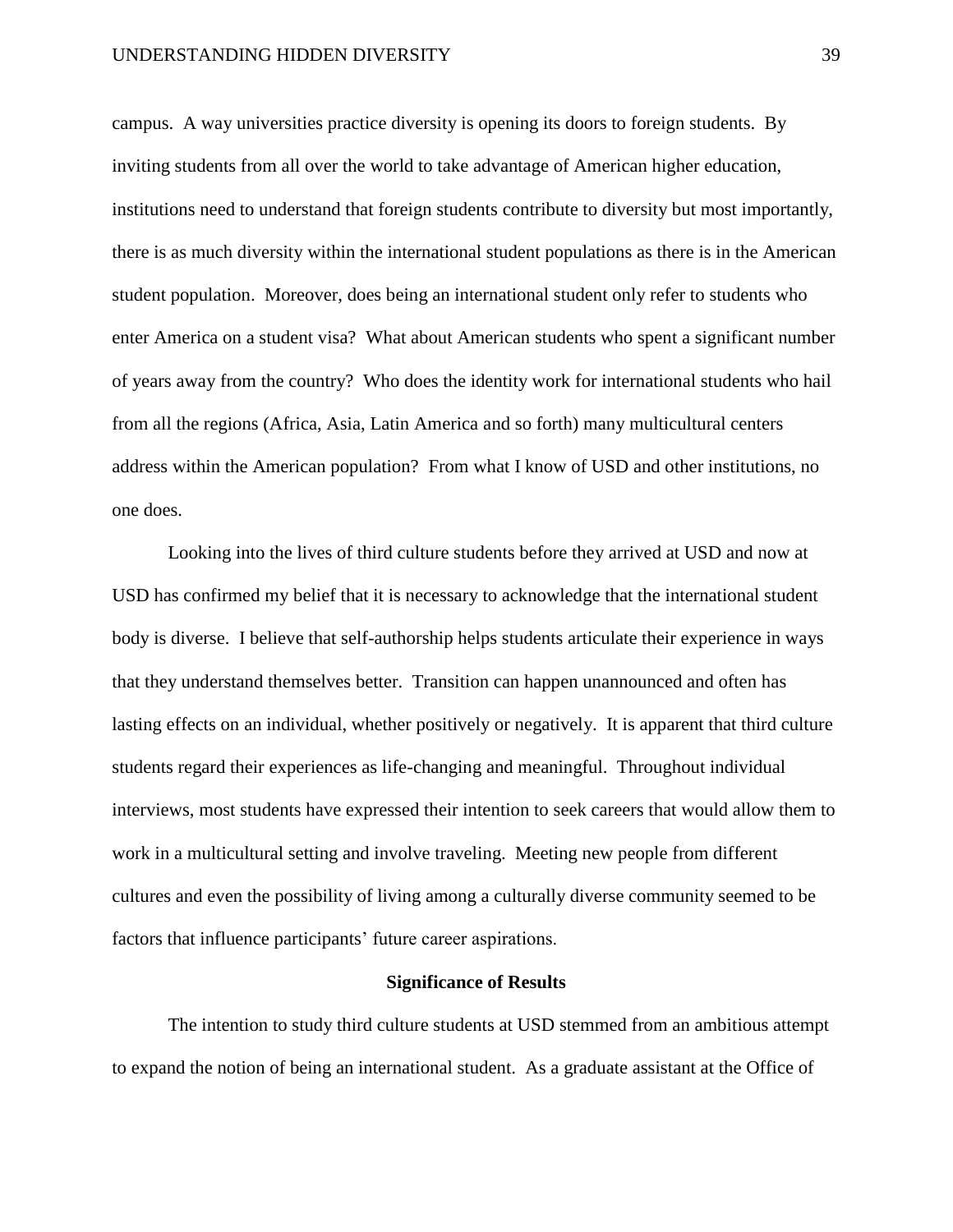International Students and Scholars and being an international student myself, I connected with the international community from the very first day. As time passed, I was beginning to feel uneasy with studying identity and hearing my peers talking about identity work with their students for a couple of reasons. One, I felt that the literature I was reading about student development was written in the context of being American. Personally, I could not even encourage my students to attend programs at the United Front Multicultural Center because I could not convince myself to go either. I began to realize that being international was not truly encompassed in multiculturalism in America. This brings me to the next point. What does it mean to be an international student?

Being an international student in the American context means being a foreign individual who has entered the country on a student visa. Is this meaning of being an international student associated with the diversity that international students bring to America? In my opinion, no. International students are often, boxed into one category of being full-paying students, whose first language is not English, and are pursuing high quality education in America as an alternative to what is being offered back home. Moreover, because most campuses have a dedicated office that supports international students, I have felt that I have not been able to interest myself in programs provided by other offices that promote diversity and inclusion. I have talked to many international undergraduates and graduate students about my sentiments and received similar feedback about not being understood by the American community or feeling isolated. However, there exists several American students who consider themselves international because they have had the experience of living abroad for a significant number of years. Where are these students and why have I not seen them in spaces and times when a large group of international students gather like the ISO Coffee Hour?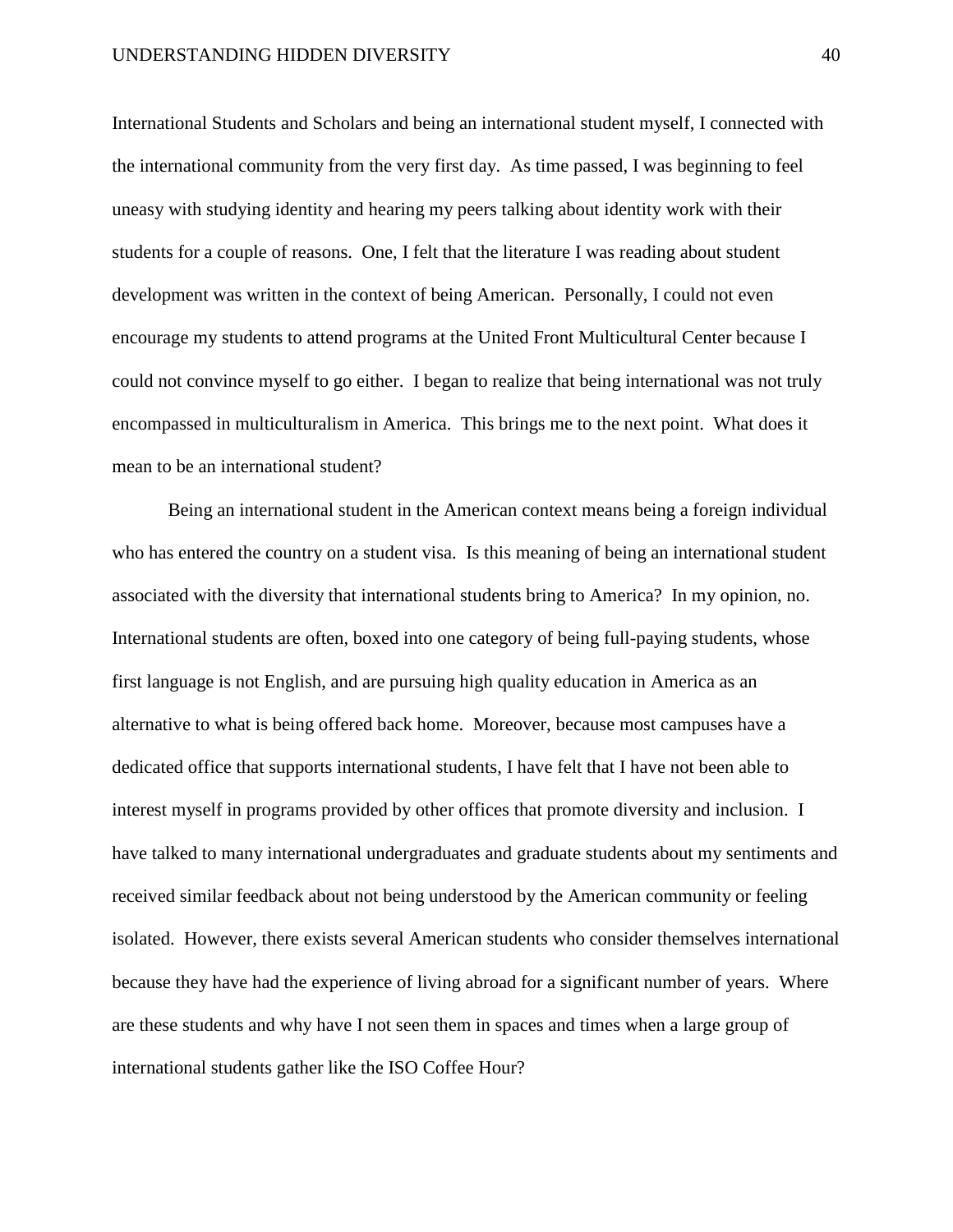Findings from this research did not give me the answer to what should be done, and I am grateful for that because this is a topic that needs to be explored further. As the international community at USD and other institutions increase, the question of how the institution can support this community becomes important. I believe that through collaboration, we can address the needs of the international community and its diverse student body.

#### **Limitations**

If I could conduct this action research again, there are some things that I would have done differently. Due to the difficulty in arranging times for individual interviews, by the time we were able to meet for a focus group, it was already December. I had overestimated how many focus group sessions I could arrange before winter break. I believe that I gained valuable data during the session so to schedule one or two more sessions, it may have been useful to schedule one after the winter break. Moreover, because I relied on self-identification of third culture students or referrals, I trusted in people's judgements about what it meant to be a third culture student. One American participant who is currently a junior was referred to me by an administrator that travelled with the student on a study abroad program. The administrator did mention that she was not entirely aware of the background of the student but recalls that her family now lives in Singapore. I had not realized that her family moved away from America when the student was already studying at USD until she signed the consent and completed the survey. While she has become a third culture student now, what she may experience from now on, is what all other participants have experienced since childhood. I proceeded with a follow-up interview with the participant, but she eventually did not respond when I invited her to the focus group session to meet other third culture students. If I can conduct this research again and recruit participants using snowball method, I will make sure to gain more background information about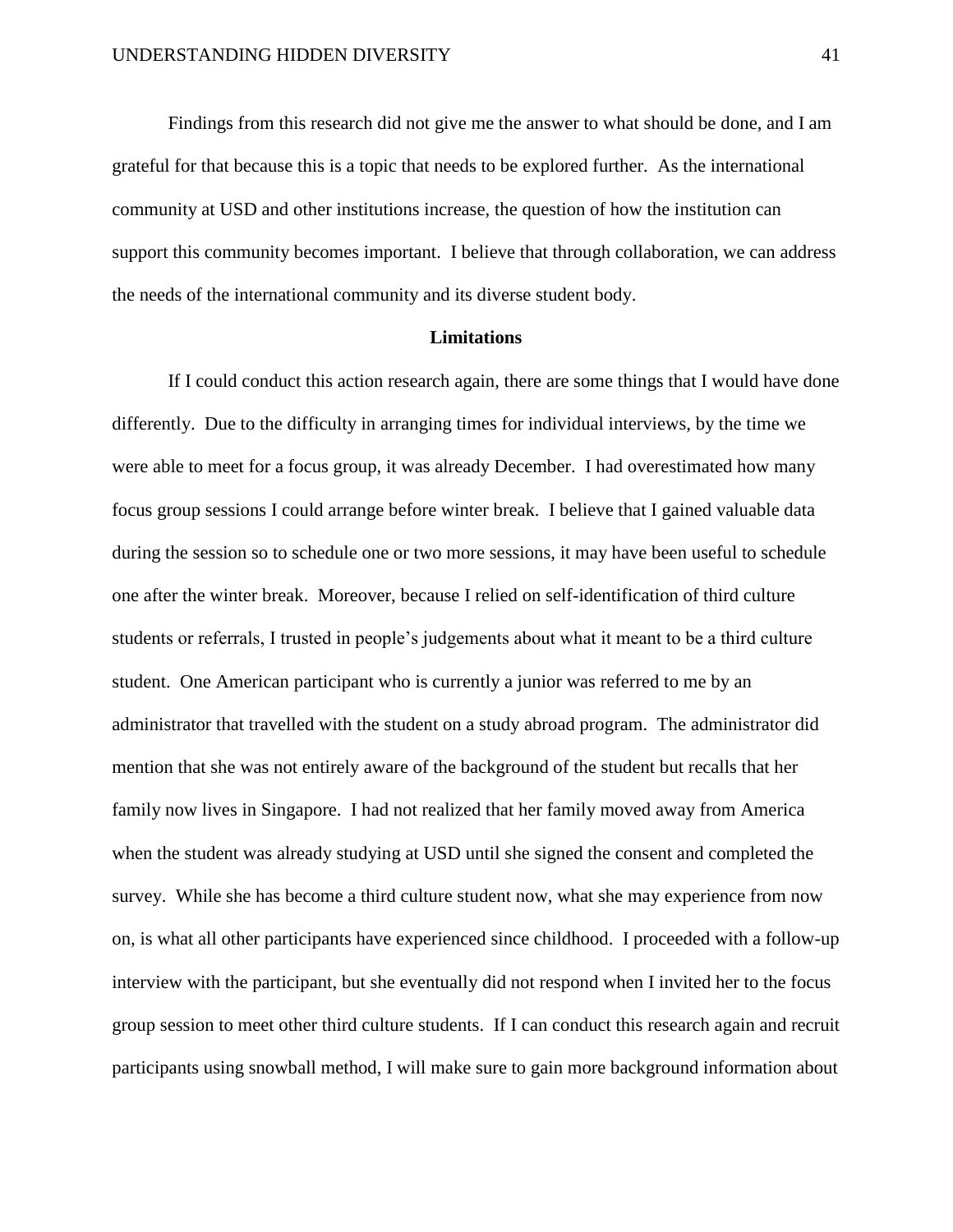participants and determine whether they fit the definition of my target participants so that data is not skewed.

#### **Recommendations**

The smoothness of the transition period into college sets the tone for the remaining time a student must complete their degree. Just as it is important for any one, it is important that third culture students at USD, whether classified as international or not, to be welcomed into the international community. This starts with outreach from the admissions side and the OISS. For several semesters, the Undergraduate Admissions Office has been providing the I-Team with a list of admitted American students who applied from outside of the U.S. to contact regarding orientation events and early move-in days. Early move-in days are particularly useful for students who are coming directly from outside of the U.S. because it gives them more time to recover from their jet-lag and get comfortable in an unfamiliar environment before orientation. A group of students that we are not identifying are students who returned to the U.S. for high school. Participant B was a student who expressed that she almost transferred out of USD because she could not find a sense of belonging. She was classified as American but did not identify as solely American because of her Colombian background and having lived in multiple cities before she returned to Texas for high school. She also did not know about the ISO and the international community until she met Participant G at a networking event. They immediately connected with each other when they spoke about where they had lived before. Participant B was then recruited by Participant G who was one of student leaders for the I-Team for fall semester in 2017. Since then, I have seen Participant B at more ISO Coffee Hours and events like the ISO International Expo & Cultural Fashion Show. I know that she has been much happier here at USD since serving an I-Team member because she now has established strong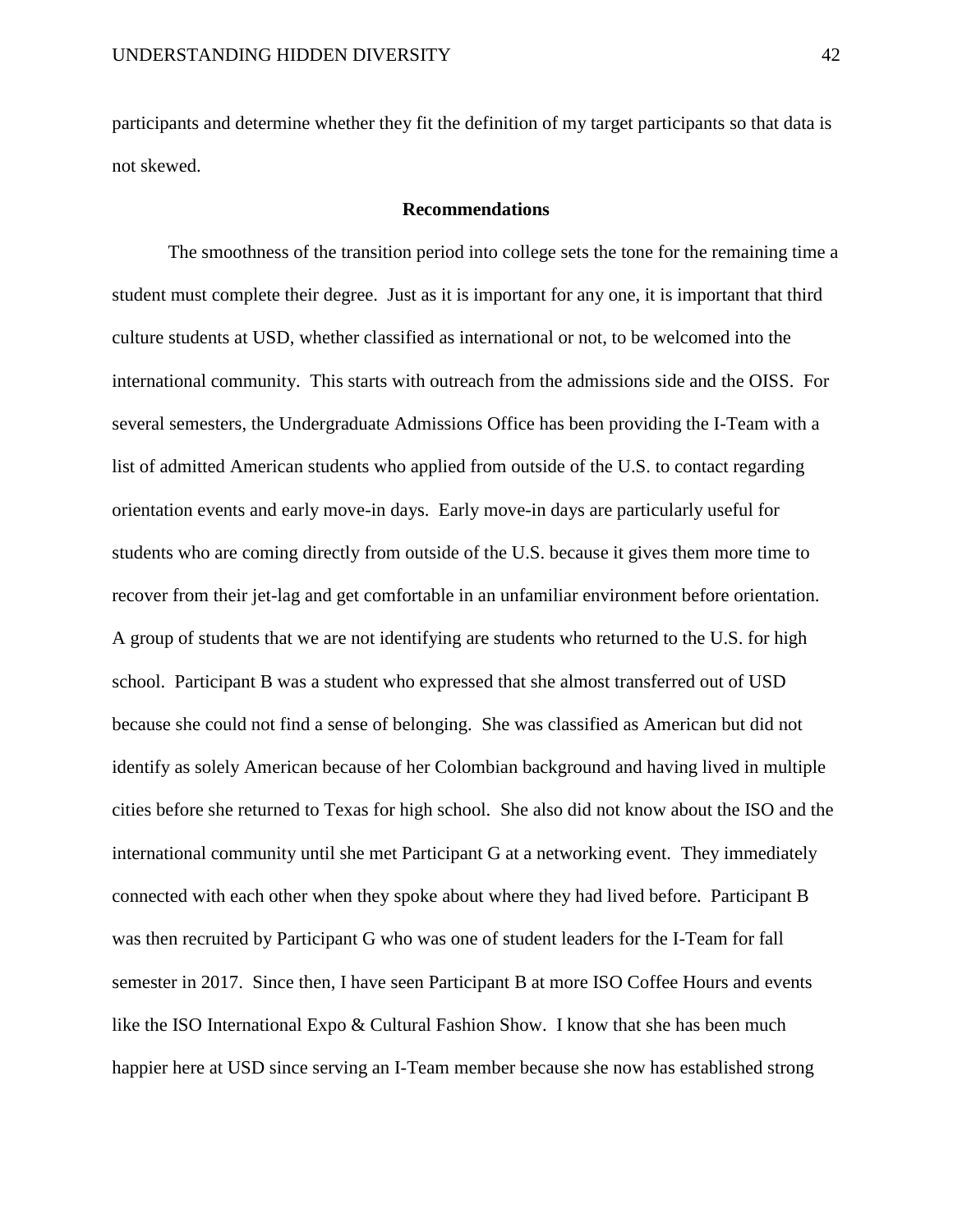friendships in both the American and international community. There are two ways that may address this problem.

First, admitted American students should have the opportunity to self-identify as international when sent detailed orientation information. If there are students who want to be connected to the international community from the very beginning, they should have the option to notify either the Undergraduate Admissions Office or the Office of International Students and Scholars for more information. Second, the ISO Executive Board and OISS can consider having a bigger presence in post-orientation efforts in other spaces like in residential life. I have always believed that it is more effective for staff and student leaders to go where students are and not ask students to come where we are. Rather than inviting students to events and sending them emails about resources that are available to them, I believe that staff and student leaders should be physically present where students gather, for outreach to be more effective. Currently, most of our outreach during orientation is through email communication. It is highly likely that students do not read all their emails or do not remember all the information they are given prior to school starting. I believe if there are students who identify as international and are either not invited or are not aware of international orientation events that they can benefit from, ISO E-Board members and OISS staff can be asked to be places that govern student activities and wellness. I recommend that this task be a top responsibility for future GAs at the OISS. This will empower the GA to establish positive relationships with other GAs on campus, staff, and faculty that support students' transition into college and academic and social success throughout their time USD.

There are two spaces that I can think of that serve the whole undergraduate population, especially first-year students. The first one is Ole week and the second is Residential Life. Even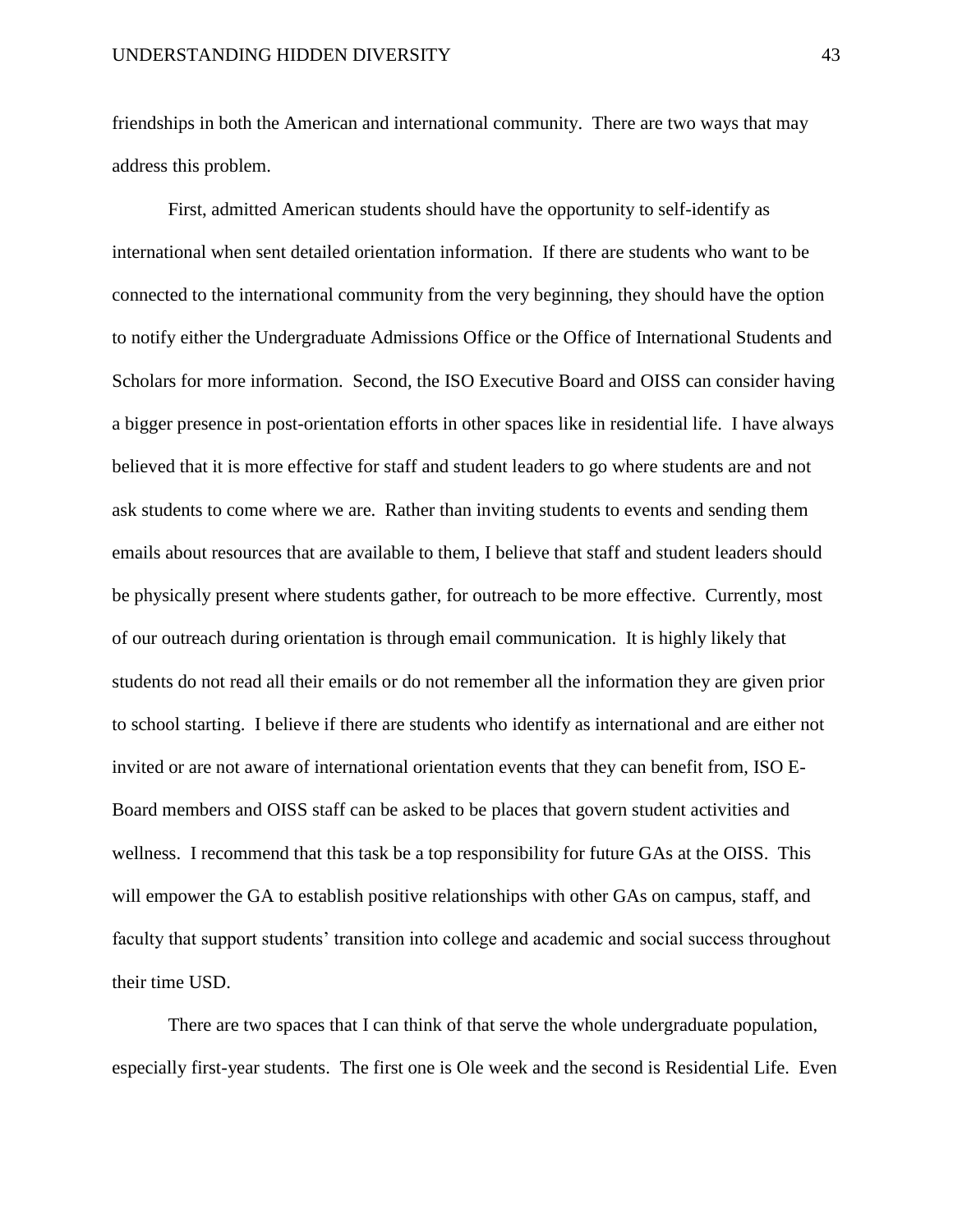if it is not possible to use these spaces to reach out to students directly, it could be beneficial to participate in trainings of student leaders. One thing that is agreeable across the board among third culture students is not knowing how to best answer the questions, *Where are you from?* Many students can answer this easily, but third culture students cannot because they consider multiple places home. Participants of this research have also expressed that they understand that being able to experience multiple cultures is considered a privilege, so they did not want to appear arrogant by sharing where they have lived and what their family background is to people who have not lived a similar lifestyle. I believe that residential assistants (RA) and orientation student leaders are in the best position to facilitate understanding of cultural diversity among students. I would be grateful for the opportunity to help facilitate cultural awareness and intercultural sensitivity among student leaders like RAs and Scholastic Assistants from an international student standpoint by participating in their trainings and meetings.

In summary, the following is a list of recommendations to address the needs of third culture students:

- Having the option to self-identify as an international student during the enrollment process, regardless of a student's status.
- The International Student Organization (ISO) to have a bigger presence in postorientation events and in student life spaces such as in the residence halls to promote the international community.
- Empowering students to develop self-authorship through activities and advising sessions
- For individuals to be more mindful of seemingly simple questions like, *Where are you from?* and their reactions to students' responses.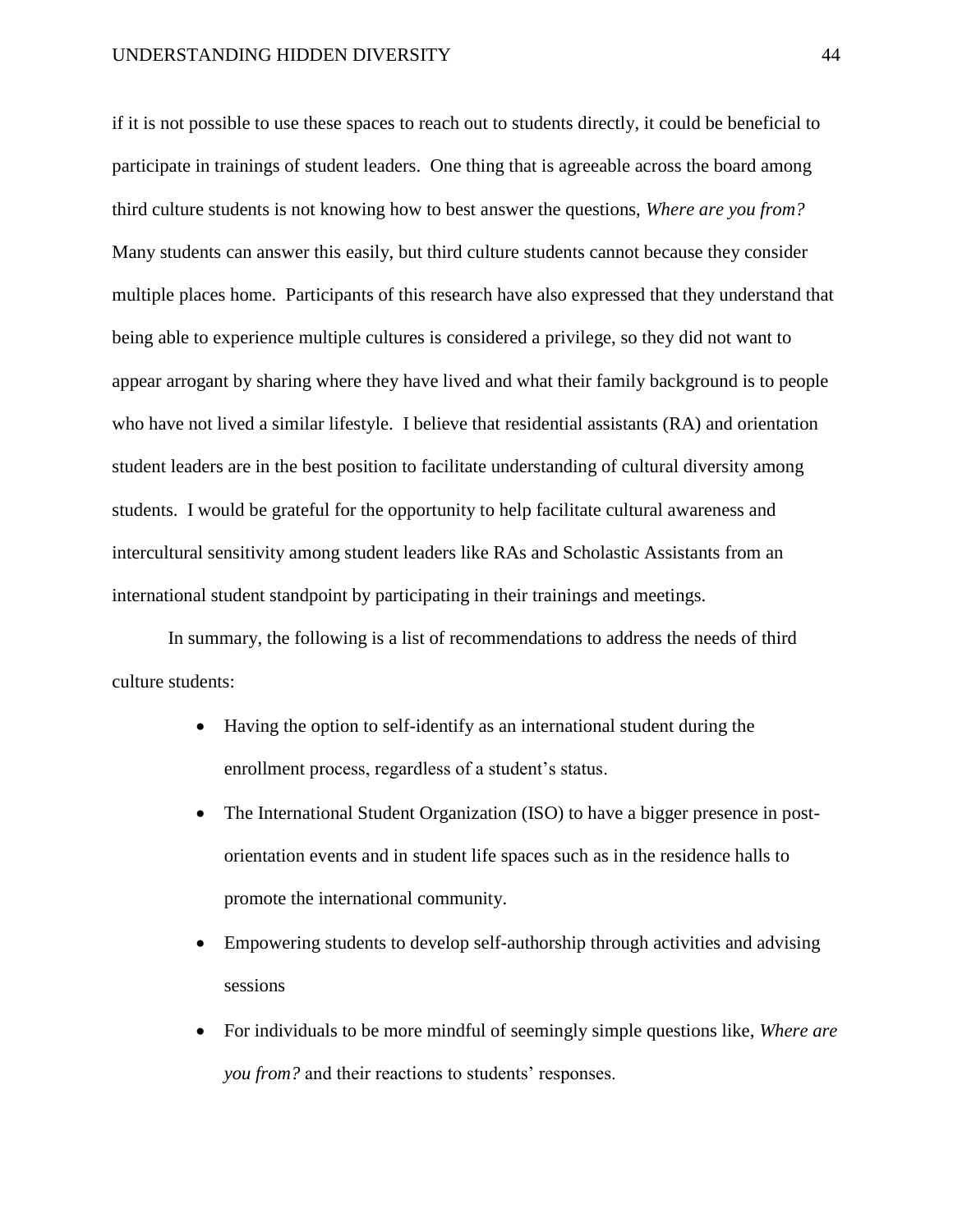### **Conclusion**

This action research has made me realize that my initial thought about creating a formalized support group for third culture students would be unnecessary. I was envisioning possibilities like a mentorship program between third culture students and staff or faculty that were third culture students or facilitating monthly third culture student discussions about their college life, identity, and other relevant topics. However, as a participant has put it best, "we are very good at being compassionate to others, but many people are not compassionate to us." The greatest gift to third culture students and perhaps one of the biggest challenges of humankind is to practice compassion and be inclusive of all kinds of diversity.

The term hidden diversity encompasses uniqueness within us that cannot be seen physically. One would never be able to tell if someone is a third culture student until time is spent understanding their life experiences. Most of my participants, thought half of them were international students, in my opinion, have what is called an American accent or no accent. Even more fascinating is the ability of participants to change accents or mannerisms according to who they are talking to. Third culture students notice cultural nuances, norms, and trends very quickly. This is an adaptation skill they have learned from all the transitional experiences they have had since childhood. But this cannot be mistaken for feeling a sense of belonging in a culture. It only means that they can change the way they act according to the society they are in at the time, but it does not mean society understands who they are and what they have experienced. Third culture students are called third culture students because they do not completely identify with the first and second culture as defined (Pollock, Van Reken, & Pollock, 2007, p.17). They relate to others who have had similar experiences and may feel the same way. I am almost certain that this is a natural feeling that we get when we feel out of place and meet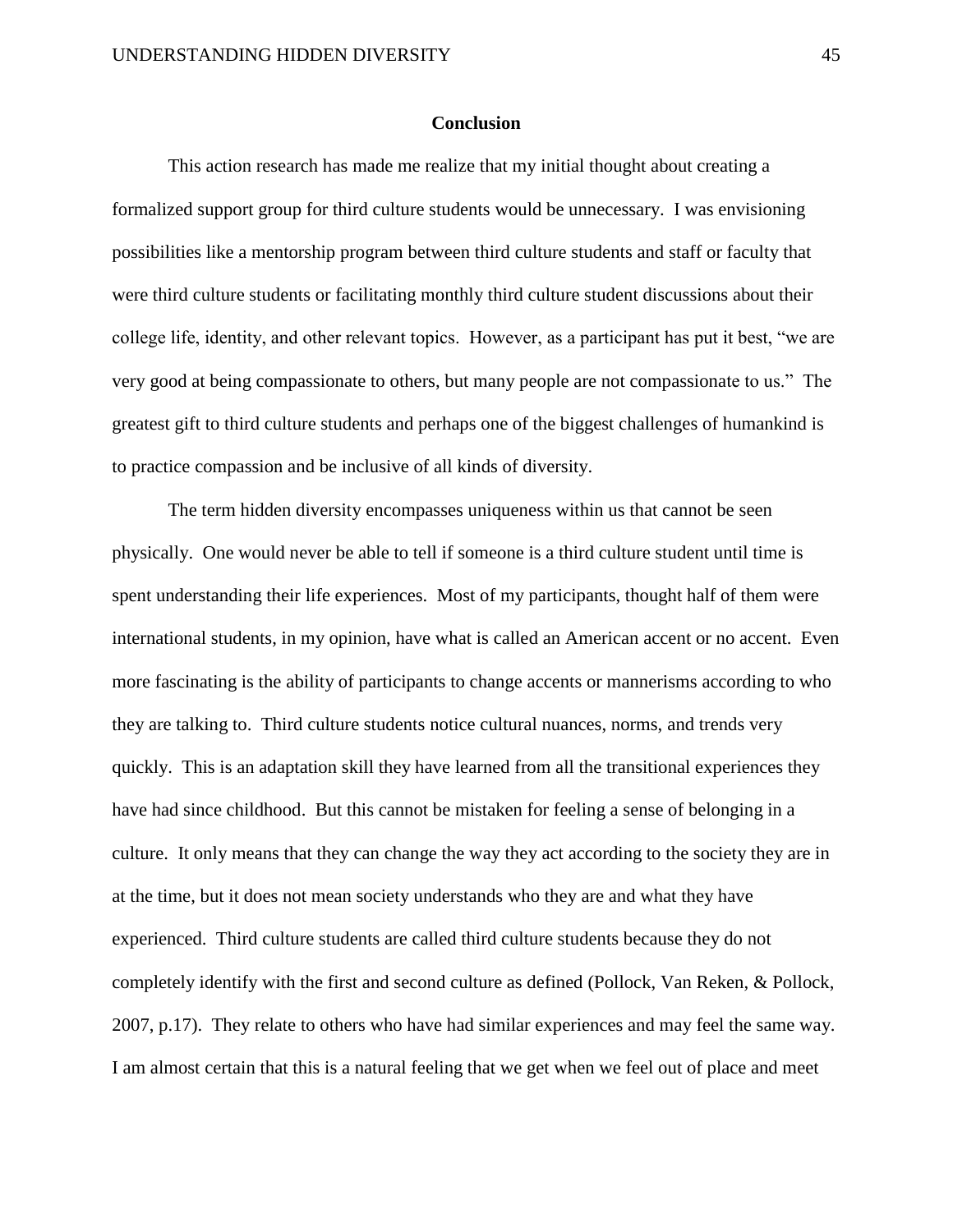someone that does not have the exact same background but has similar experiences. The feeling is amplified when you cannot see the diversity. For example, in the case of transfer students, a transfer student cannot tell if another is a transfer student or not just by looking. Two transfer students of different ethnicity and gender would not know that they are both transfer students until they spend time knowing each other. Although they may not look the same, their experience of being transfer students at USD overlooks their differences. The same can be said for third culture students.

To know that they do not feel ownership of any culture and yet feel a part of many cultures, to have had to say goodbye to many friends and to teachers, and to have felt the need to quickly assimilate into new environments every few years, is what brings third culture students togethers. All these characteristics of third culture students cannot be seen by the naked eye. I could have mistaken many of my participants for American students had I only taken their seemingly perfect American accent or non-accent into consideration. This research reminds me every day to serve as an ally to myself and to everyone else who feels judged by how they look and act. I believe that there is more hidden diversity among us that has not been explored. As a higher education practitioner and human being, I am grateful for this opportunity to embark on a personal and professional journey to exploring hidden diversity among internationally-minded students through third culture students.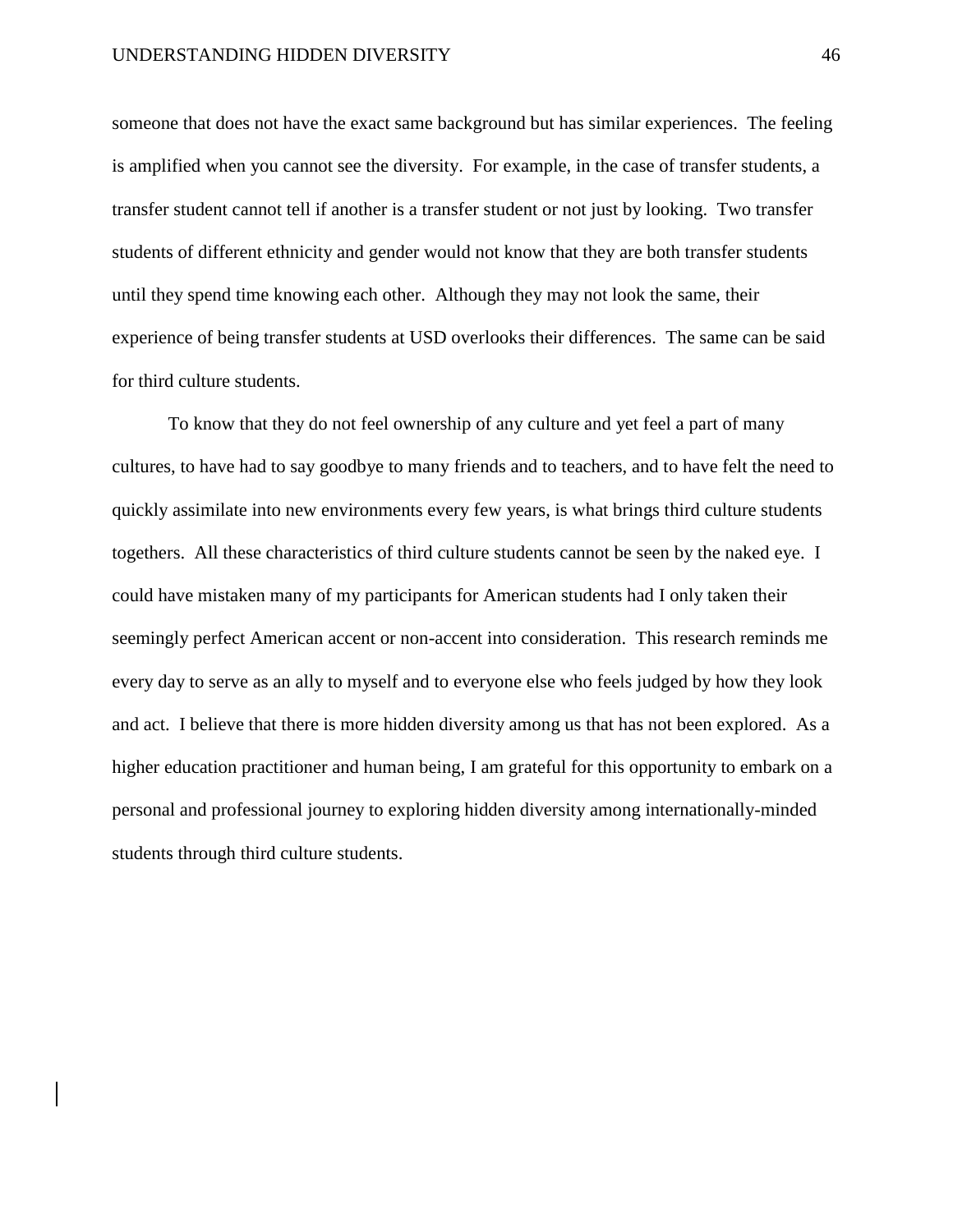# **Focus Group Activity: "When I Think of (A), I think of (B)" participant responses**

| Word (A)         | <b>Responses (B)</b>                         |  |  |
|------------------|----------------------------------------------|--|--|
|                  |                                              |  |  |
|                  | Diversity                                    |  |  |
|                  | Language                                     |  |  |
|                  | Countries                                    |  |  |
|                  | Customs                                      |  |  |
|                  | Furniture                                    |  |  |
| <b>Culture</b>   | Principles                                   |  |  |
|                  | Parents                                      |  |  |
|                  | Friends                                      |  |  |
|                  | Relationships                                |  |  |
|                  | <b>Differences</b>                           |  |  |
|                  | Holidays                                     |  |  |
|                  | Traditions                                   |  |  |
|                  | Airports                                     |  |  |
|                  | Time                                         |  |  |
|                  | Planes                                       |  |  |
|                  | Key monuments                                |  |  |
|                  | Opening up to new experiences                |  |  |
| <b>Traveling</b> | TSA (Transportation Security Administration) |  |  |
|                  | Long flights                                 |  |  |
|                  | Passports                                    |  |  |
|                  | Getting home                                 |  |  |
|                  | Adventure                                    |  |  |
|                  | Maybe losing passport                        |  |  |
|                  | Pet                                          |  |  |
|                  | Comfort                                      |  |  |
|                  | Family                                       |  |  |
|                  | China                                        |  |  |
|                  | Colombia                                     |  |  |
|                  | Qatar                                        |  |  |
|                  | Change                                       |  |  |
|                  | Multiple homes                               |  |  |
| Home             | Dog                                          |  |  |
|                  | Oppression                                   |  |  |
|                  | Super cool experience                        |  |  |
|                  | Excitement & Love                            |  |  |
|                  | Routines in high school                      |  |  |
|                  | Parents                                      |  |  |
|                  |                                              |  |  |
|                  | <b>Brother</b>                               |  |  |
|                  | Ease                                         |  |  |
|                  | Dank food                                    |  |  |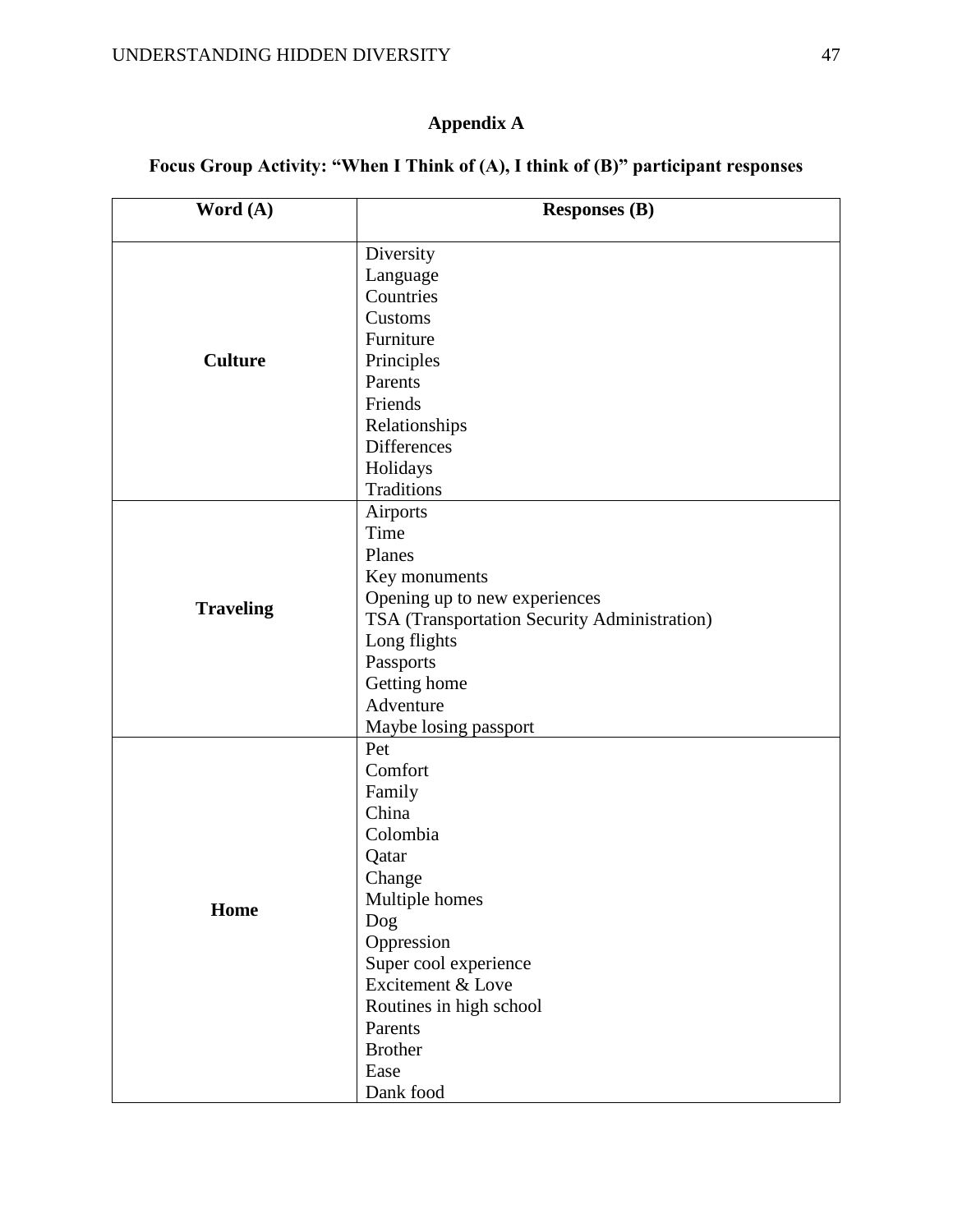|                        | House and room                     |
|------------------------|------------------------------------|
|                        | Grandparents                       |
|                        | 711 at every corner of the streets |
|                        | Being an adult at 18               |
|                        | High school                        |
|                        | Memories                           |
|                        | Friends                            |
|                        | Big cities                         |
| Acceptance             | Looking past differences           |
|                        | Background                         |
|                        | Love                               |
|                        | Awareness                          |
|                        | Education                          |
|                        | Experiences                        |
| <b>Awareness</b>       | Learning                           |
|                        | Open-mindedness                    |
|                        | Travel                             |
|                        | Current political climate          |
|                        | Not being scared of differences    |
|                        | Acceptance                         |
| <b>Open-Mindedness</b> | Education                          |
|                        | Putting our differences aside      |
|                        | <b>Education</b> yourself          |
|                        | No hypocrisy                       |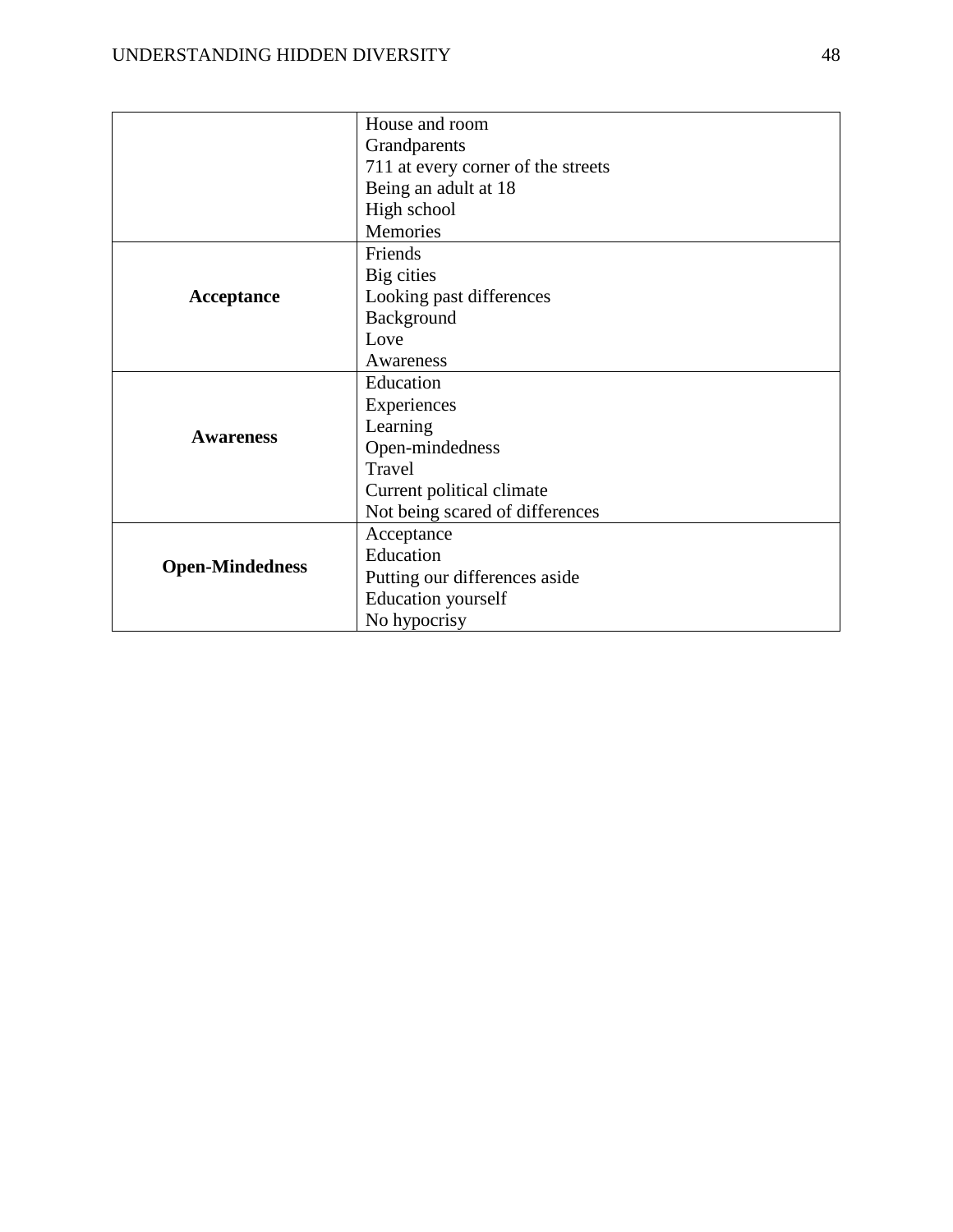# **Appendix B Survey to Students**

- 1. Country(s) of citizenship
- 2. Year of Study
- 3. Please describe the cultures that you identify or have an affiliation with (for example: Japanese and Chinese, Singaporean and Indian)
- 4. What student organizations have you been or are currently involved with? Please describe your involvement.
- 5. Please name the cities/countries you have lived in and when you were there (for example: Texas from 1994 to 2000, Tokyo from 2000 to 2005, Madrid from 2005 to 2015, San Diego from 2015 to current).
- 6. What does it mean to be a Third Culture Student and how do you identify with this term?
- 7. Briefly name some of the advantages of having lived away from your passport country and or having lived in various cultures.
- 8. Briefly name some of the disadvantages of having lived away from your passport country and or having lived in various cultures.
- 9. What does it mean to you to be international?
- 10. How has/has not the USD community been supportive of your identity as a third culture student?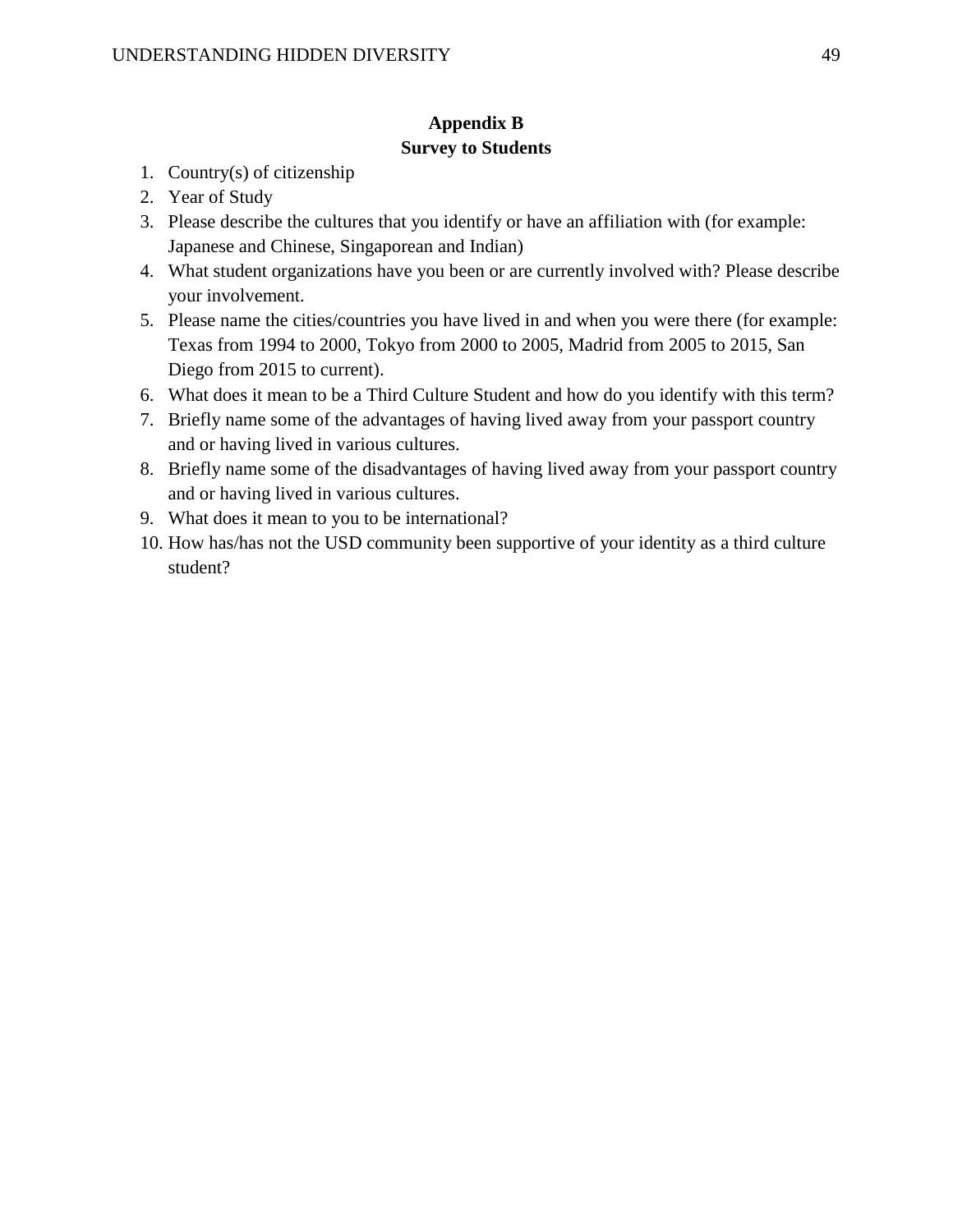# **Appendix C Interview Guide for Students**

Thank you for taking the time to meet with me. The purpose of this interview is for me to collect data by reviewing your survey responses in detail and discuss further about what this research will entail.

Please do not hesitate to stop me any time to ask questions. Please note that all of your responses are confidential. Before we end our interview, I would also like to take some time to explain the methodology of this research.

- 1. Please elaborate on how you identify with the cultures you listed and how it has shaped your experience at USD?
- 2. Please elaborate on the advantages and disadvantages of being a third culture student.
- 3. Do you think you are international? If yes/no, why do you think so and what does it mean to be international?
- 4. What do you appreciate about the international community at USD?
- 5. Is there anything you think we can improve on in addressing the needs of third culture students?

Thank you very much for taking the time to share your experiences and insights with me. The research method I will be using is called Appreciative Inquiry, which has four stages: Discovery, Dream, Design, and Destiny. The last two questions during the interview that I asked about what you appreciate and what can be improved are core elements of what Appreciative Inquiry is. Appreciative Inquiry strives on identifying what has worked well so far and what can be improved. Another key element of Appreciative Inquiry is that it requires collaborative work. I believe that change is best initiated when different groups come together to form an alliance for a cause. This is also why I hope to collect data using different methods like surveys, interview, and focus group sessions.

Please let me know if you have any questions now about the research or if there is anything else you would like to add to your interview.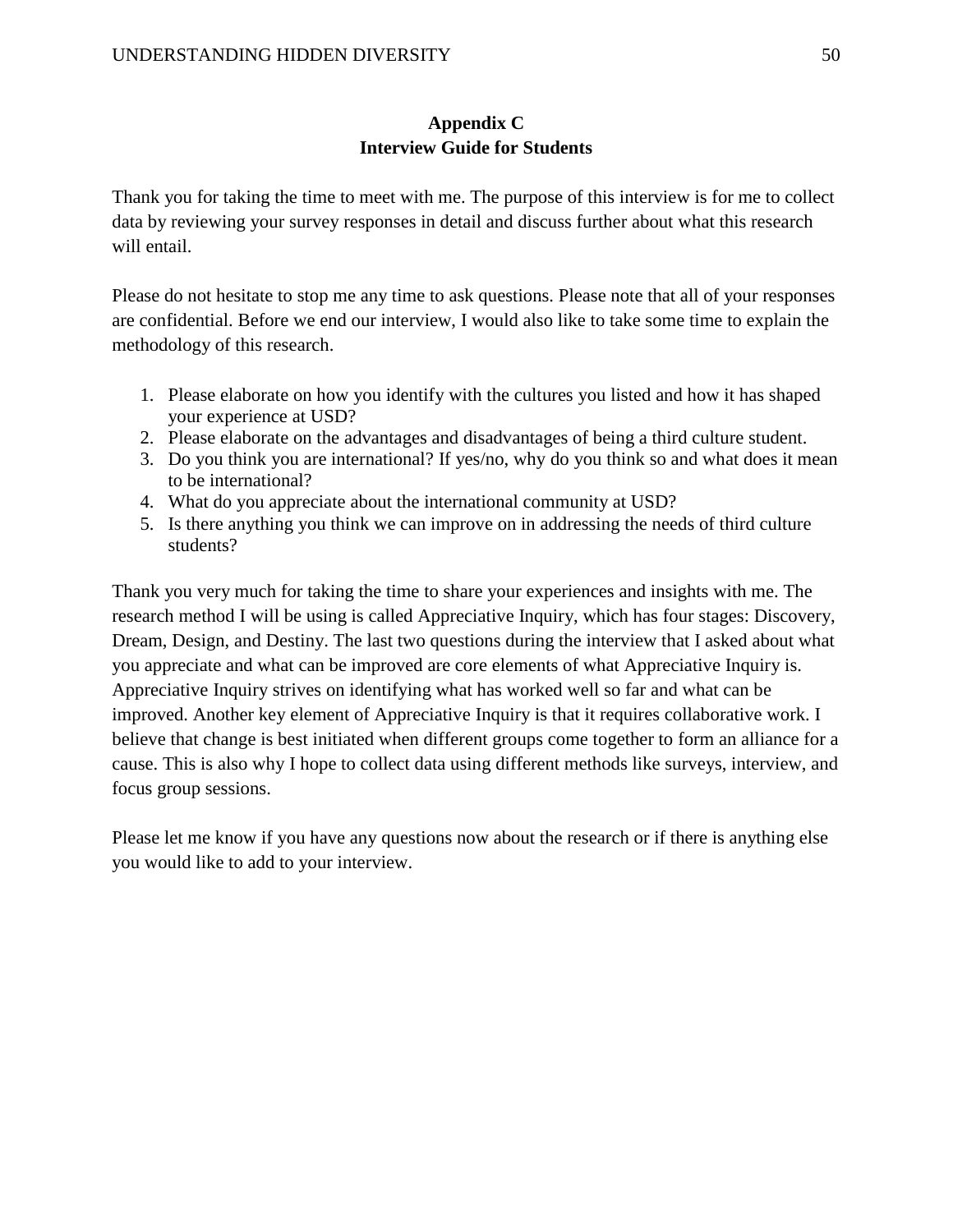# **Appendix D Focus Group Script**

Hello! Thank you very much for taking the time to be here today and being an important part in my research about third culture students and what it means to be international. The purpose of the focus group sessions are for me to collect data on your experiences at USD as a third culture student and explore the meaning of being international. Before we begin, let's take a moment to discuss any questions you have and know that you can ask questions any time during the sessions.

This session (the first session), as well the following two focus group sessions, will take approximately an hour each. Since time is of essence and I want to be mindful of everyone's time, please refrain from using your phone and laptop during the sessions so we can be in the moment.

During our interview session, I briefly talked about the research model that I am using, called Appreciative Inquiry. Now that everyone is here in one place today, let me explain further why I chose this model and how it will guide us through the focus group sessions.

The Appreciative Inquiry research model emphasizes the active participation of stakeholders and is grounded on four propositions (Copperrider, Whitney, & Stavros, 2008):

- 1. Inquiry into the "art of the possible" in organizational life should begin with appreciation.
- 2. Inquiry into what is possible should yield information that is applicable.
- 3. Inquiry into what is possible should be provocative.
- 4. Inquiry into the human potential of organizational life should be collaborative (p.4).

Appreciative Inquiry consists of four stages: Discovery, Dream, Design, and Destiny. Each stage in the 4-D cycle serves a specific purpose. The Discovery stage revolves around identifying and appreciating what has been done well. Participants share stories of positive experiences and discuss the capacity to achieve more. The Dream phase envisions change by acknowledging the strengths of the organization and challenging the status quo. Participants discuss the potential of the organization and necessary changes. In the Design phase, participants create the organization's new structure "by generating provocative propositions (also known as possibility statements or design principles) that embody the organizational dream in the ongoing activities" (Copperrider, Whitney, & Stavros, 2008, p.45). Lastly, the Destiny phase is a time of "continuous learning, adjustment, and improvisation…...all in the service of shared ideals" (p.46). It is not the finish line but rather an ongoing stage that eventually will lead the organization back to the Discovery cycle for newer improvements.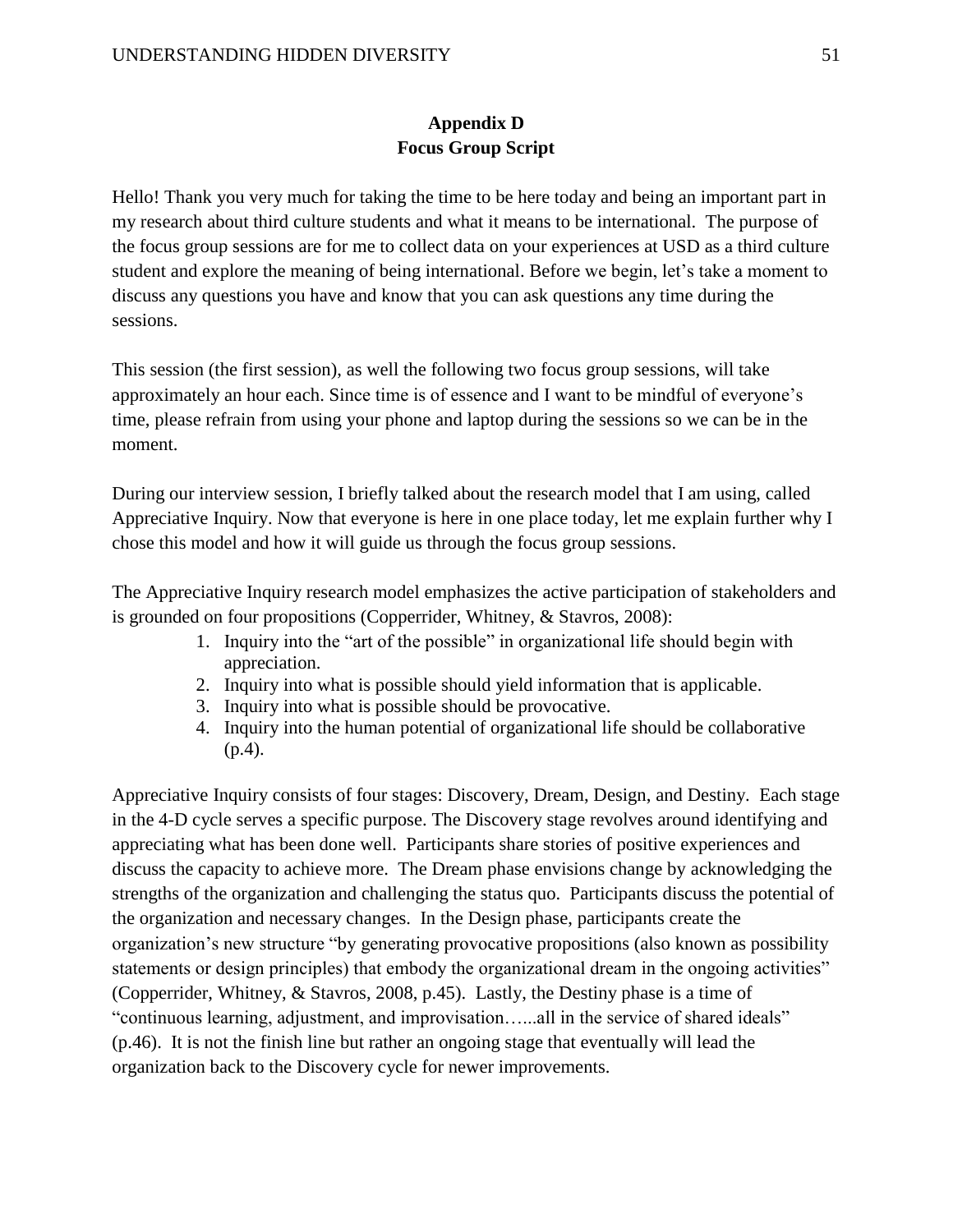Today (first session), we are at the Discovery stage and I hope to move towards to Dream, Design, and Destiny for the second session. We will invite OISS advisors in the third session to go through a cycle of Discovery, Dream, Design, and Destiny again. Questions to discuss:

- 1. What does it mean to be international?
- 2. What has USD done well to address the diversity of the international population and what can be improved?
- 3. What can USD do to address the growing diversity and complexity of international student identities?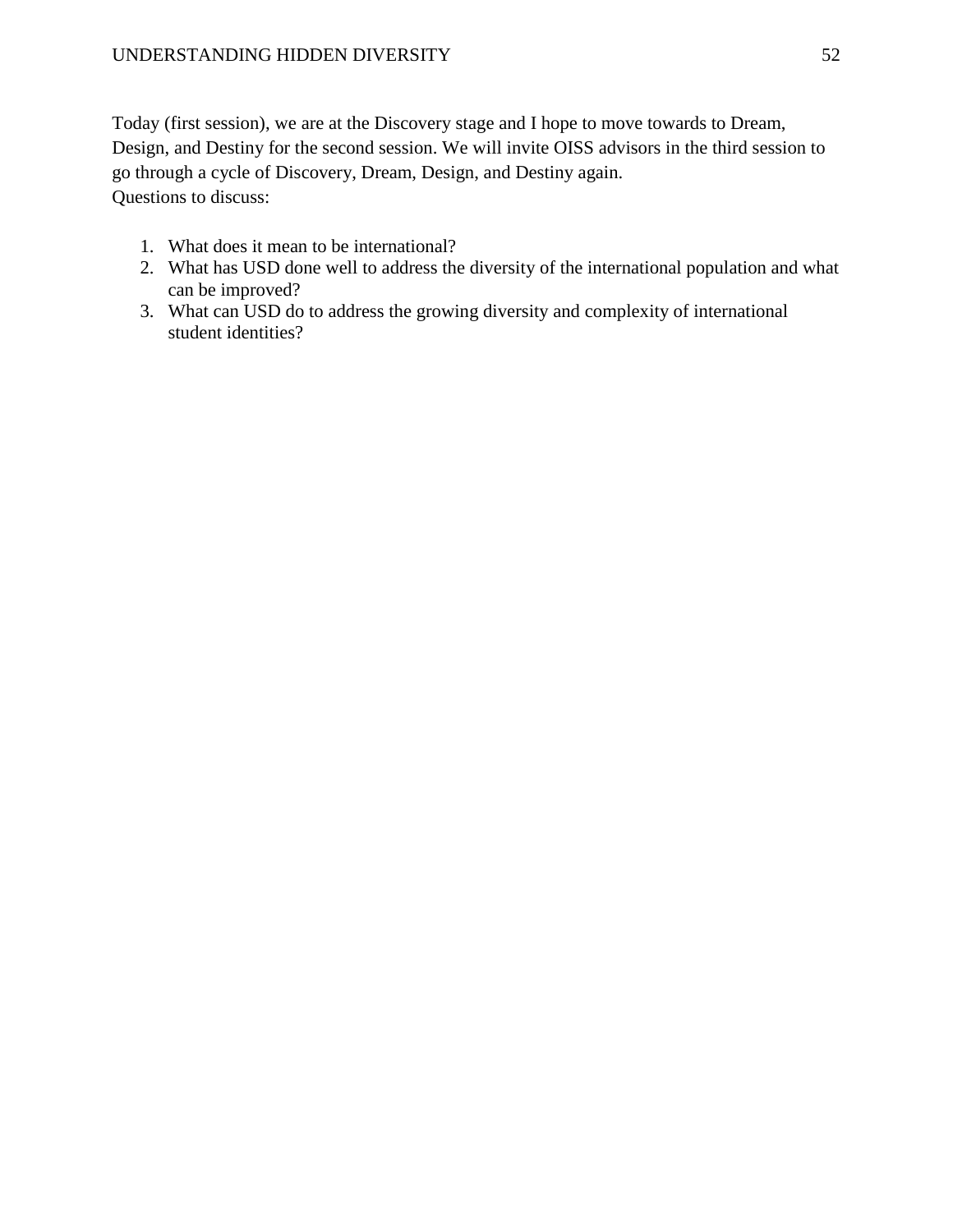# **Appendix E**

# **Interview Guide for Office of International Students and Scholars Advisors**

Thank you for taking the time to meet with me. The purpose of this interview is for me to collect data regarding the organization and talk to you about why I am doing this research using Appreciative Inquiry.

Please note that all of your responses are confidential and that you are welcome to ask me questions any time.

- 1. What is the purpose of the Office of International Students and Scholars (OISS)?
- 2. What is your role in the OISS?
- 3. Please provide the history and purpose of the International Student Organization (ISO) and the International Orientation Team (I-Team).
- 4. What do you think are the strengths of the OISS, ISO, and I-Team?
- 5. What do you think can be improved?
- 6. What would you describe as being a peak experience or high point in your life personal or professional at the OISS?
- 7. What do you value most about yourself? Your work? Your organization?
- 8. What is the core factor that gives life to your organization?
- 9. Describe your vision of the future for the organization and your world?
- 10. In what ways do you see the GA playing a role in the international community?

Thank you very much for taking the time to share your experiences and insights with me. The research method I will be using is called Appreciative Inquiry, which has four stages: Discovery, Dream, Design, and Destiny. Some of the questions I ask during the interview pertained to the strengths of the organization and what can be improved. Appreciative Inquiry strives on identifying what has worked well so far and envisioning change. Another key element of Appreciative Inquiry is that it requires collaborative work. I believe that change is best initiated when different groups come together to form an alliance for a cause. This is also why I hope to collect data using different methods like surveys, interview, and focus group sessions with different groups.

Please let me know if you have any questions now about the research or if there is anything else you would like to add to your interview.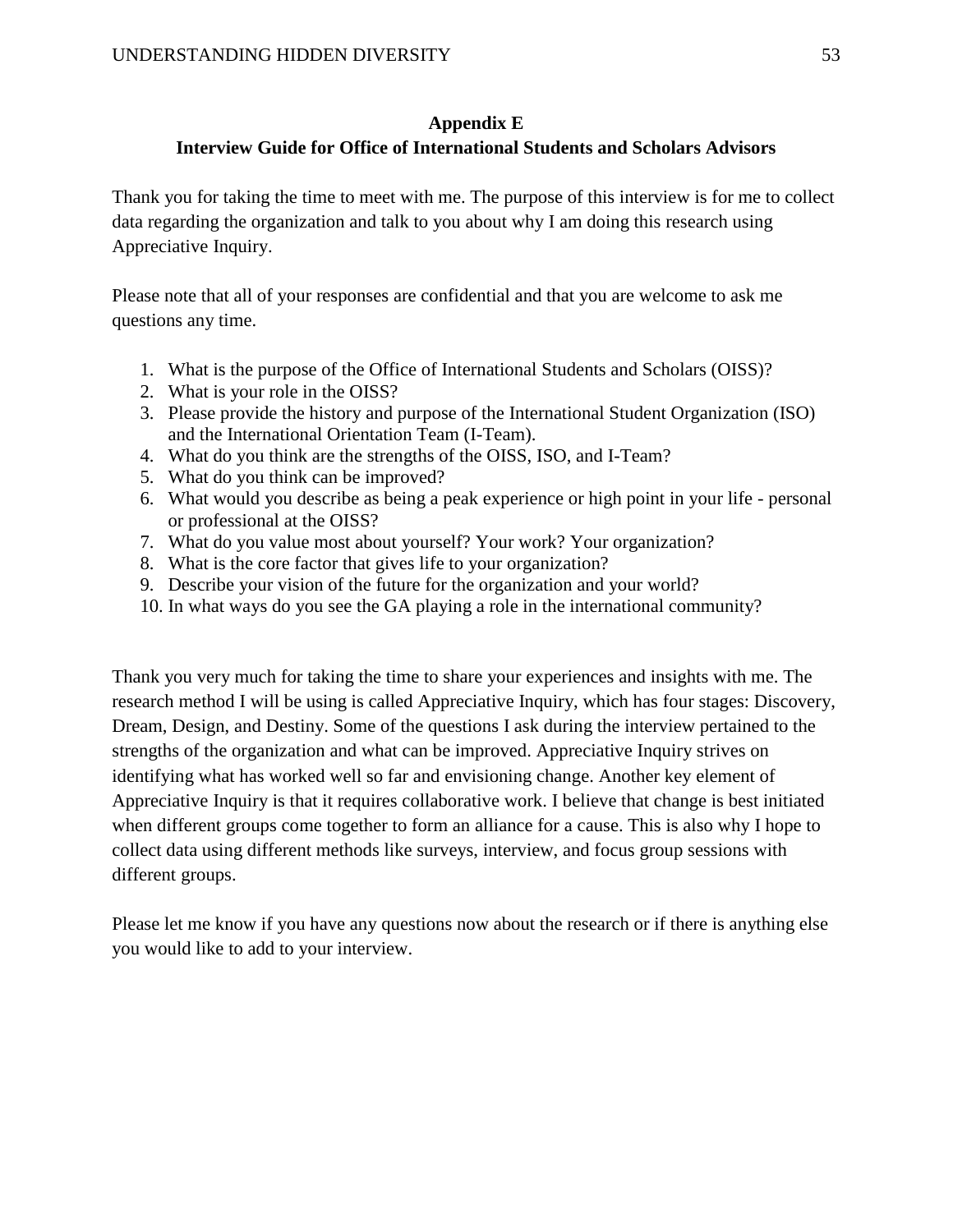### **References**

- Bethel, P.M. & Van Reken, R. E. (n.d.) Hidden Diversity in a Globalizing World. Retrieved from https://hiddendiversity.wordpress.com/about/
- Cooperrider, D. L., Whitney, D., & Stavros, J. M. (2008). *Appreciative inquiry handbook: for leaders of change.* (2nd ed.). San Francisco, CA: Berret-Koehler Publishers.
- Fail, H., Thompson, J., & Walker, G. (2004). Belonging, identity and third culture kids: life histories of former international school students. *Journal of Research in International Education, 3(3),* 319-338.
- Faye, N. (2016, March 9). Am I rootless, or am I free? 'Third culture kids' like me make it up as we go along. Retrieved from https://www.theguardian.com/commentisfree/2016/mar/09/third-culture-kid-identitydifferent-cultures
- Gilbert, K.R. (2008). Loss and grief between and among cultures: the experience of third culture kids. *Illness, Crisis & Loss, 16(2)*, 93-109.
- Grimshaw, T., & Sears, C. (2008). 'Where am I from?' 'Where do I belong?' The negotiation and maintenance of identity by international school students. *Journal of Research in International Education, 7*(3)*, 259-278.*
- Inoue, N. (2015). *Beyond actions: Psychology of action research for mindful educational improvement.* New York, NY: Peter Lang Publishing Inc.
- Lewis & Clark College. (n.d.). Third culture kids/global nomads. Retrieved from https://www.lclark.edu/offices/international/third\_culture\_kids/
- Limberg, D., & Lambie, G. (2011). Third culture kids: implications for professional school counseling. *Professional School Counseling, 15(1),* 45-54.
- Magolda, M.B.B. (2008). Three elements of self-authorship. *Journal of College Student Development, 49(4),* 269-284.
- McNiff, J. & Whitehead, J. (2011). *All you need to know about action research.* Thousand Oaks, CA: SAGE Publications Inc.
- Neely, M. E., Schallert, D. L., Mohammed, S. S., Roberts, R. M., & Chen, Y. (2009). Self-kindness when facing stress: The role of self-compassion, goal regulation, and support in college students well-being. *Motivation and Emotion, 33*(1), 88-97.
- Pollock, D.C., Van Reken, R. E., & Pollock, M. V. (2017). *Third culture kids 3rd Edition: growing up among worlds.* (revised ed.). Boston, MA: Nicholas Brealey Publishing.